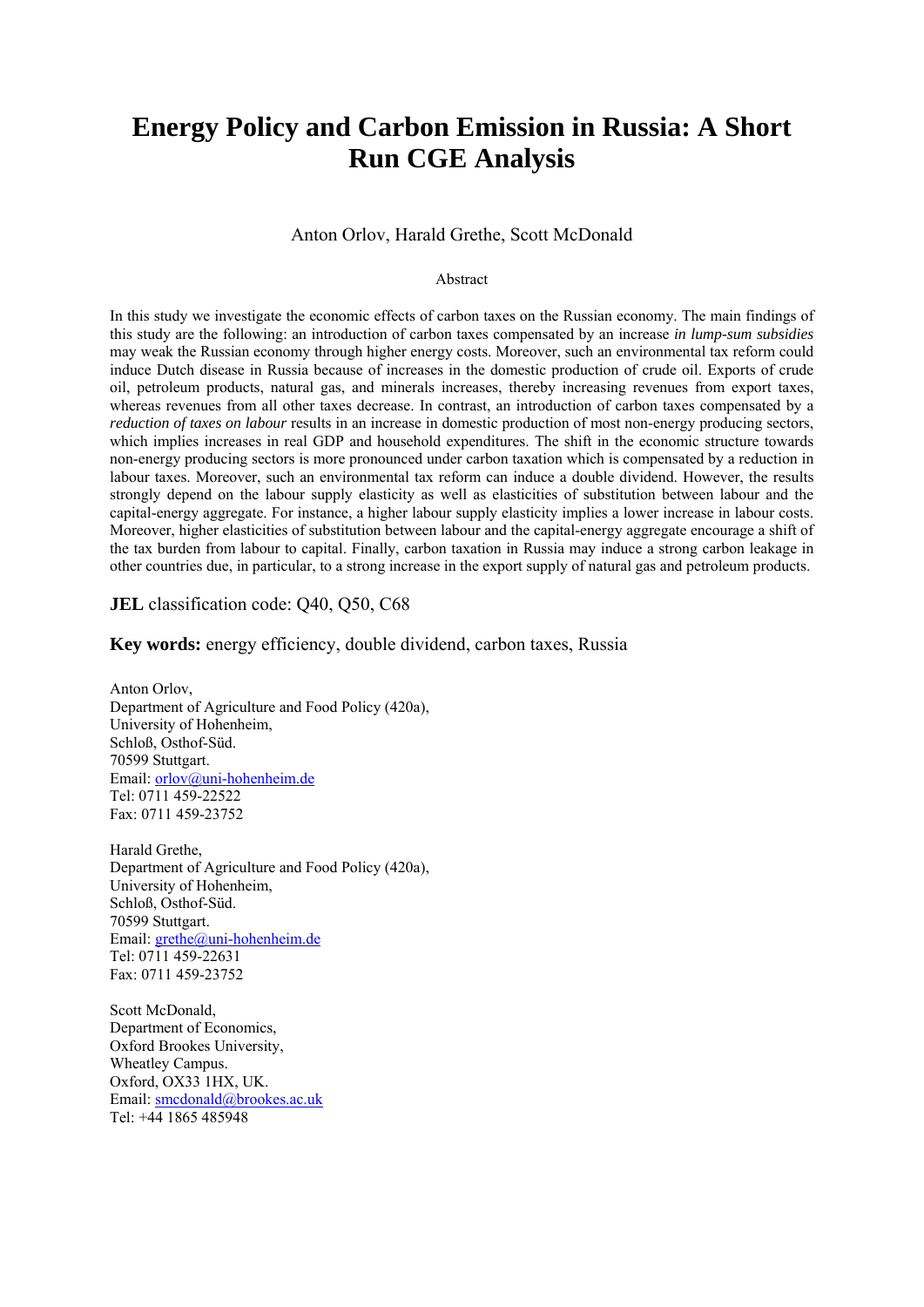# **Contents**

| 7.4 Carbon Taxation under Different Functional Forms of the Value-Added Aggregate  26                                                                |  |
|------------------------------------------------------------------------------------------------------------------------------------------------------|--|
| 7.5 Carbon Taxation under Different Functional Forms of the Capital-Energy Aggregate 27                                                              |  |
| 7.6 Carbon Taxation under Different Nesting Structures of the Energy Aggregate  28                                                                   |  |
|                                                                                                                                                      |  |
|                                                                                                                                                      |  |
|                                                                                                                                                      |  |
|                                                                                                                                                      |  |
|                                                                                                                                                      |  |
| Annex A1.1: Production System for Non-Energy Producing Sectors  36<br>Annex A1.3: Alternative Nesting Structures for Non-Energy Producing Sectors 42 |  |
|                                                                                                                                                      |  |
|                                                                                                                                                      |  |
|                                                                                                                                                      |  |
|                                                                                                                                                      |  |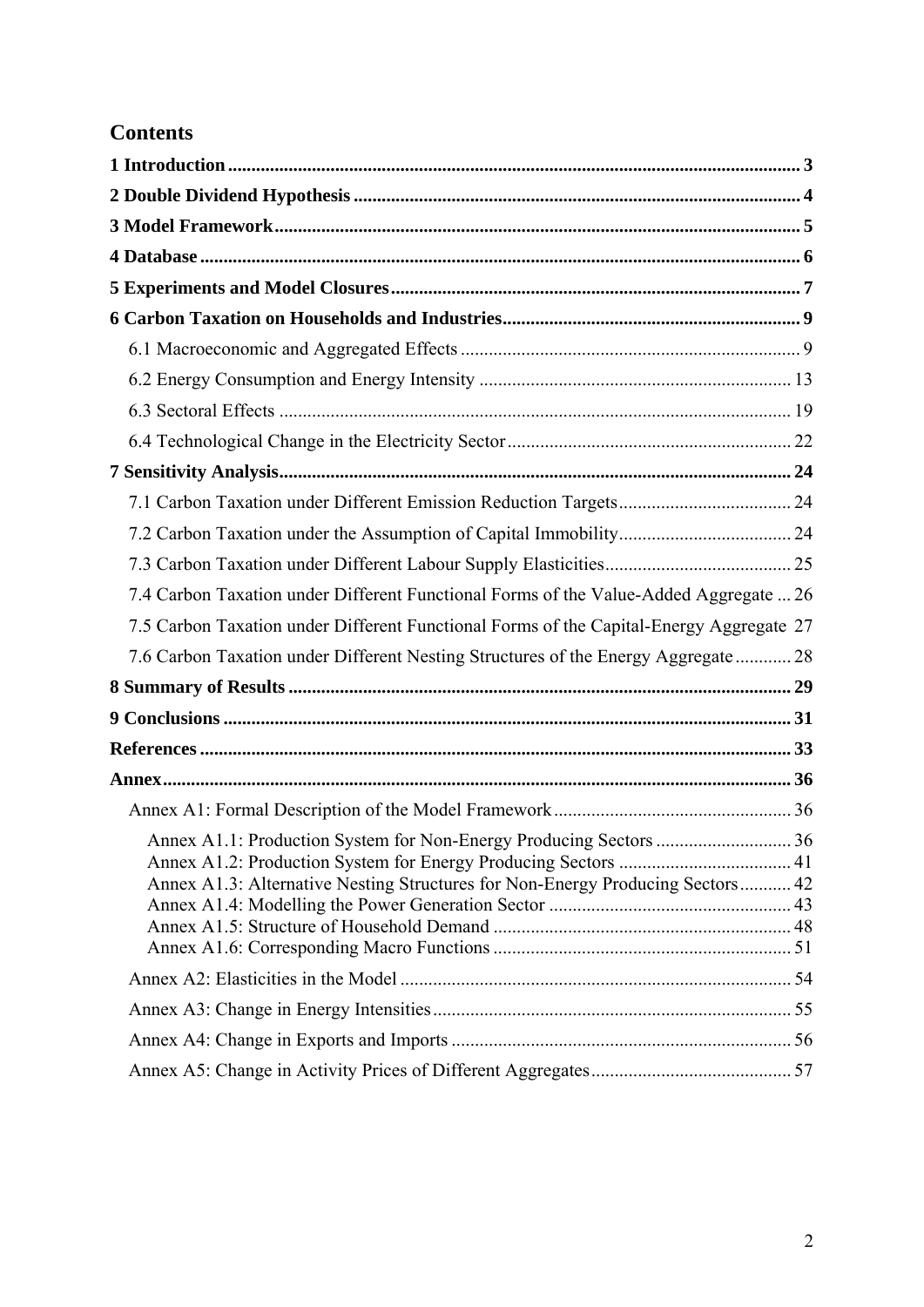#### <span id="page-2-0"></span>**1 Introduction**

Russia is not only one of the world's major sources of carbon based energy – coal, oil and gas - but is also one the most intensive users of energy. Furthermore, Russia accounts for a disproportionately large share of global carbon emissions – some 5 to 7 percent of global carbon emission (EIA, 2008); even after making allowance for climatic conditions. In large part the high carbon emission rates are a consequence of outdated and inefficient technologies, a legacy of the Soviet era, reinforced by the low cost of energy. The major source of these emissions is the power generation sector (Bashmakov, 2009), which has the greatest potential technological energy saving, but the residential building, manufacturing, and transport sectors also have substantial scope for improved energy efficiency. It has been estimated (World Bank, 2008) that Russia could reduce its use of primary energy use by some 45 percent, with consequent economic and environmental benefits.

However energy using technologies are typically embedded in capital equipment, e.g., power stations, smelters, etc., and buildings, which have potentially long productive lives, and hence the pace of technological change is inevitably a costly and long process. There are different barriers, which can slow down technical modernization. Generally, two explanations for a slow technological diffusion can be distinguished. The first explanation is non-market failures, such as the underestimation of adoption costs, high discount rates, and heterogeneity of energy users. The second explanation is market failures, such as lack of information and low energy prices from non-internalised environmental externalities or inefficient price regulation. In addition, there are also positive externalities from the introduction of less energy intensive technologies such as "learning by doing". Nevertheless, market failures provide justifications for government intervention only (Jaffe, 2004).

Crudely government intervention could be exercised by legislated restrictions on emissions or by market interventions designed to internalise negative environmental externalities and thereby reduce emissions. Carbon taxes are one such Pigovian tax. In this context carbon taxes would, potentially, address the concerns on several fronts simultaneously. In the short to medium terms they would, *inter alia*, (1) reduce the emission of CO2 and other emissions such CH<sub>4</sub>, N<sub>2</sub>O, SF<sub>6</sub>, and SO<sub>2</sub>, which are stemming from the use of energy commodities, induce energy users to (2) optimize the use of existing plant, (3) substitute lower emission energy source for higher emission sources and (4) adopt passive energy saving technologies, e.g., improved insulation. In the longer term the increased cost of primary energy products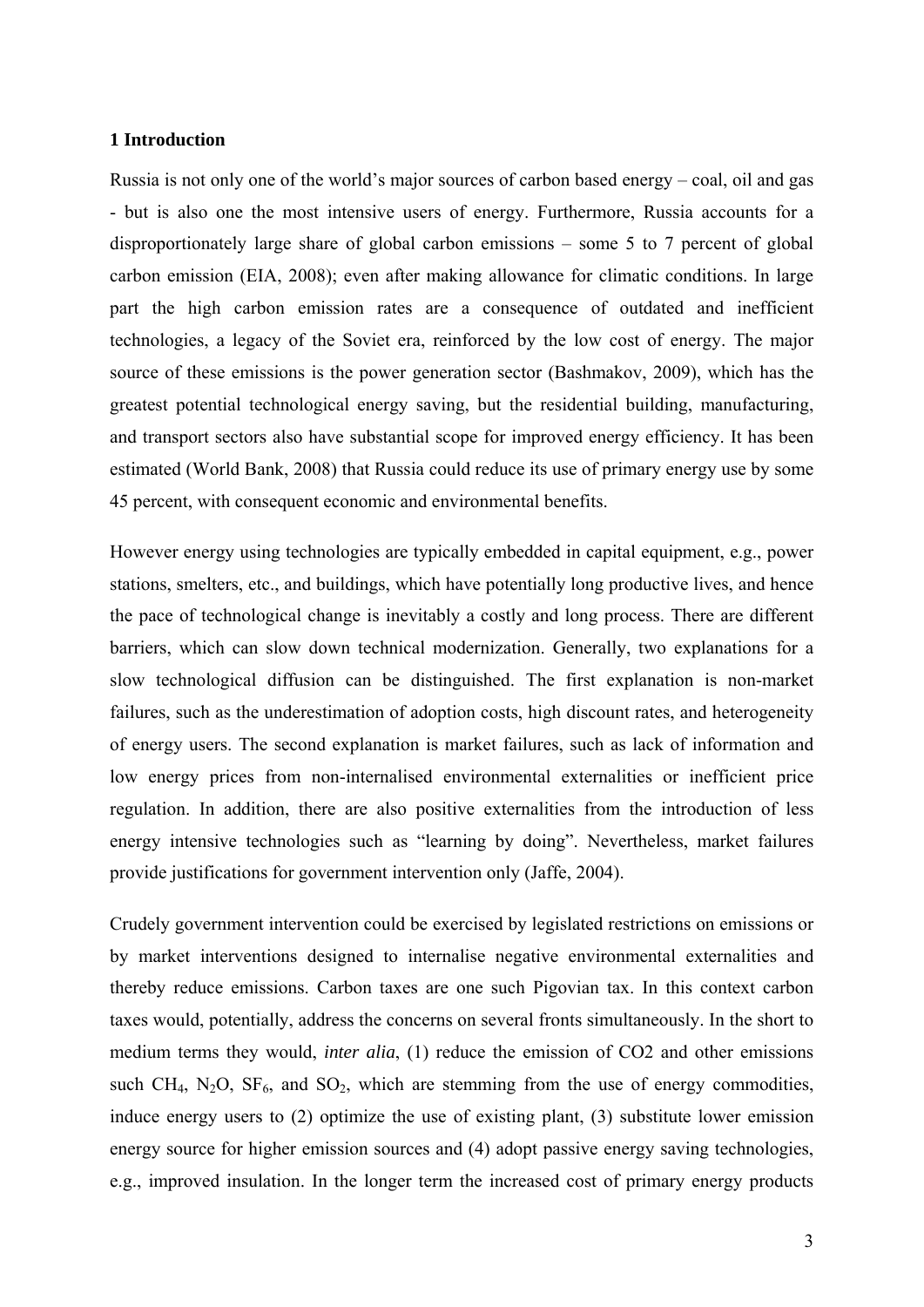should both accelerate the rate of technological replacement and induce technological progress (Ruttan, 1997; Newell et al. 1999). Recent evidence (Popp, 2002) indicates that there is a significant relationship between energy prices and new innovation in energy-saving technologies. In addition, a reduction in carbon emission will provide carbon credits, which can be sold in the international markets. Furthermore, according to the environmental taxation literature, introducing carbon taxes compensated by a reduction in other distortionary taxes may lead to a double dividend, where the environmental tax reform can induce not environmental welfare gains only, but can also reduce efficiency costs of the tax system.

The objective of this study is to analyse the sectoral and macroeconomic impact of carbon taxes on the Russian economy and to verify the hypothesis of double dividend. This analysis is based on a computable general equilibrium model – an energy/environment adaptation of the STAGE model (McDonald, 2007). To our knowledge this is the first such study for Russia. The rest of the paper is organised as follows. The next section gives a brief introduction into the concept of double dividend. Section three provides a brief description of the model – more details are provided in a technical appendix. Section four reports on the database used to calibrate the model and provides some descriptive statistics about the base case. Section five gives an overview of experiments and the sensitivity analyses. The results of the simulations, described in section six, are presented in two sections; section six reports the main results while section seven reports the sensitivity analyses. A summary of the main results and the sensitivity analyses is given in section eight. The final section provides a discussion of the implications together with comments on how the analyses can be further developed. The main findings of this analysis is that introducing carbon taxes compensated in a reduction of labour taxes can yield a double dividend in Russia; however, this strongly depends on the labour supply elasticity and elasticities of substitution between labour and capital-energy aggregate.

#### <span id="page-3-0"></span>**2 Double Dividend Hypothesis**

While carbon taxes will increase production costs, the environmental taxation literature argues the case for a double dividend. The relatively uncontroversial "weak" double dividend hypothesis argues that, using revenues from environmental taxes to reduce other distortionary taxes, one can achieve cost savings (reductions in welfare costs of taxation) compared to the case where revenues are returned to households in lump-sum form. On the other hand, the more ambiguous "strong" double dividend hypothesis argues that not only can welfare from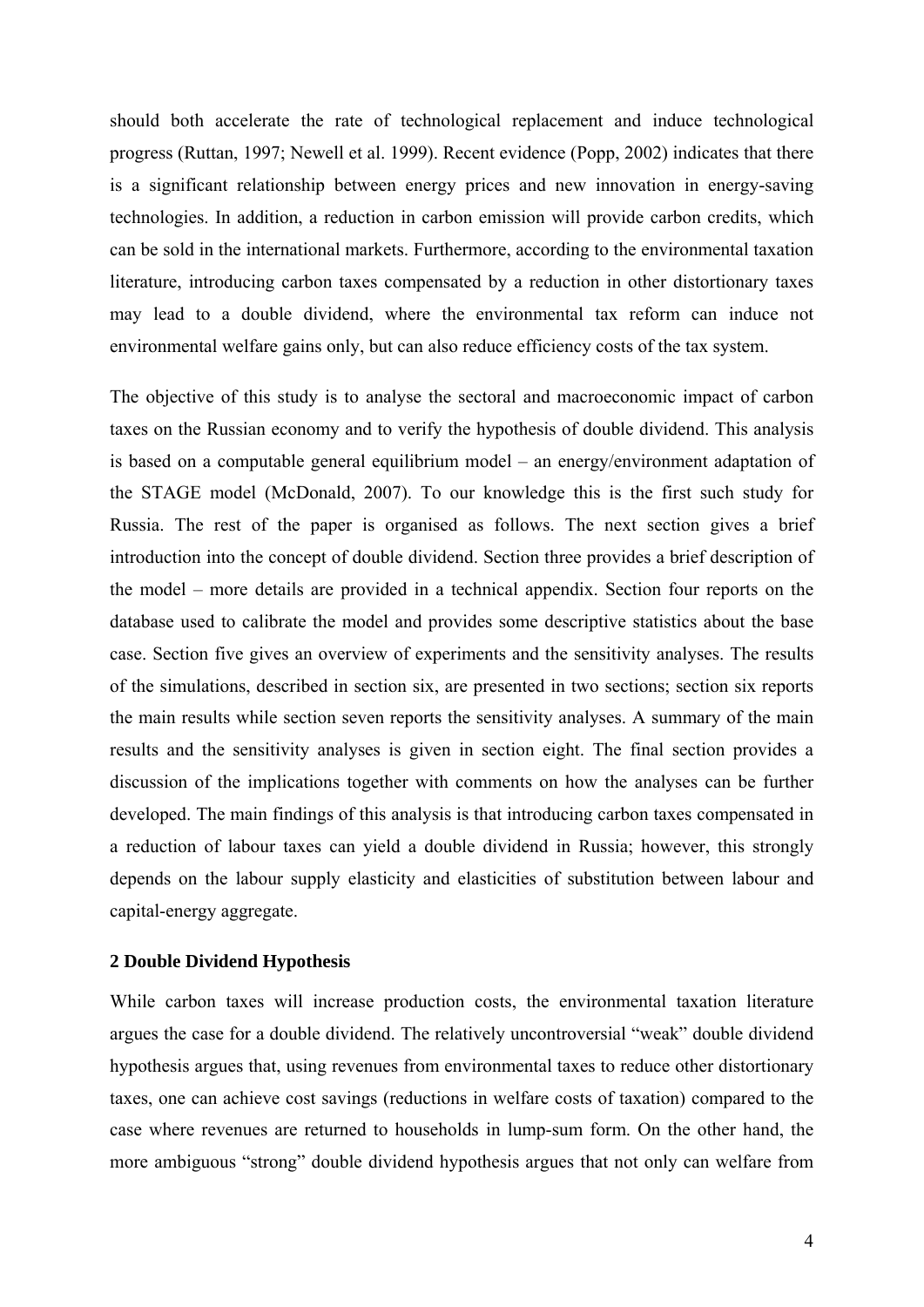an environmental improvement be increased but that they can further enhance national welfare gains by alleviating pre-existing distortions (Goulder, 1994).

From a theoretical point-of-view, the double dividend may be feasible in the presence of preexisting distortionary taxes if environmental taxes induce a strong tax-shifting effect which overweighs the tax-burden effect. In particular, there are three main types of tax-shifting effects that may lead to a double dividend: tax-shifting among factors, tax-shifting across countries, and tax-shifting among household incomes (Mooij, 1996). Therefore, a shift of the tax burden from an over-taxed factor to an under-taxed factor can induce environmental and economical improvements (Bovenberg and Goulder, 1996a)*.* However, the effects of an environmental tax reform may crucially depend on factor mobility. Mooij and Bovenberg (1996) and Bovenberg and Ploeg (1998) write that a shift of the tax burden from mobile labour towards immobile capital may lead to a double dividend; however, in the long-run, capital is rather mobile. Therefore, the environmental tax reform could exacerbate rather than alleviate initial inefficiencies in the tax system. Apart from capital, natural resources can also be considerated a fixed factor. For instance, Bento and Jacobsen (2007) show that in the presence of a fixed factor (natural resources) and Ricardian rents, an environmental tax reform may induce a double dividend since environmental taxes would partially fall on natural resources. Furthermore, Carraro and Soubeyran (1996)'s empirical model emphasises that under a second-best setting, an occurrence of an employment double dividend may be possible, yet they find that welfare gains of an environmental tax reform mostly depends on the initial tax system. Moreover, a study carried out by Bosquet (2000), which reviewed 139 modelling simulations, shows that under certain conditions an introduction of environmental taxes may achieve both environmental and economic improvements, especially if revenues from environment taxes are recycled trough a reduction of social security contributions. Generally, the occurrence of double-dividend effects is not unambiguous. The outcome depends basically on the tax and economic structure, household preferences, factor mobility, factor substitutions, and revenue recycling strategies. Hence general equilibrium analysis is an appropriate analytical method (Goulder, 2002)*.*

## <span id="page-4-0"></span>**3 Model Framework**

The model is based on a simple comparative static model, "STAGE,, (McDonald, 2007). The STAGE model is a member of a family of computable-general equilibrium (CGE) models, which is based on the 1-2-3 model developed by de Melo and Robinson (1989) and Devarajan et al. (1990). The model is a Social Accounting Matrix (SAM) based single-country CGE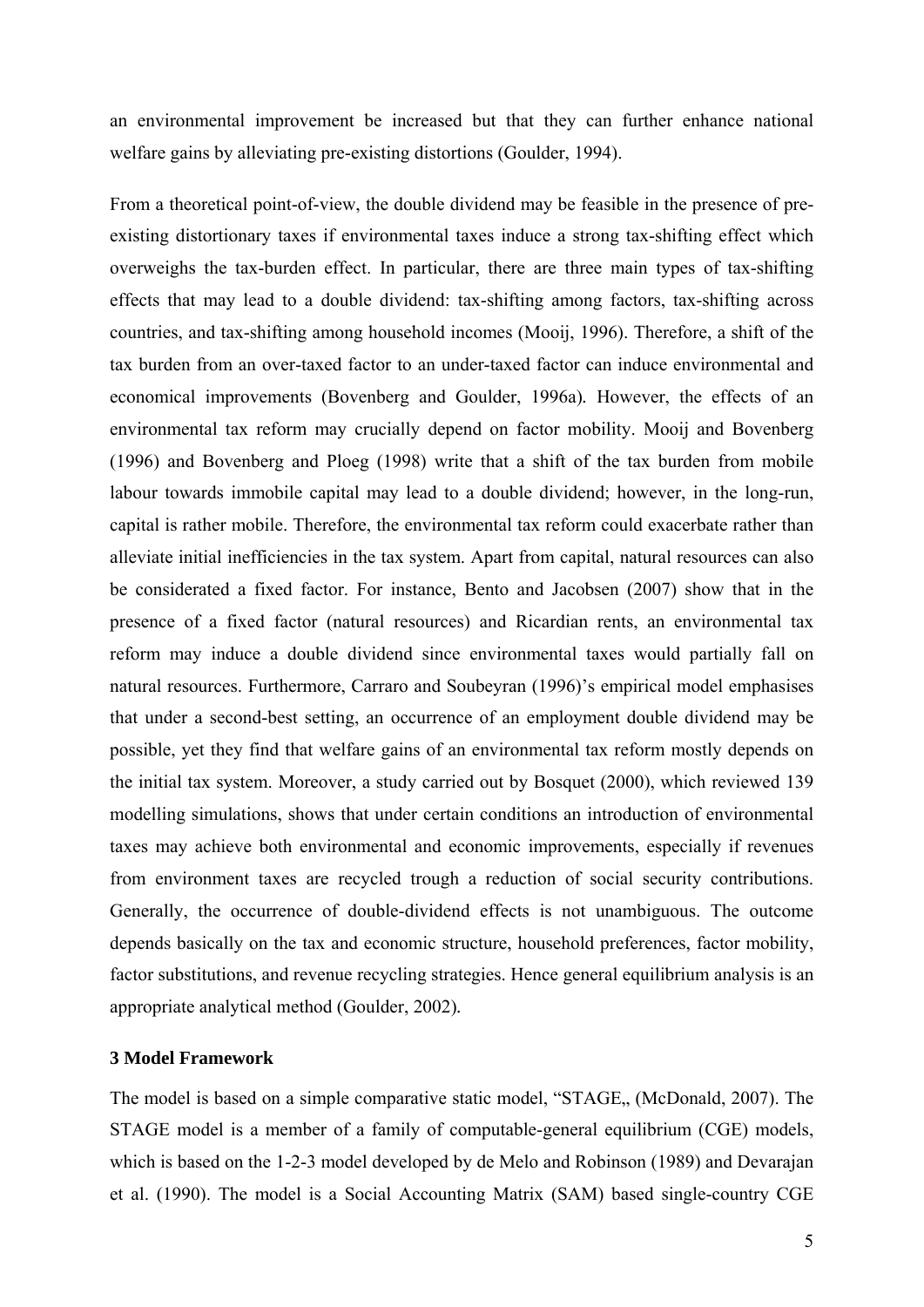model, which is implemented in General Algebraic Modeling System (GAMS) software. For this analysis, we modify the standard STAGE model by:

[1](#page-5-1). Incorporating factor-fuel<sup>1</sup> as well as inter-fuel<sup>[2](#page-5-2)</sup> substitutions for non-energy producing sectors;

2. Incorporating a nested linear expenditure system for households, which distinguishes between energy and non-energy composites;

3. Disaggregating the electricity sector into four technologies: coal-fired, gas-fired, nuclear, and hydro, using a technology bundle approach.

The formal description of the model is introduced in Annex 1. The equation block for nesting structures is built using the dual approach, which implies a determination of unit cost functions (or price indices) and demand functions which are derived by applying Shephard's lemma. Moreover, the equation block for the production system as well as household demand is modelled using macro functions in GAMS, whose use is quite convenient for changing functional forms (e.g. standard CES, Cobb-Douglas, Leontief). All macro functions are located in the right hand side in equations, noted in small cases. The macro functions are listed in Annex A1.6.

#### <span id="page-5-0"></span>**4 Database**

This analysis is based on Version 7 of the Global Trade Analysis Project (GTAP) database, which represents the global economy in 2004. The GTAP database describes bilateral trade, production, and consumption of 57 commodities and 113 regions (GTAP, 2007). The GTAP database does not, however, include any enterprise accounts, and one private household only is represented in the database. For our analysis we extract a Social Accounting Matrix (SAM) for Russia using the GAMS version of the SAM extraction program developed by McDonald and Thierfelder (2004). For this analysis, we aggregate 57 activities into 25 activities, where the SAM for Russia represents single product activities.

Another important issue is CO2 coefficients, which differ among energy commodities due to differences in emission contents. The CO2 coefficients are calculated based on the Energy Information Administration (EIA) database (2011), by dividing the total CO2 emission of a certain energy product (measured in million metric tons) by the total amount of energy used

<sup>&</sup>lt;sup>1</sup> A factor-fuel substitution is a substitution between energy inputs and primary factor (Burniaux and Truong,

<span id="page-5-2"></span><span id="page-5-1"></span><sup>2002)</sup> 

 $2 \text{ An inter-fuel substitution is a substitution among energy inputs (Burniaux and Truong, 2002).}$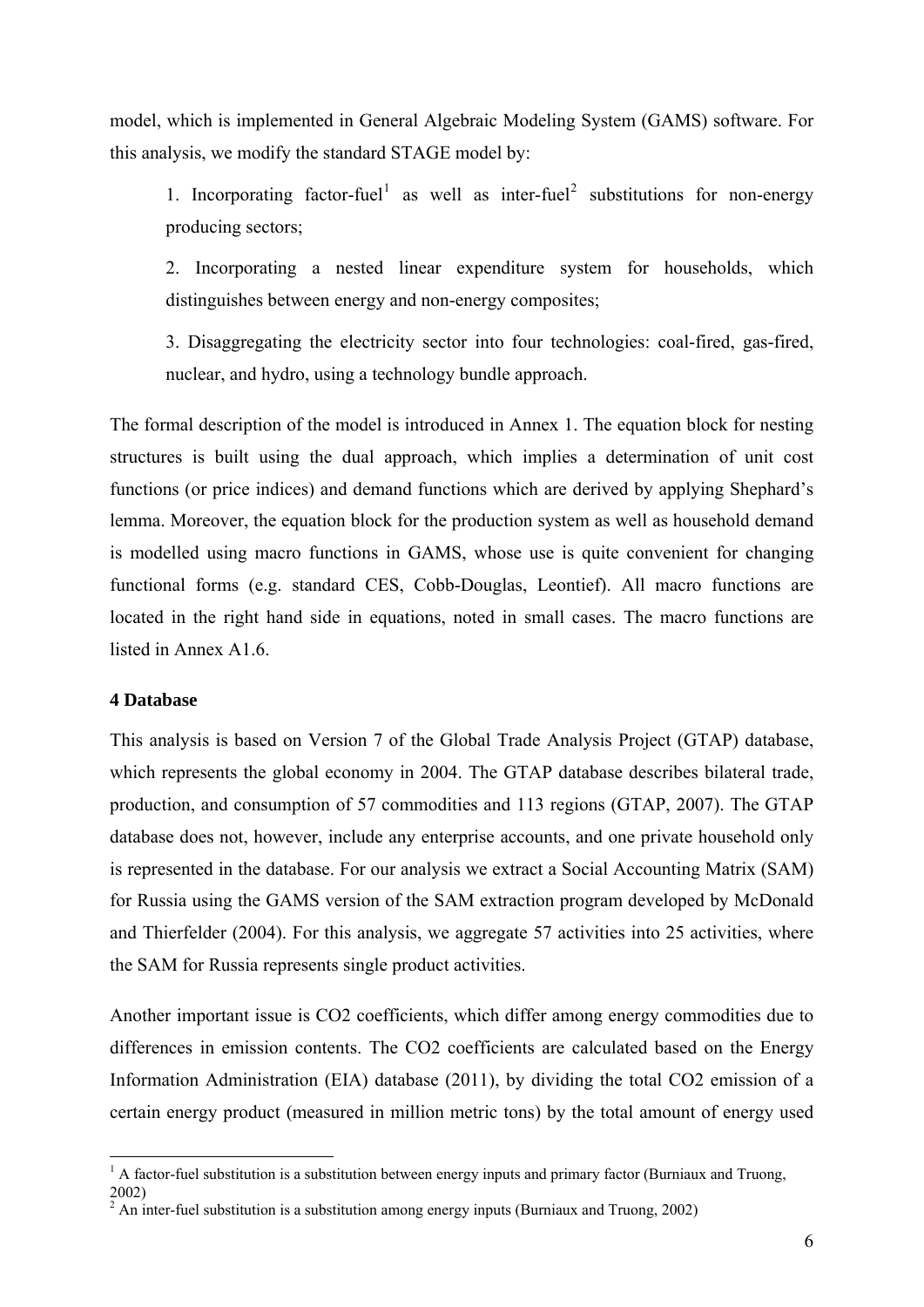(measured in quadrillion Btu). Coal and petroleum products contain the largest emission contents. For example, the CO2 coefficient for coal is 92.81 million metric tons per quadrillion Btu, for petroleum products and crude oil (66.63), for natural gas, and gas manufacture (53.82). Moreover, following the GTAP emission database (Lee, 2008), CO2 coefficients of coal, crude oil, and petroleum products used by the petroleum sector equal zero since they are not flared, but instead are refined. The same assumption is made for natural gas used by gas manufacturing.

According to the GTAP initial database, there is a uniform tax on primary factors which amounts to 2.6%. This means that all industries pay a tax of 2.6% on the use of labour, capital, land, and natural resources. Taxes on labour use represent social security contributions; however, according to the Russian Tax Code, tax rates of social security contributions are larger, 26% in 2009 (and 34% in 2011) (Federal Law from 24. Jul.2009 No. 213-FZ). Therefore, we modify the database to accommodate these higher tax rates on skilled and unskilled labour, using a program coded in GAMS which is similar with ALTERTAX (Malcolm, 1998).

#### <span id="page-6-0"></span>**5 Experiments and Model Closures**

#### *Experiments*

In this analysis we simulate an introduction of carbon taxes on energy commodities such as coal, natural gas, petroleum products, and gas manufacture used by households and industries. Carbon taxation is not applicable for crude oil since crude oil is consumed mainly by the petroleum sector. For instance, the share of crude oil consumption by the petroleum sector is 98% of domestic consumption (GTAP, 2007).

The magnitude of carbon taxation aims at a targeted reduction of carbon emissions by 10% through a proportional increase in tax rates on carbon emissions. This means that carbon taxes differ between energy commodities according to the CO2 coefficients, yet are the same among sectors and households. We consider two experiments:

- 1. An introduction of carbon taxes compensated by an increase in lump-sum subsidies to private households (CT\_HS);
- 2. An introduction of carbon taxes compensated by a reduction of taxes on skilled and unskilled labour used by industries (CT\_LT).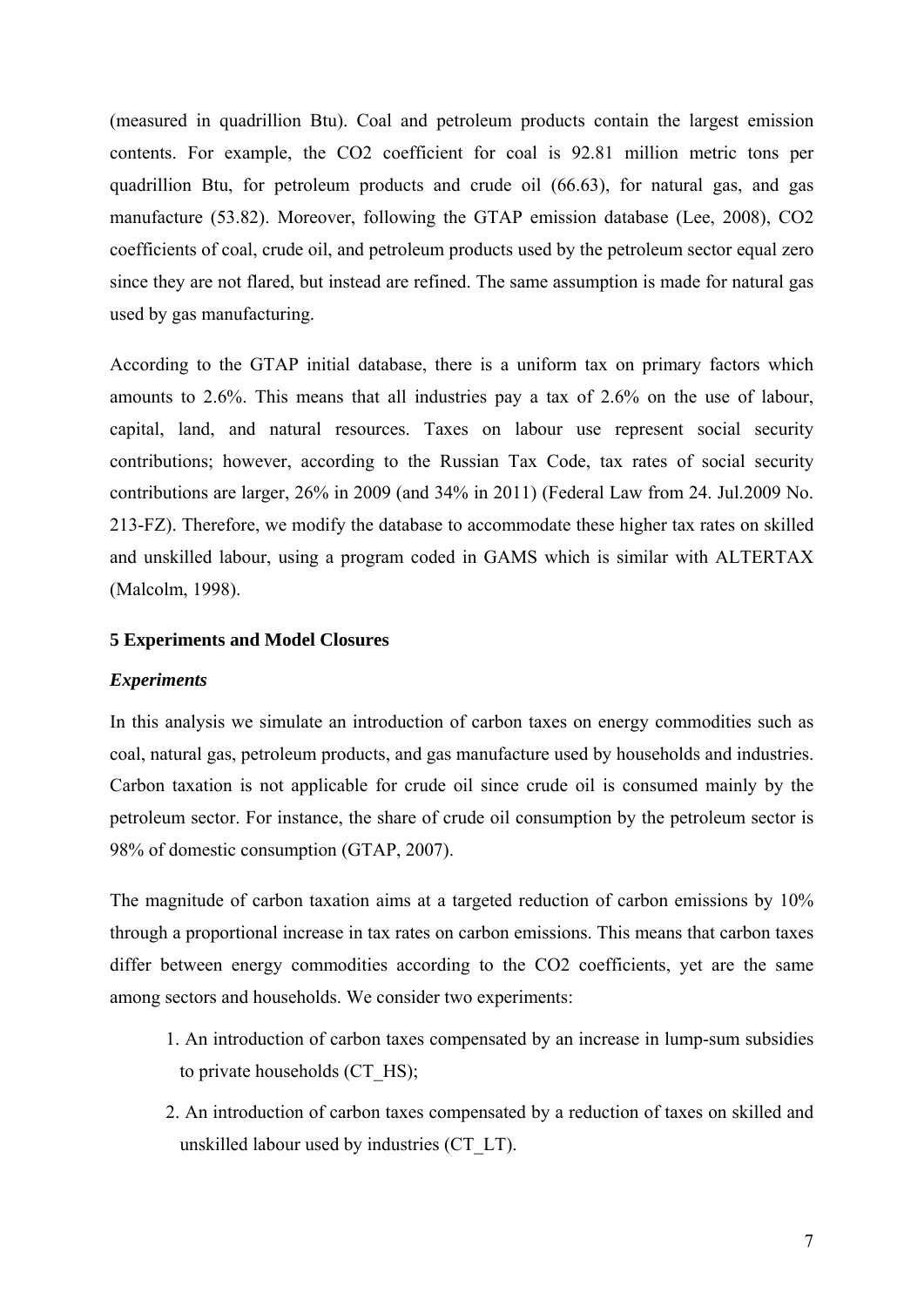Furthermore, experiments are accompanied by a sensitivity analysis to verify the stability of the results and to recognize the important determinants:

- Different emission reduction targets;
- Capital immobility vs. capital mobility;
- Different labour supply elasticities;
- Different functional forms of the value-added aggregate;
- Different nesting structures of the energy aggregate;
- Different functional forms of the capital-energy aggregate.

## *Macroeconomic Closure and Market Clearing*

In the model we assume the following closure rules:

- *Foreign Exchange Closure:* the external trade balance is fixed and the exchange rate is flexible so that changes in the exchange rate clear the foreign exchange market. This is because Russia has a flexible exchange rate regime;
- *Investment-Savings Closure:* volumes of investment are fixed and household savings rates are variable so that the capital accounts are cleared by changes in the household savings rate. The assumption of fixed investment is consistent with the long-run experiment;
- *Government Account Closure*: government savings rates and government consumptions are fixed so that the government account is cleared either by an increase in lump-sum subsidies or by a reduction of labour taxes;
- *Numeraire:* the consumer price index (CPI) is set as numeraire;
- *Factor Market Closure:* capital is assumed to be perfectly mobile among sectors; however, we assume immobility of natural resources. Land is used by the agricultural sector only, and hence it is a *de facto* immobile resource. Furthermore, we assume a perfectly elastic supply of land. This is because Russia has a large potential for land resources – a lot of useful land remains fallow. Therefore, it is expected that the supply of land should be quite elastic. The supply of skilled and unskilled labour is assumed to be inelastic. Therefore, we incorporate a supply function for skilled and unskilled labour:

$$
FS_f = shfs_f * (WF_f * (1 - TYF_f))^{efs_f}
$$

where  $FS_f$  is the supply of skilled and unskilled labour,  $shfs_f$  is the shift parameter for the supply function,  $WF_f$  is the wage level,  $efs_f$  is the labour supply elasticity which is assumed to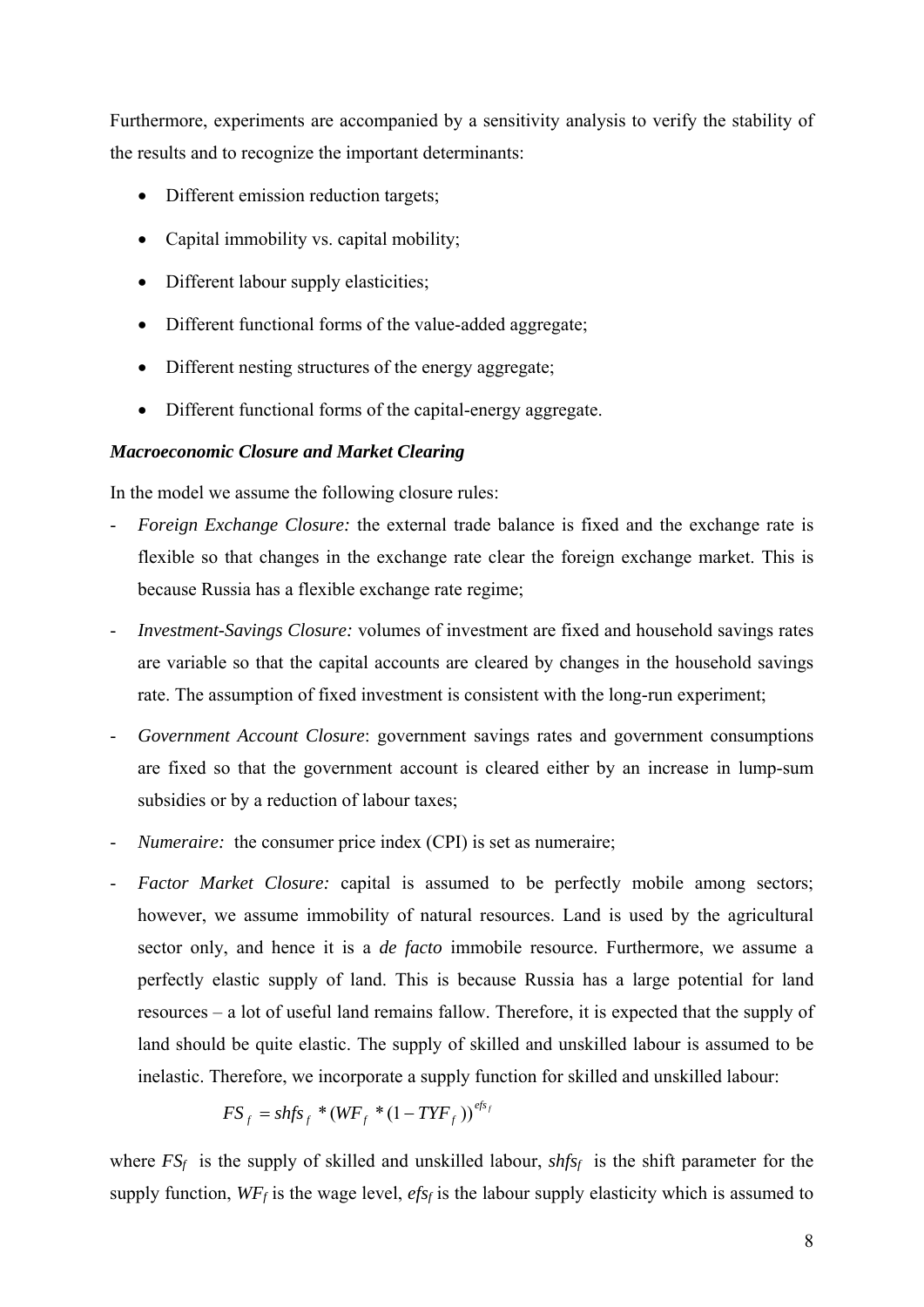equal to 0.30, following Böhringer et al. (2001)*.* Most studies find that labour supply is rather inelastic $3$ .

## <span id="page-8-0"></span>**6 Carbon Taxation on Households and Industries**

## <span id="page-8-1"></span>**6.1 Macroeconomic and Aggregated Effects**

## *Carbon Taxation Compensated by an Increase in Lump-Sum Subsidies*

Table 6.1 shows macroeconomic and aggregated effects of carbon taxes imposed on energy commodities used by households and industries. An introduction of carbon taxes compensated by an increase in lump-sum subsidies (CT\_HS) results in higher energy costs. This makes the overall economy less competitive compared to the world economy. Consequently, domestic production in most sectors decreases, resulting in a decline of the real GDP by 0.3%. Moreover, a CT\_HS results in a loss of welfare, which is indicated by negative equivalent variation<sup>[4](#page-8-3)</sup>, 3072 millions USD.

|                                           | <b>CT_HS</b> | <b>CT_LT</b> |
|-------------------------------------------|--------------|--------------|
| <b>GDP</b>                                | $-0.31$      | 0.52         |
| <b>Equivalent variation, millions USD</b> | $-3072$      | 2575         |
| <b>Exchange rate</b>                      | 0.46         | 0.56         |
| Value of total imports                    | $-1.51$      | $-0.75$      |
| Value of total exports                    | $-1.02$      | $-0.50$      |
| <b>Household expenditure</b>              | $-0.21$      | 1.81         |
| <b>Saving rate</b>                        | 0.45         | $-0.98$      |
| Lump-sum subsidy                          | 17.89        | fixed        |
| <b>Labour taxes</b>                       | fixed        | $-94.61$     |
| <b>Household income</b>                   | 0.03         | 1.27         |
| <b>Factor income</b>                      | $-3.39$      | 1.27         |
| - Capital                                 | $-4.46$      | $-3.77$      |
| - Natural resources                       | $-3.81$      | $-3.66$      |
| - Land                                    | $-0.77$      | 1.15         |
| - Skilled labour                          | $-1.51$      | 10.23        |
| - Unskilled labour                        | $-1.81$      | 10.61        |
| <b>Factor prices</b>                      |              |              |
| - Capital                                 | $-4.46$      | $-3.77$      |
| - Natural resources                       | $-9.56$      | $-6.85$      |
| - Land                                    | fixed        | fixed        |
| - Skilled labour                          | $-1.16$      | 7.78         |
| - Unskilled labour                        | $-1.40$      | 8.07         |

**Table 6.1 Macroeconomic and aggregated effects of carbon taxes (%)** 

<span id="page-8-2"></span><sup>&</sup>lt;sup>3</sup> According to various studies, the mean labour supply elasticity for men equals 0.07, whereas for women it is 0.43 (Evers et al. 2008).

<span id="page-8-3"></span><sup>&</sup>lt;sup>4</sup> Equivalent variation measures how much a consumer would pay before a price increase to avoid the price increase so that the income change is equivalent the price change regarding the utility change (Varian, 1999).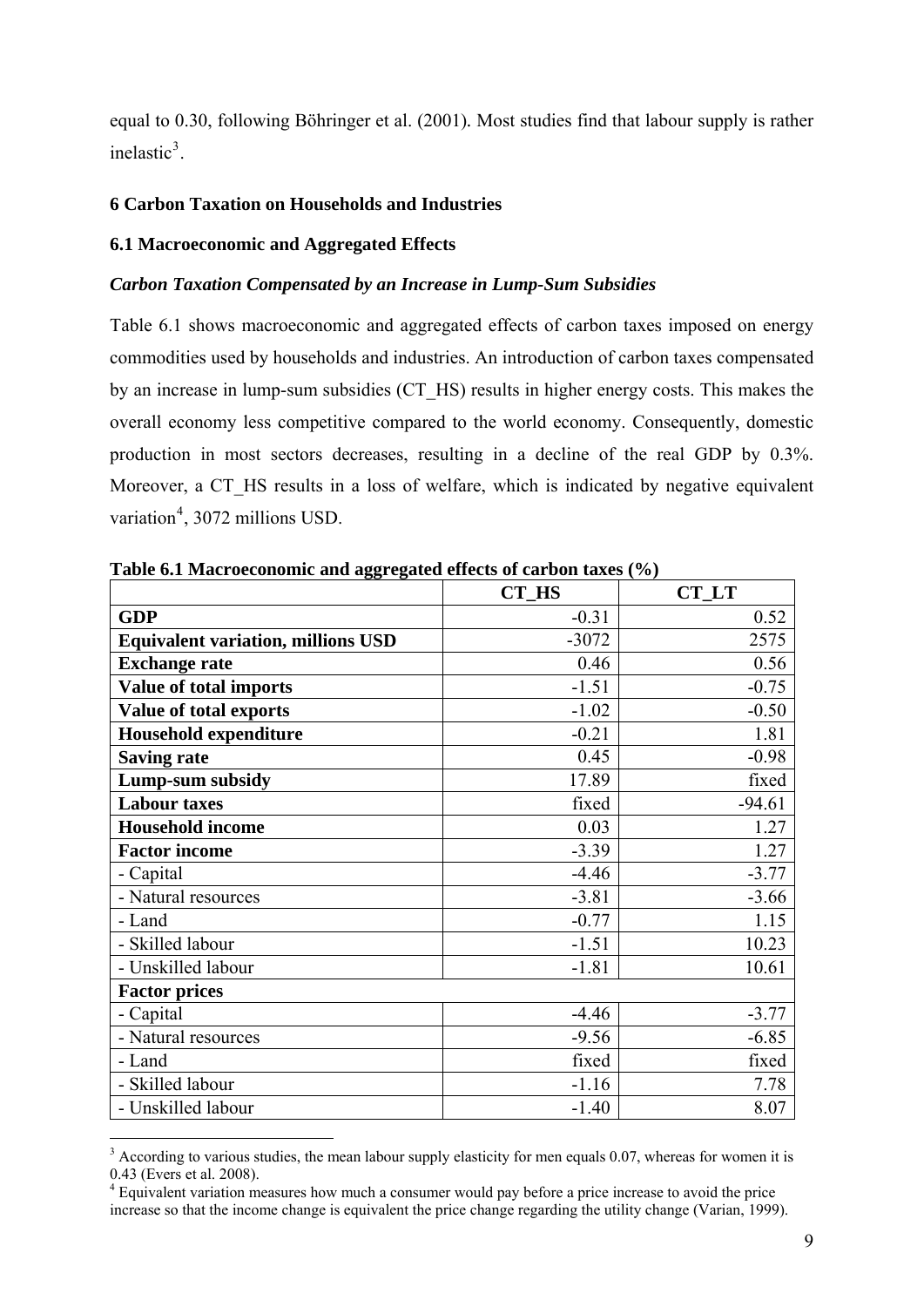| <b>Factor supply</b>        |         |          |
|-----------------------------|---------|----------|
| - Land                      | $-0.77$ | 1.15     |
| - Skilled labour            | $-0.35$ | 2.27     |
| - Unskilled labour          | $-0.42$ | 2.35     |
| <b>Government income</b>    | $-0.90$ | $-2.14$  |
| <b>Tax revenues</b>         |         |          |
| - Import tariffs            | $-0.46$ | 0.56     |
| - Export tariffs            | 3.83    | 4.05     |
| - Sale taxes                | $-4.20$ | $-3.25$  |
| - Factor use taxes          | $-2.32$ | $-72.06$ |
| - Factor income taxes       | $-2.37$ | 6.92     |
| - Carbon taxes, million USD | 14768   | 15936    |
| <b>Subsidy expenditures</b> |         |          |
| - Production subsidy        | $-0.88$ | 0.66     |
| - Lump-sum subsidy          | 13.89   | .27      |

Source: model simulation results

A CT HS leads to a reduction in total exports and imports of commodities due to a lower consumption and production level. This is shown in the decrease in the value of total imports by 1.5%, whereas the value of total exports decreases by 1.02% (Table 6.1). A reduction in total imports and exports can lead to a depreciation as well as an appreciation of the currency. This depends on two factors: the change in total exports compared to the change in total imports, and the aggregated elasticity of export supply compared to the aggregated elasticity of import demand. For example, if the aggregated elasticity of imports demand and the aggregated elasticity of export supply are equal, then a CT\_HL would lead to an appreciation of the currency (Fig.6.1a). This is because the value of total imports demand decreases stronger compared to the value of total exports demand, which implies a stronger shift of imports demand curve compared to the exports supply curve.





Source: own compilation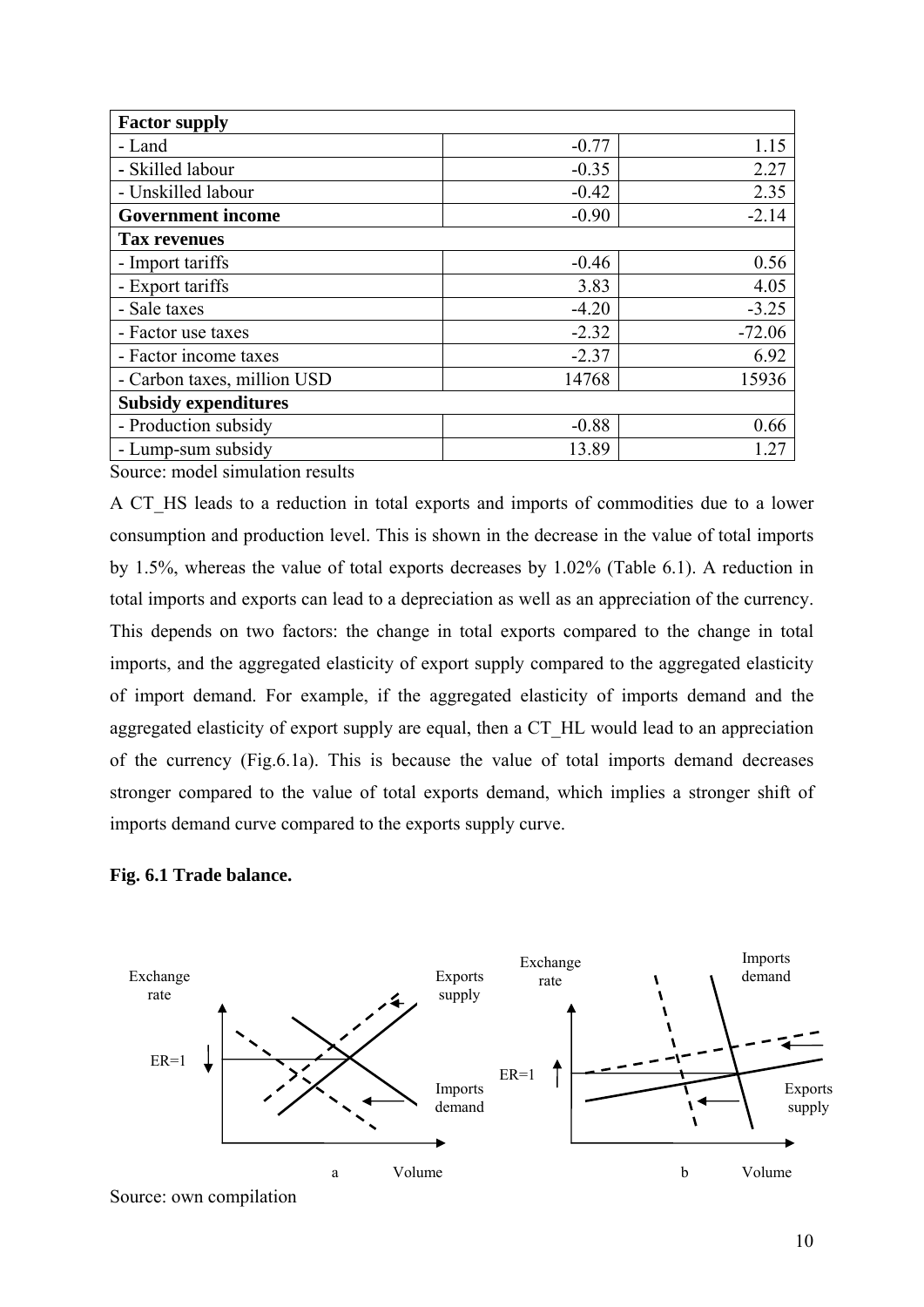According to the results, a CT HL leads to an increase of exchange rate by 0.4%, which implies a depreciation of the currency, even though the reduction in total demand for imports is stronger than the reduction in total exports supply. This is because the import demand curve is more elastic compared to the export supply curve (Fig. 6.1b). Therefore, the depreciation of the currency results from a reduction in total exports and an elastic export supply curve compared to the import demand curve. Moreover, the reduction in total exports is mainly driven by a strong decline in exports of metals and chemicals: their value share amounts to 25% in the value of total exports.

Household income, which consists of factor income and lump-sum subsidies, increases by 0.03% because of higher lump-sum subsidies, whereas the total factor income decreases by 3.3% (Table 6.1). For example, income from natural resources decreases by 3.8% and income from capital decreases by 4.4%. The strong decline in income from natural resources results from a decline in domestic production of coal, natural gas, minerals, and agriculture. Moreover, the supply of land and labour decreases. Lump-sum subsidies increase by 17.8%, where the increase in revenues from carbon taxes is by 20% more than the increase in expenditures for lump-sum subsidies in value terms. Despite the increase in household income, household expenditure decreases by 0.2% because of a higher savings rate. According to the model closures, government savings, government consumption, and the volume of investment is fixed, which implies an investment driven closure. The value of investment, however, decreases because of decreasing prices of investment commodities such as construction. A decline in capital income and a depreciation of the currency leads to strong decline in the total savings<sup>[5](#page-10-0)</sup>. As a result, the savings rate by households increases by  $0.4\%$  to clear the saving investment account. Alternatively, a saving driven closure (fixed savings rate) would result in an increase in household expenditure; however, this would significantly reduce investments.

As a result of lower production and consumption levels, revenues from almost all taxes decrease. For example, carbon taxation results in a strong reduction in revenues from sale taxes, by 4.2%. This is because revenues from sale taxes consist mainly of taxes on petroleum products and the domestic consumption of petroleum products decreases because of higher petroleum prices. On the other hand, revenues from export taxes and carbon taxes increase. Revenues from export taxes increase by 3.8% because export of crude oil and petroleum

1

<span id="page-10-0"></span><sup>&</sup>lt;sup>5</sup> According to the model, total savings consist of fiscal depreciation, household savings, government savings, and foreign savings (borrowings) multiplies by the exchange rate. According to the database, Russia is a net borrowing of capital.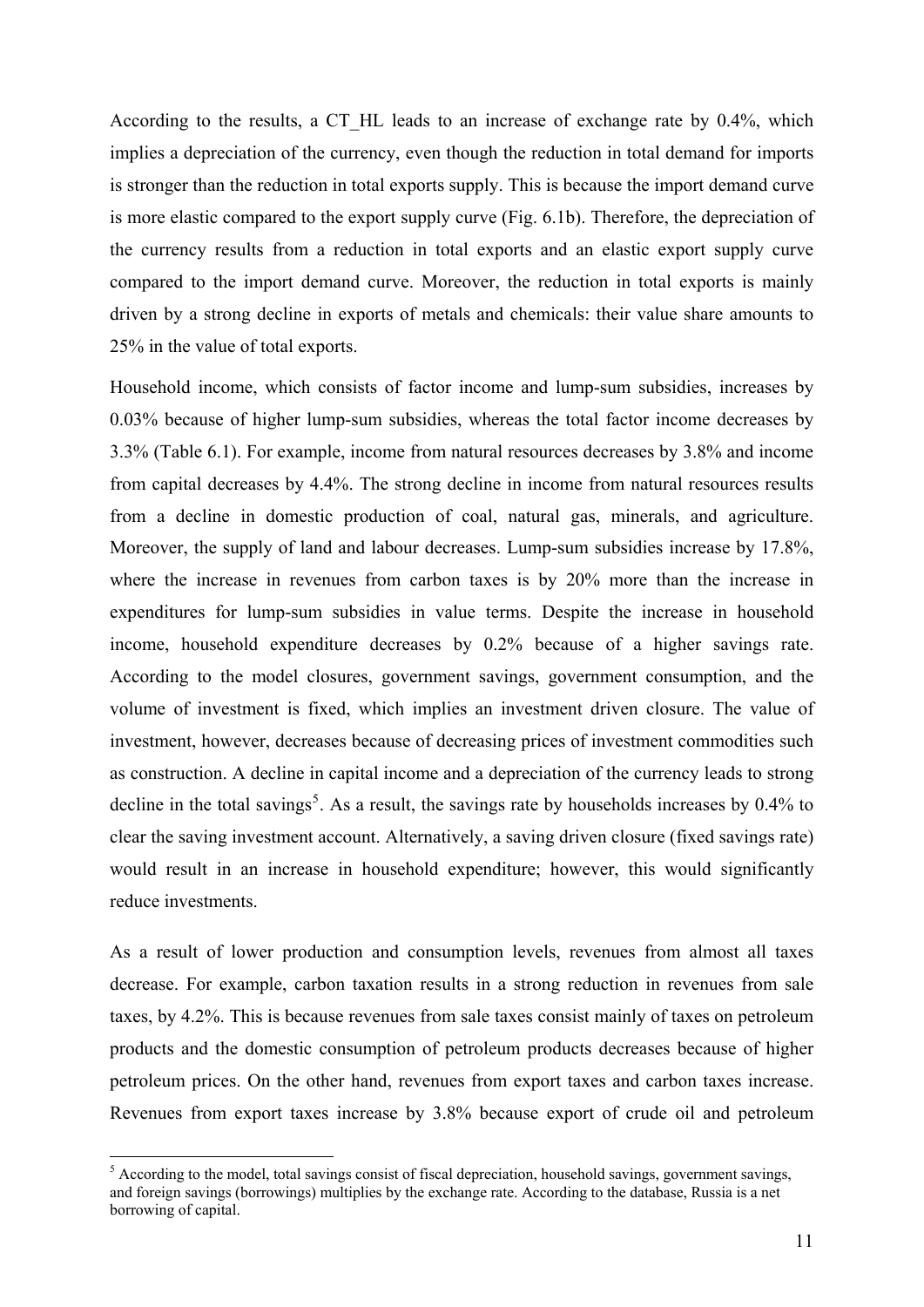products increase and export taxes consists mainly of taxes on crude oil, metals, petroleum products, etc.

#### *Carbon Taxation Compensated by a Reduction of Labour Taxes*

Under a carbon taxation compensated by a reduction of labour taxes (CT\_LT), the economy is less adversely affected by higher energy prices. As a result, the real GDP increases slightly by 0.5%, whereas under a CT\_HS it decreases by 0.3%. Moreover, a CT\_LT results in a welfare gain, which is indicated by positive equivalent variation, 2575 millions USD. The exchange rate increases by 0.5%, which implies a stronger depreciation of the currency compared to the depreciation of the currency under a CT\_HS. This is because the reduction in total imports is less pronounced under CT\_LT than under CT\_HS. The reasons for the currency depreciation are explained above (Fig. 6.1b).

Household income increases proportionally to the increase in factor income, by 1.2%, whereas lump-sum subsidies are fixed. The increase in factor income results from higher income from land via an increase in agriculture production as well as from increased skilled and unskilled labour via lower labour taxes. In contrast, income from natural resources and capital decreases by 3.6% and 3.7%, respectively. The reduction in income from natural resources results from a decline in production of resource-based sectors such as coal, natural gas, and minerals. The reduction in capital income results from a decline in production of capital-intensive sectors such as the trade sector. Moreover, under a CT\_LT the increase in household expenditures, by 1.8%, is stronger than the increase in household income because of a lower savings rate. This is demonstrated with the decrease in the savings rate by 0.9%. According to the model closures, government savings, government consumption, and the volume of investment is fixed, which implies an investment driven closure. The value of investment, however, decreases because of decreasing prices of investment commodities such as construction. As a consequence, the total savings decrease proportional to the decline in the value of investment. On one hand, a CT\_LT leads to a decline in capital income and a depreciation of the currency, which results in a reduction of total savings. On the other hand, a higher household income provide more savings for the economy. Since the effect of a higher household income is stronger than the effect of currency depreciation and lower capital income, the savings rate decreases to match the decreasing demand for investment. Alternatively, if we fix the savings rate, investment in real terms would increase from higher household income; however, the increase in domestic demand would be less pronounced than it would be under investment driven closure.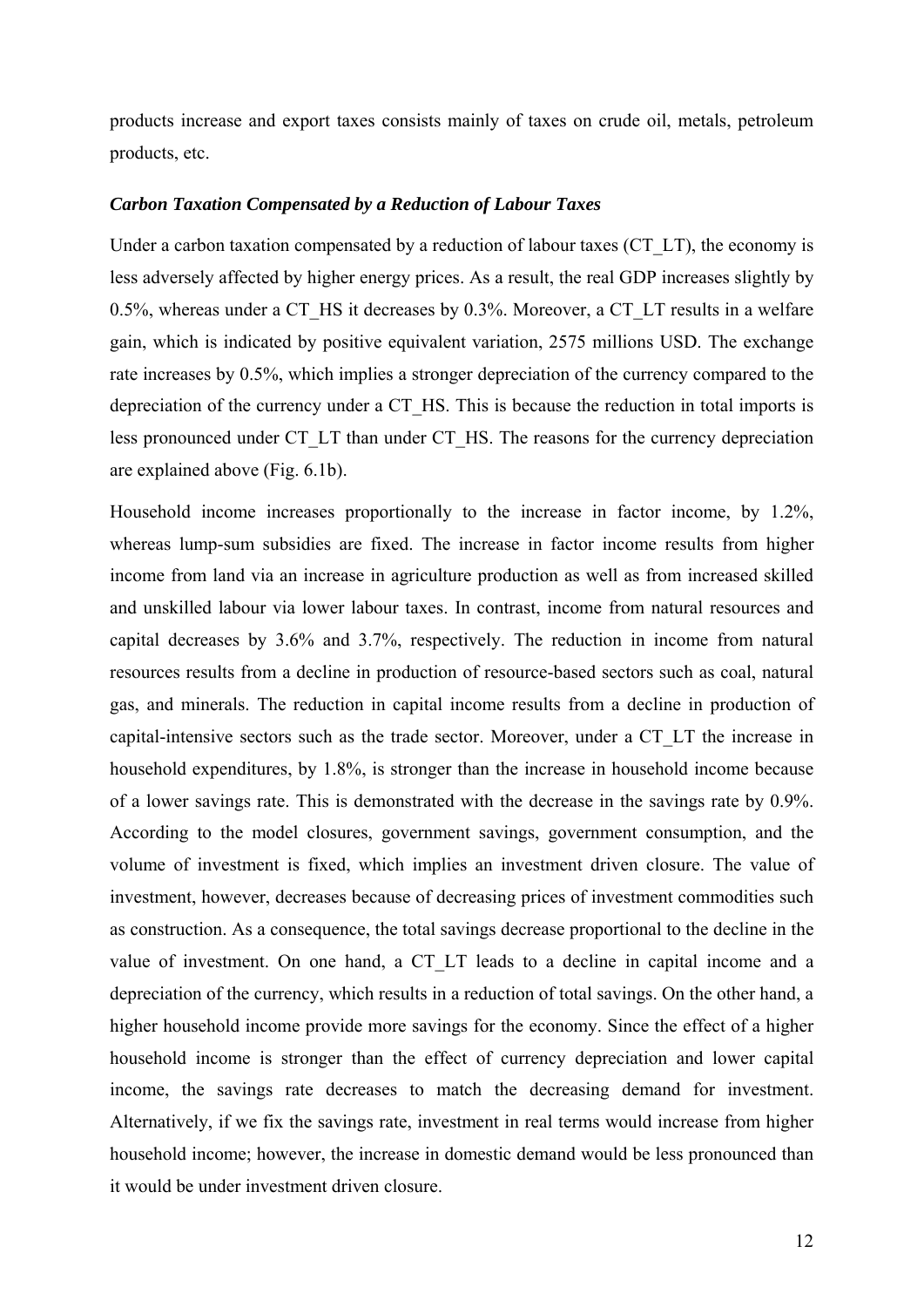Furthermore, under a CT\_LT most non-energy producing sectors face an increase in domestic production and consumption. Therefore, revenues from import tariffs, export tariffs, and factor income taxes increase. Revenues from taxes on factor income increase by 6.9%, and revenues from taxes on exports increase by 4.0%. In contrast, revenues from sale taxes and taxes on factor use decrease. The decline in revenues from sale taxes results from a reduction in domestic demand for petroleum products due to higher petroleum prices.

## <span id="page-12-0"></span>**6.2 Energy Consumption and Energy Intensity**

## *Energy Balance*

Fig. 6.2a and 6.2b illustrate absolute changes in the energy balance of Russia, which are measured in volume terms. For example, a CT\_HS leads to a reduction in domestic consumption (QQ) of energy commodities, implying a decline in domestic demand for imported (QM) and domestically produced commodities (QD). The absolute reduction in demand for domestically produced energy commodities is stronger than the reduction in demand for imported commodities. This is because domestically produced energy commodities dominate in the domestic market: for example, electricity, crude oil, and gas manufacture markets are almost served by domestic producers. On the other hand, the relative reduction in demand for imports is stronger than the reduction in demand for domestically produced energy commodities because of depreciation of the currency.



**Fig. 6.2a Change in energy balance under CT\_HS (absolute change in volume).** 

Source: model simulation results

## **Fig. 6.2b Change in energy balance under CT\_HS (absolute change in volume).**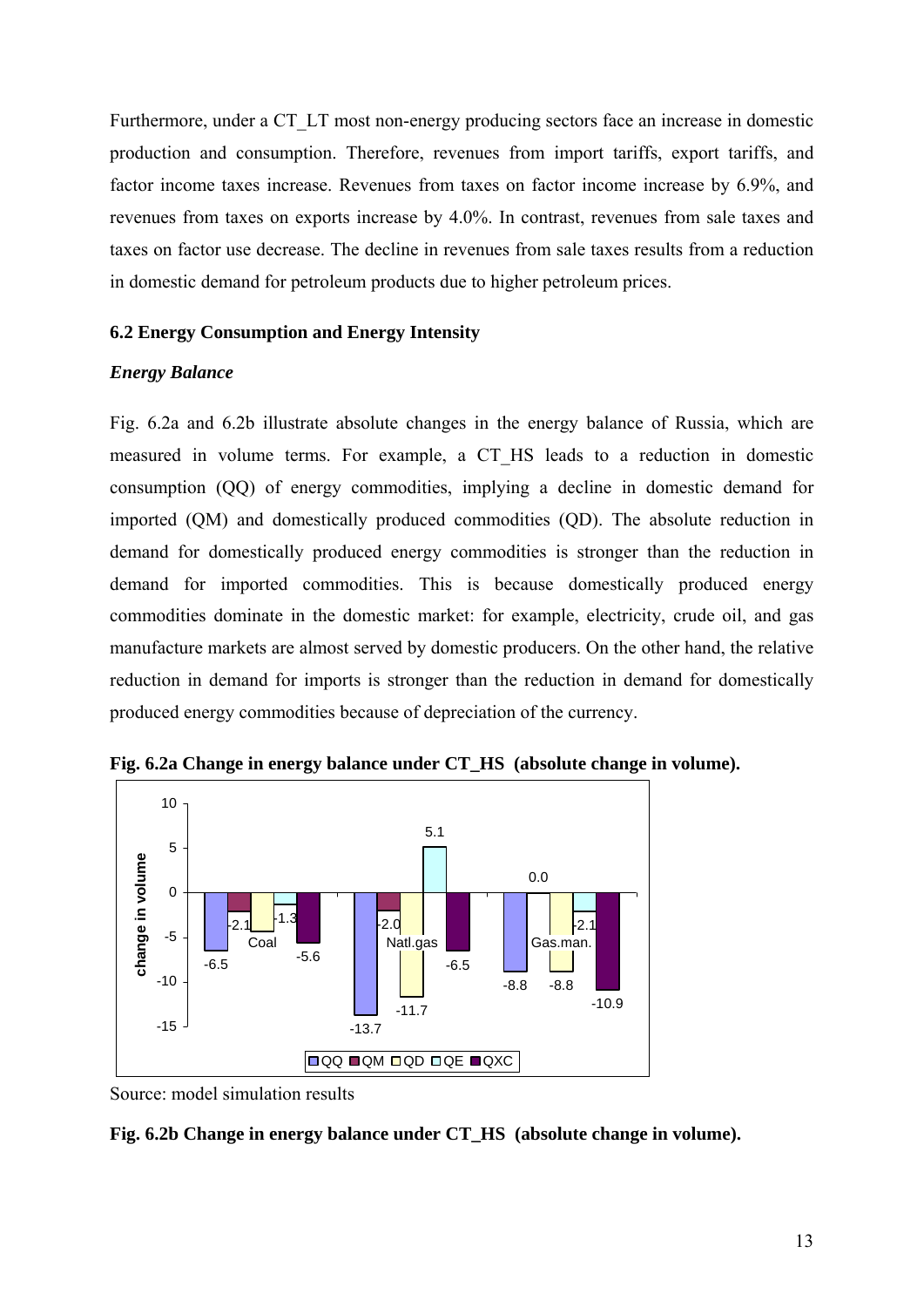

QQ is the domestic demand for the composite of imported and domestically produced commodities: QQ=QM+QD;

QM is the import;

QD is the domestic supply of energy commodities for domestic markets;

QE is the export; and,

QXC is total domestic production for domestic and export markets: QXC=QD+QE.

Source: model simulation results

A lower domestic demand results in a reduction in domestic production of all energy commodities, excluding crude oil. Moreover, a lower profitability in production of coal, gas manufacture, and electricity leads to an outflow of resources (capital, labour) from these sectors, resulting in decline in exports. In contrast, a depreciation of the currency induces a shift in production of crude oil, natural gas, and petroleum products towards export markets (Fig. 6.2a and 6.2b). The change in the energy balance under a CT\_LT is quite similar.

## *Consumption of Energy Commodities by Households*

As a result of higher energy prices, household consumption of energy commodities decreases. Fig. 6.3 illustrates the change in consumption of energy commodities used by households. As a result of a CT\_HS, household consumption decreases by the following amounts: 6.2% for coal, 5.0% for gas manufacture, 2.0% for natural gas, and 4.8% for petroleum products. There are no carbon taxes on electricity; however, households demand for electricity decreases by 1.7% because of higher electricity prices.

**Fig. 6.3 Change in household consumption of energy commodities (%).**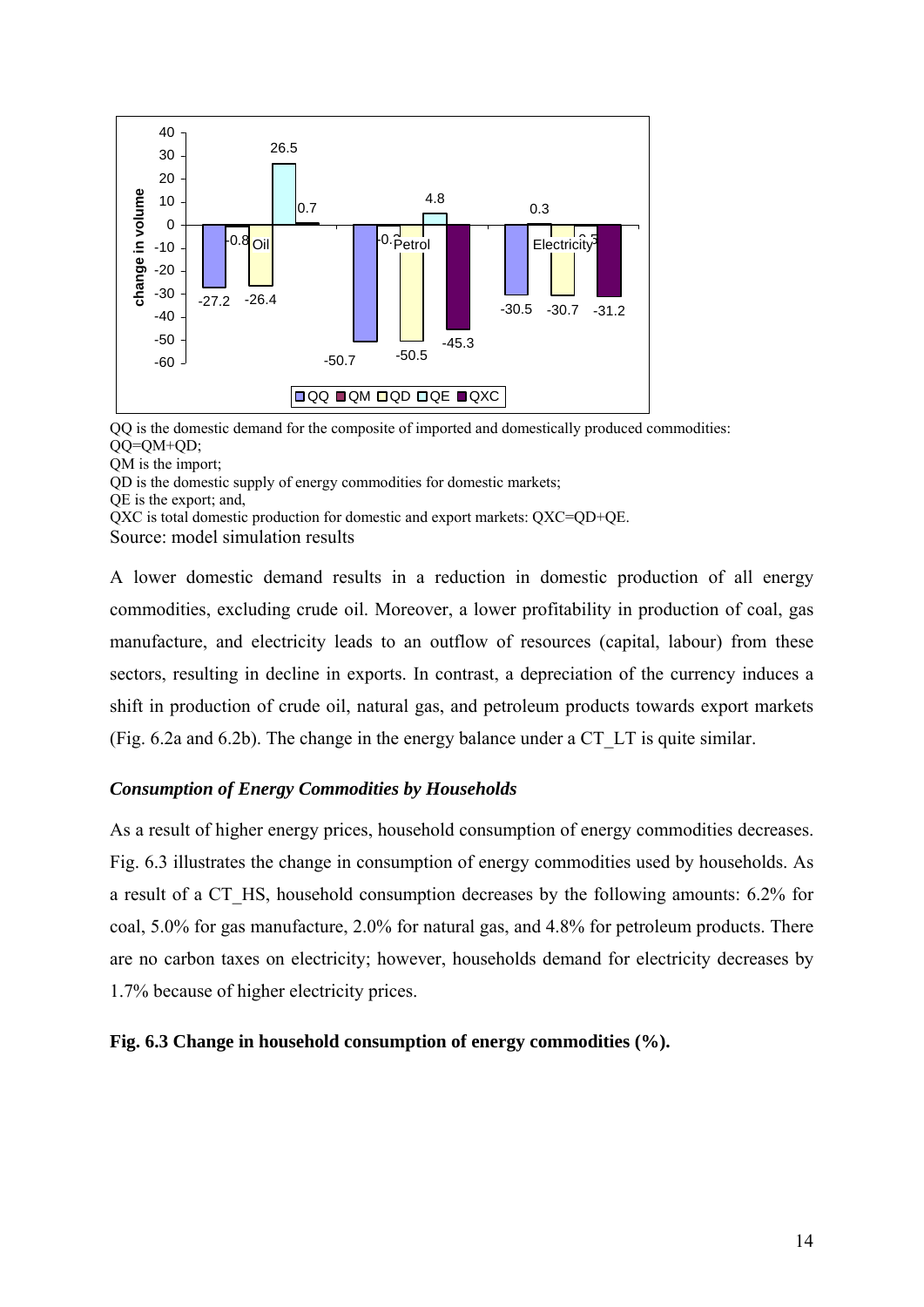

Source: model simulation results

Under a CT\_LT, the reduction in household demand for energy commodities is less pronounced. This is because households face an increase in total factor income due to higher income from land and labour. Therefore, the decline in demand for energy commodities used by households is diminished by higher household expenditures.

Furthermore, a CT\_LT leads to a higher increase in carbon taxes compared to a CT\_HS. As a result, domestic prices of energy commodities including carbon taxes increase stronger under a CT\_LT. Fig. 6.4 illustrates the change in consumer prices of energy commodities including and excluding carbon taxes under different revenue recycling strategies.



**Fig. 6.4 Change in consumer prices of energy commodities including and excluding carbon taxes under different revenue recycling strategies (%).**

P+carb. (CT\_HS) is the consumer price, including the carbon tax, under a CT\_HS; P (CT\_HS) is the consumer price, excluding the carbon tax, under a CT\_HS; P+carb. (CT\_LT) is the consumer price, including the carbon tax, under a CT\_LT; and, P (CT\_LT) is the consumer price, excluding the carbon tax, under a CT\_LT. Source: model simulation results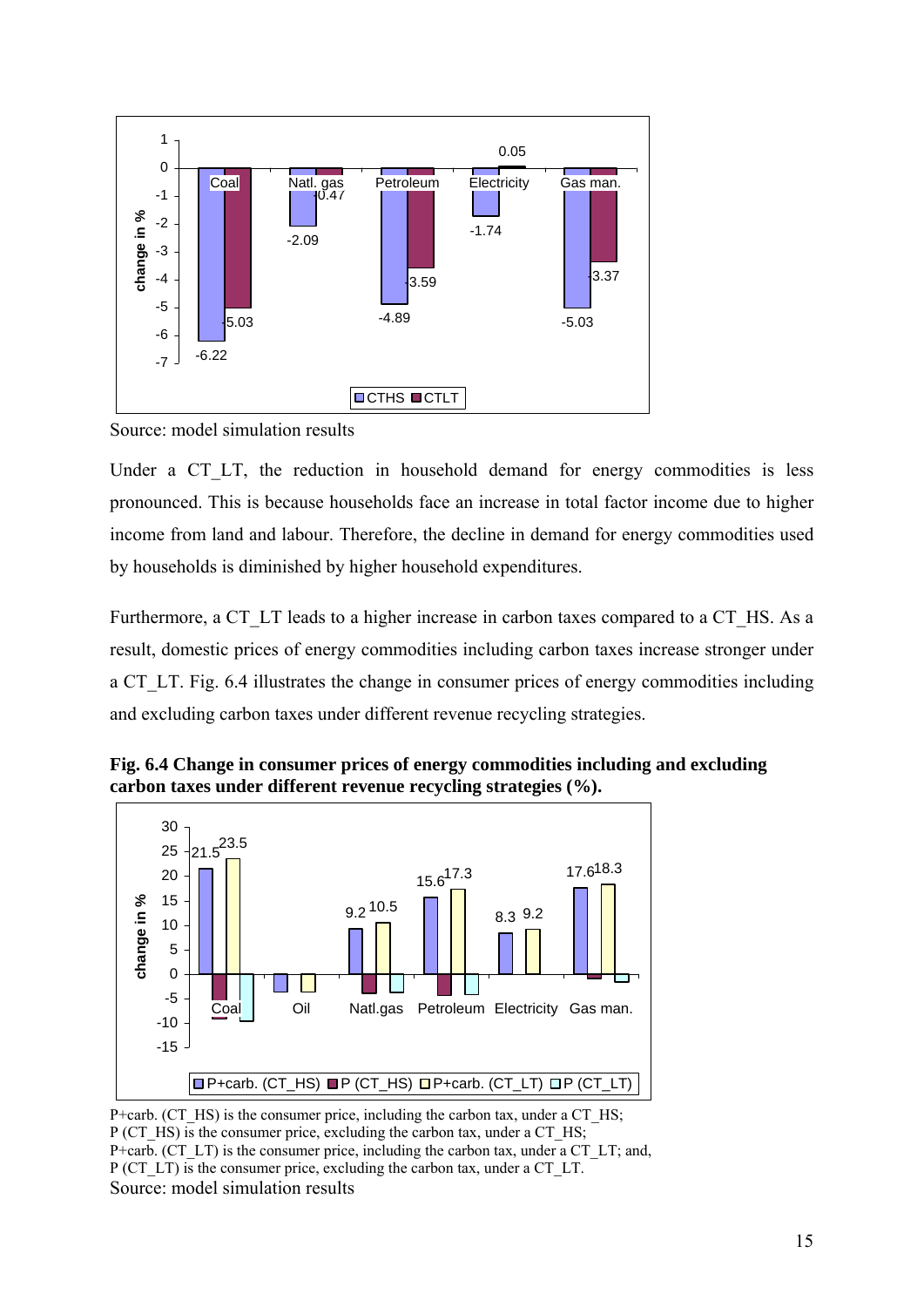An introduction of a CT HS leads to an increase by 21.5% in the consumer price of coal, 9.2% for natural gas, 15.6% for petroleum products, 17.6% for gas manufacture. The consumer price of electricity increases by 8.3% because of higher production costs. In contrast, the consumer price of crude oil decreases slightly due to lower production costs. As mentioned above, crude oil is not a subject for carbon taxation.

In the base simulation, the level of subsistence consumption is assumed to equal 70%. At the same time, household demand for energy commodities significantly depends on the level of subsistence consumption (Fig. 6.5). Under a higher level of subsistence consumption, the reduction in consumption of the energy composite is less pronounced. For example, when the level of subsistence consumption equals 90%, household consumption of coal decreases by 2.3%, for gas manufacture it decreases by 1.8%, for electricity it decreases by 0.7%, and for petroleum products it decreases by 1.8%.

**Fig. 6.5 Change in consumption of energy commodities by households under different levels of subsistence consumption (%).**



Source: model simulation results

Moreover, the rates of carbon taxes are higher under a lower level of subsistence consumption. This results in higher energy costs for industries. As a result, the economy is more adversely affected by higher carbon taxes. The difference between the total consumption level and the level of subsistence consumption may partially be considerated as a proxy for the potential energy efficiency potential of households that could be realized through higher energy prices. The level of subsistence consumption in relation to current consumption is expected to be relative high in Russia because of low household income.

### *Consumption of Energy Commodities by Industries*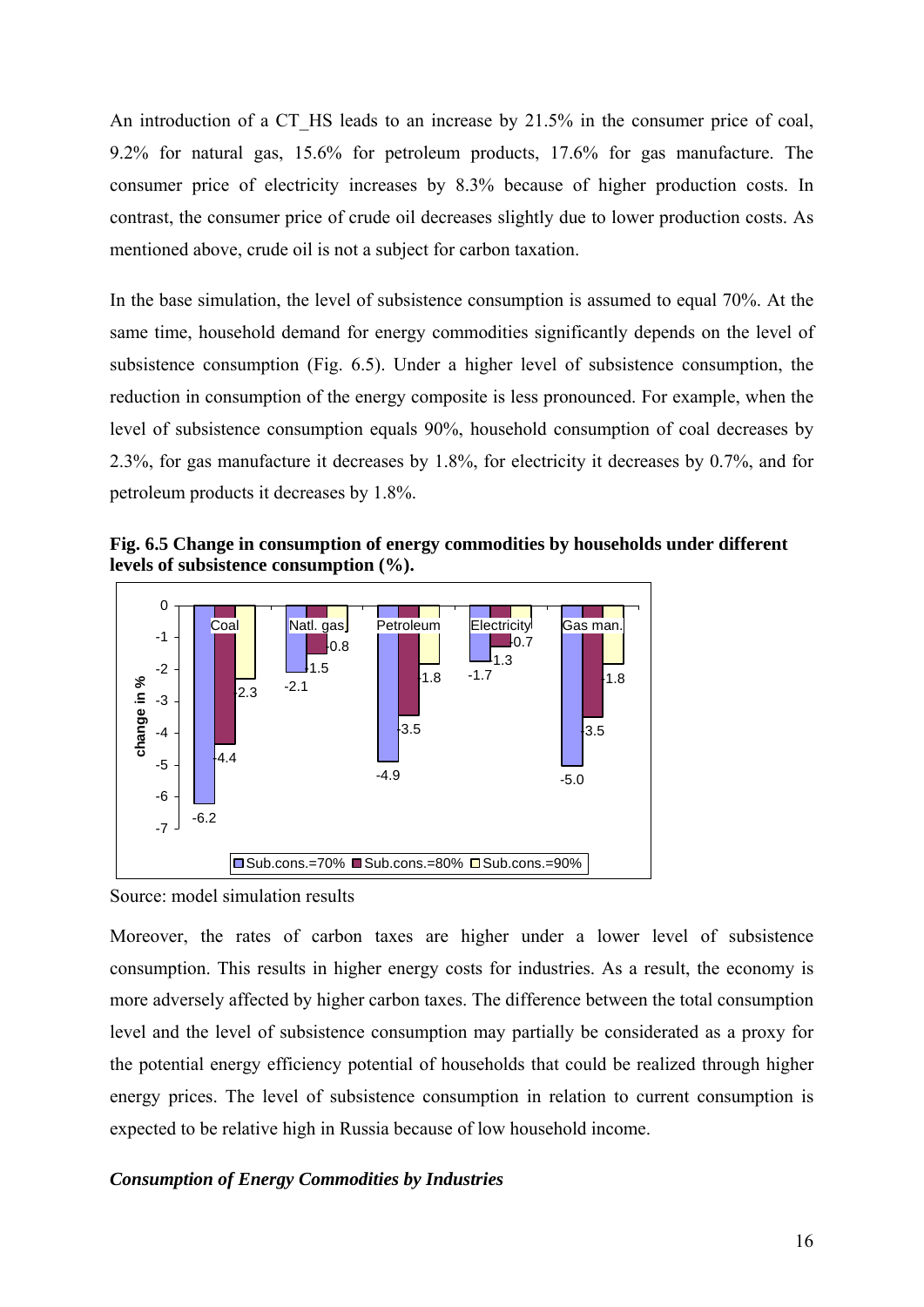As a result of carbon taxes, demand for energy commodities such as coal, natural gas, petroleum products, and gas manufacture decreases for all industries. Fig. 6.6 reveals the change in the overall demand for energy inputs used by industries. The most adversely affected energy sectors are coal, petroleum products, and gas manufacture because of their high CO2 emissions.

Most sectors, however, face an increase in demand for crude oil through inter-fuel substitutions since crude oil is not taxed by carbon taxes. Moreover, carbon taxation leads to an increase in demand for coal by sectors such as paper products, transport equipment, and minerals because of increasing production. This implies an increase in carbon emissions produced by these sectors.

Under a CT HS, the total demand for crude oil by all sectors decreases by 7.3% because of a decline in domestic production of petroleum products: the petroleum sector is the largest domestic consumer of crude oil with a share of 98% in the total domestic consumption of crude oil (GTAP, 2007). Moreover, the total demand for electricity used by sectors decreases by 7.5% because of higher electricity prices. The reduction in domestic demand for energy commodities under a CT\_LT is quite similar with those under a CT\_HS (Fig. 6.6).



**Fig. 6.6 Change in consumption of energy commodities used by industries (%).** 

Carbon taxation on households and industries allows an avoidance of sectoral carbon leakages. For example, under carbon taxation on industries only, the domestic price level for energy commodities used by households would decrease. This would imply an increase in the final demand for energy commodities used by households. A similar effect occurs under carbon taxation on households only. Under carbon taxation on households and industries, the

Source: model simulation results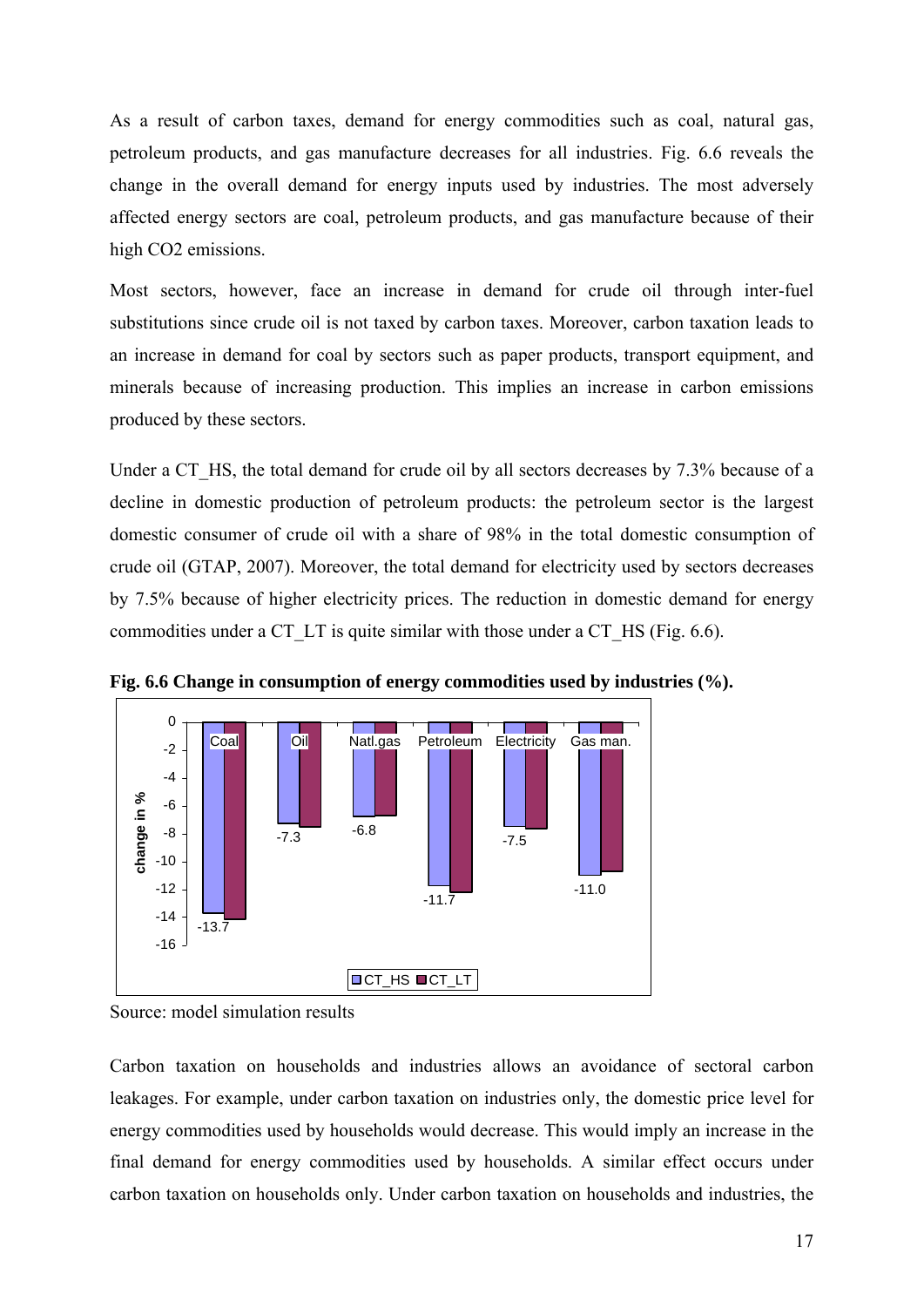decline in domestic production would be less pronounced since households and industries take the burden of carbon taxation; however, the extent of this decline significantly depends on the level of subsistence consumption.

#### *Energy Intensities*

The main channel of a reduction in energy intensities of the whole economy is through a decline in domestic production which results from structural change towards less energyintensive sectors, implying a decline in demand for energy resources. Moreover, energy intensities can also decrease through technological progress and substitution possibilities among primary factors and energy inputs. In this analysis, we consider substitution possibilities among primary factors and energy inputs only. A technological progress is not considerated in this study. The change in energy intensities differ from sector to sector depending on the initial energy and factor intensities of the sector. The energy intensity is calculated by dividing the amount of total energy consumed by output. Under a Leontief nesting structure, the energy intensity would be constant. For example, the energy intensity of the transport sector decreases by 7.2%, which means that the transport sector requires 7.2% less energy resources for producing a unit of output. The maximum reduction of energy intensity through substitution in production does not exceed 9% (Annex Table A3).

## *Carbon Emissions*

The magnitude of carbon taxation aims at a targeted reduction of overall carbon emissions by 10%. This reduction of carbon emissions is mainly achieved through a decline in domestic demand for energy commodities by sectors such as electricity, transports, and chemical products. Fig. 6.7 illustrates the shares of emission reductions by industries and households.

## **Fig. 6.7 Shares of CO2 emission reductions by sources (%).**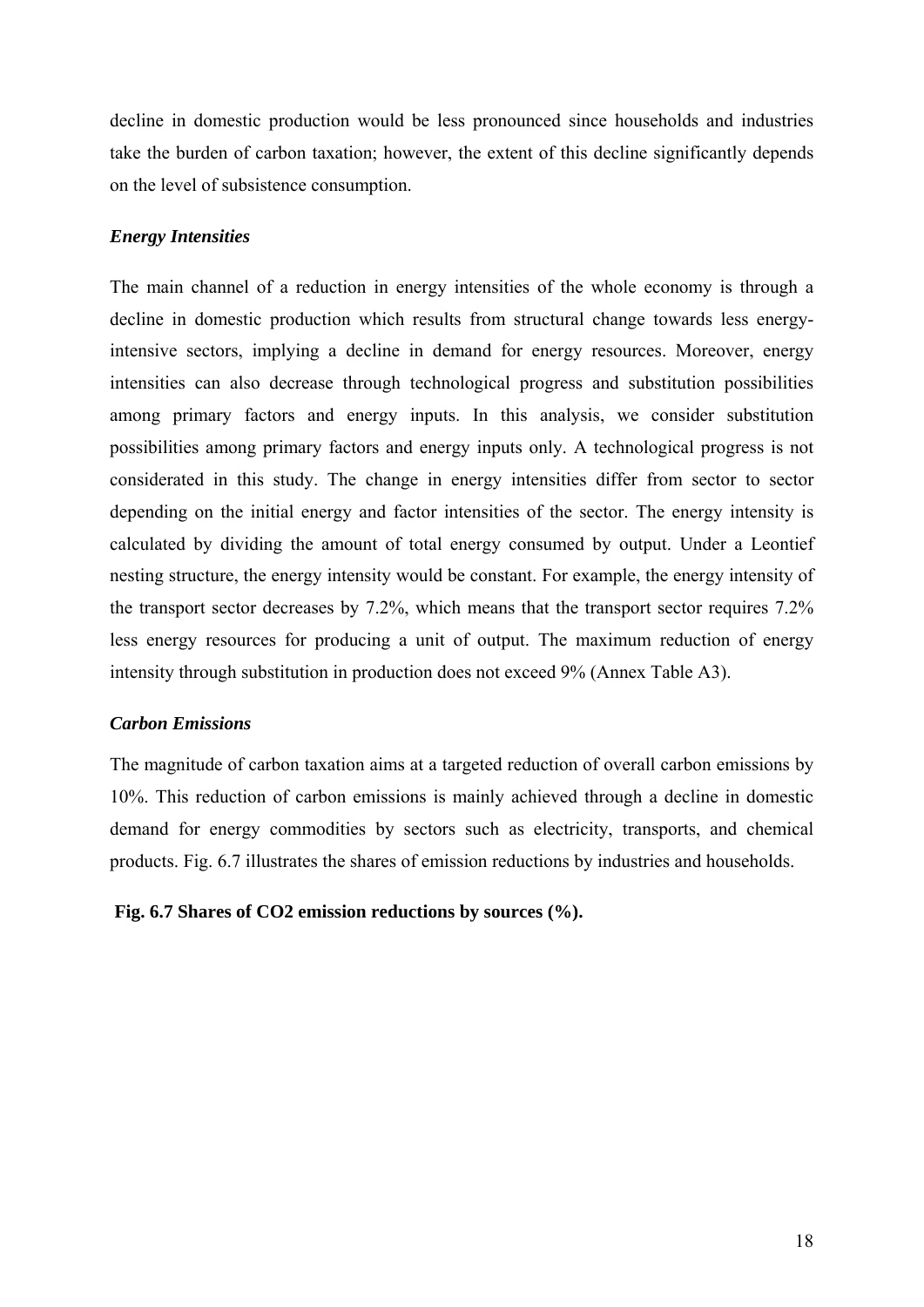

Source: model simulation results

For example, a reduction of energy use by the electricity sector accounts for 42% of the overall reduction of carbon emissions, for the chemicals sector it is 11%, for transports it is between 21 and 22%, and for all other sectors it is between 17 and 18%. In addition, a reduction of energy consumption by households contributes between 17 and 18% to the overall reduction of carbon emissions.

The electricity sector is the largest domestic contributor of emissions. According to the Fifth National Report of Russian Federation (UNFCCC, 2010) the power generation sector produces about 81% of total GHG emissions in Russia. Moreover, about 41% of the total technical energy saving potential is concentrated in the Russian power generation sector (electricity and heat) since the power generation sector is the largest domestic consumer of energy resources (Bashmakov, 2009). Therefore, the power generation sector is expected to play the crucial role in Russia's environmental policy.

## <span id="page-18-0"></span>**6.3 Sectoral Effects**

## *Carbon Taxation Compensated by an Increase in Lump-Sum Subsidies*

Table 6.3 reveals sectoral effects of carbon taxes on households and industries. An introduction of a CT\_HS leads to a reduction in domestic production in most sectors due to higher energy costs and lower domestic demand: domestic production of coal decreases by 8.3%, for natural gas it decreases by 2.8%, for petroleum products it decreases by 7.4%, and for gas manufacture it decreases by 8.7%.

| Table 6.3 Change in average costs and domestic production (%) |  |  |
|---------------------------------------------------------------|--|--|
|                                                               |  |  |

| <b>Industries</b> | HS<br>$\gamma$ m     |                 | NП                   |          |
|-------------------|----------------------|-----------------|----------------------|----------|
|                   | <b>Average costs</b> | <b>Domestic</b> | <b>Average costs</b> | Domestic |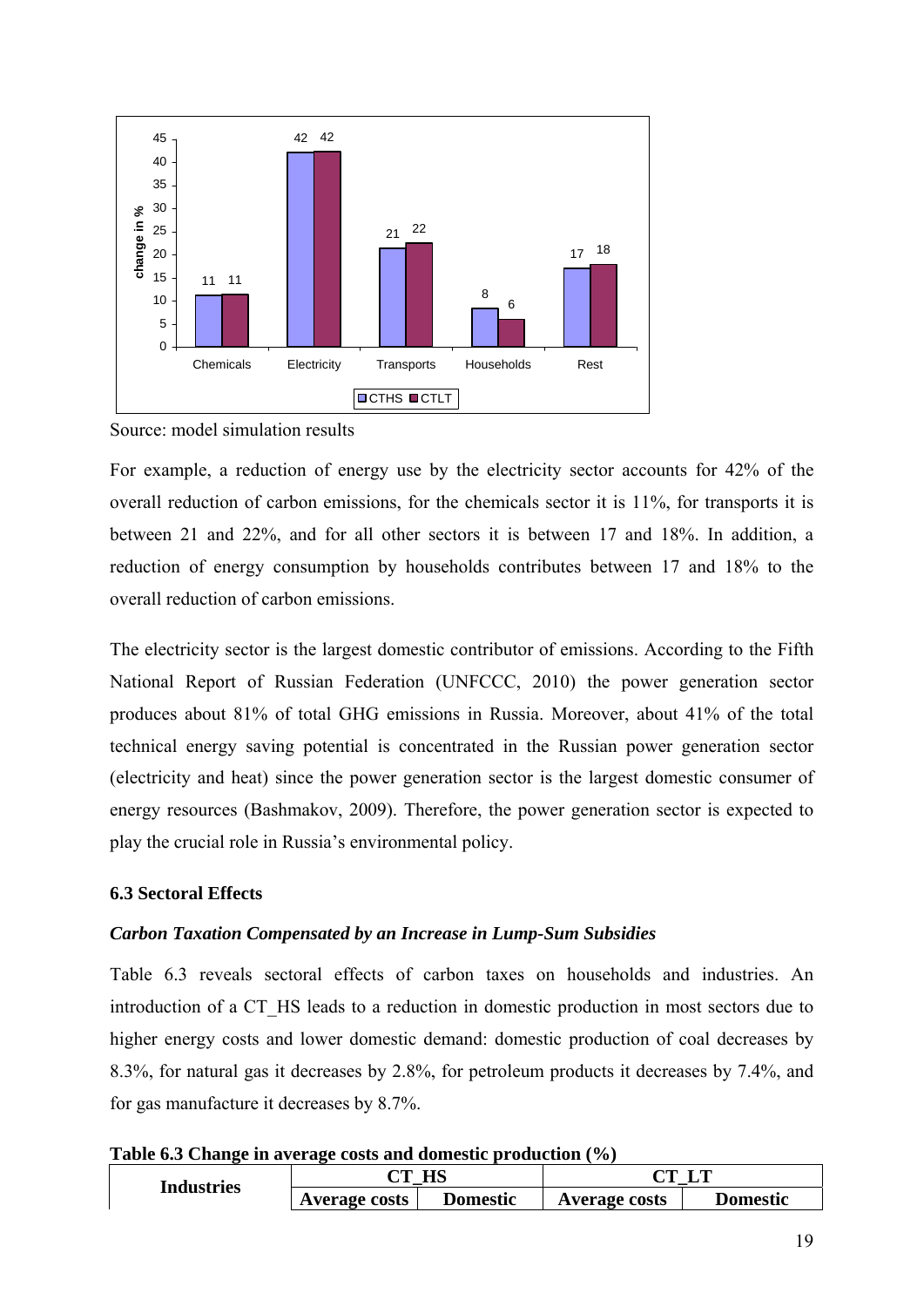|                      |         | production |         | production |
|----------------------|---------|------------|---------|------------|
| Agriculture          | $-0.21$ | $-0.72$    | $-0.65$ | 1.27       |
| Coal                 | $-6.41$ | $-8.35$    | $-6.68$ | $-8.39$    |
| Crude oil            | $-1.29$ | 0.08       | $-1.23$ | 0.04       |
| Natural gas          | $-4.01$ | $-2.80$    | $-3.82$ | $-2.80$    |
| Minerals             | $-2.54$ | $-1.94$    | $-2.51$ | $-1.36$    |
| Food products        | $-0.62$ | $-0.40$    | $-0.79$ | 1.59       |
| Textiles             | $-0.12$ | $-0.13$    | $-0.44$ | 2.55       |
| Wood products        | 3.94    | $-11.34$   | 4.08    | $-10.32$   |
| Paper products       | $-1.20$ | 0.94       | $-1.32$ | 2.66       |
| Petroleum products   | $-3.31$ | $-7.47$    | $-3.17$ | $-7.66$    |
| Chemical products    | 4.16    | $-11.72$   | 4.47    | $-11.21$   |
| Mineral products     | 1.36    | $-1.72$    | 1.24    | $-1.20$    |
| Metals               | 1.33    | $-6.19$    | 1.53    | $-5.86$    |
| Metal products       | 0.90    | $-2.54$    | 0.63    | $-1.07$    |
| Transport equipment  | $-0.18$ | 0.72       | $-0.38$ | 2.68       |
| Electronic equipment | 1.22    | $-2.36$    | 1.18    | $-1.29$    |
| Machinery equipment  | 0.24    | $-0.79$    | $-0.23$ | 0.43       |
| Electricity          | 8.35    | $-5.66$    | 9.20    | $-5.16$    |
| Gas manufacture      | $-0.59$ | $-8.76$    | $-1.19$ | $-7.91$    |
| Water                | 0.10    | $-1.04$    | $-0.52$ | 0.09       |
| Construction         | $-1.11$ | $-0.21$    | $-1.33$ | $-0.01$    |
| Trade                | $-2.61$ | $-1.04$    | $-2.34$ | 0.23       |
| Transports           | 1.95    | $-2.84$    | 2.01    | $-1.72$    |
| Private services     | $-1.54$ | $-0.84$    | $-1.82$ | 0.32       |
| Government services  | $-0.82$ | $-0.05$    | $-1.97$ | 0.26       |

Source: model simulation results

The electricity sector is the largest domestic consumer of coal, gas, and gas manufacture and is a large domestic consumer of petroleum products. Therefore, this sector, in particular, is strongly affected by higher energy prices. As a result of carbon taxes, average production costs of electricity generation increase by 8.3%. Consequently, all electricity-intensive sectors such as wood products, chemical products, metals, metal products, mineral products, and water, are adversely affected by higher electricity prices since electricity is a significant part of the total production costs for these sectors. For example, in the wood products sector the share of electricity costs of total production costs is 43.7%, for chemical products it is 18.7%, for metals it is 14.1%, and for water it is 13.8% (GTAP, 2007). As a result, higher energy costs lead to higher average production costs in these sectors, even though costs for primary factors decrease. Domestic production of wood products and chemical products is reduced by 11.3% and 11.7%, respectively. In contrast, average production costs decrease in sectors such as agriculture, minerals, construction, trade, and services. However, lower domestic demand leads to a decline in domestic production of these commodities.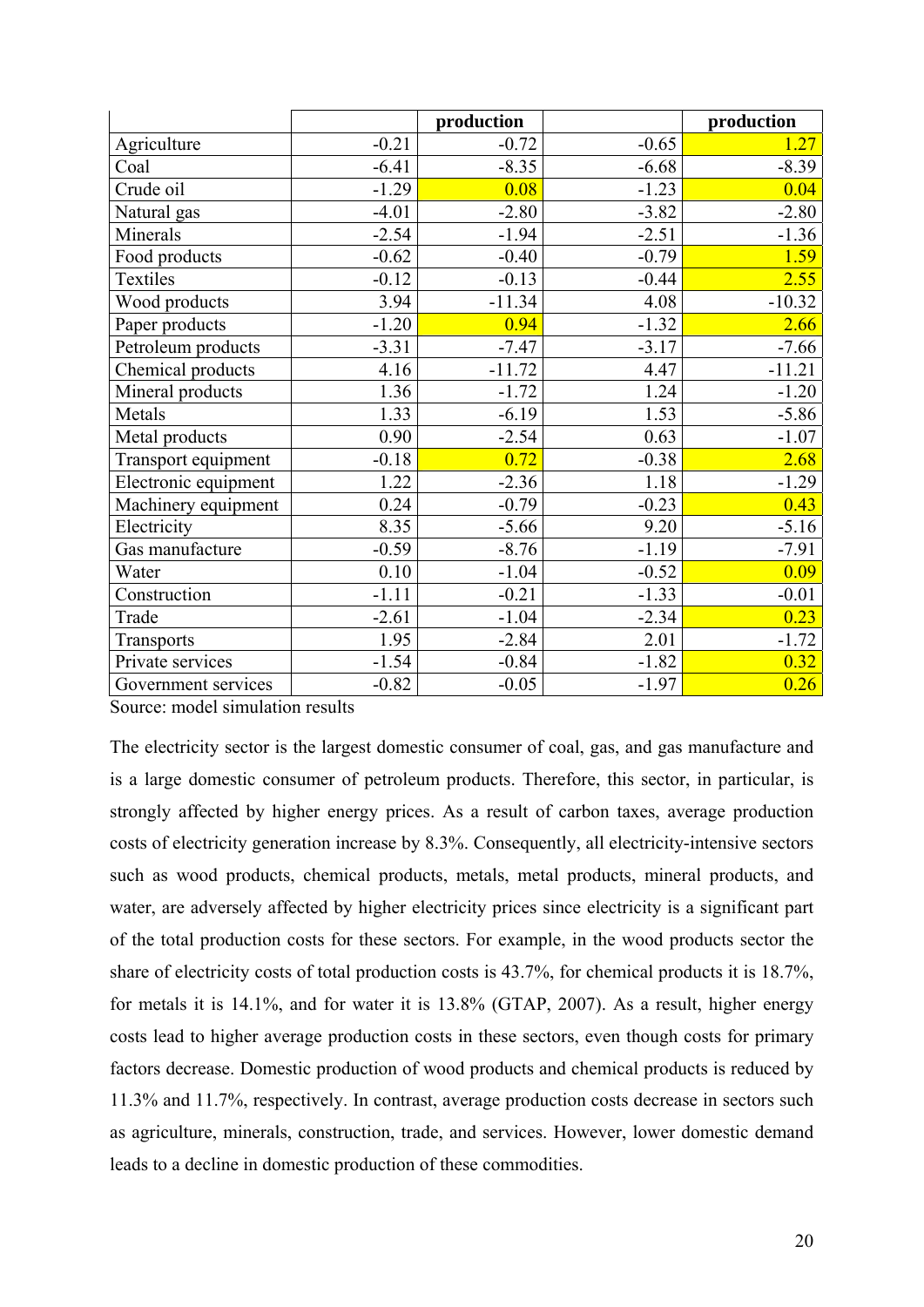Furthermore, a CT HS leads to an increase in domestic production of crude oil, paper products, and transport equipment due to lower production costs. In other words, the effect of lower factor costs overweighs the effect of higher energy costs due to the lower energy intensity in these sectors compared to others. The change in average costs results from changes in structure in production costs, which is indicated by changes in activity prices (Annex Table A4). Introducing carbon taxes leads to a decline in costs for capital, where the activity price of the energy aggregate increases. The change in activity prices of capitalenergy aggregates depends on the capital-energy intensity of sectors. Moreover, activity prices of the labour aggregates decrease under a CT\_HS and CT\_LT in all sectors. Therefore, the change in activity prices of value-added-energy aggregates mainly depends on labour intensity. The change in activity prices of intermediate aggregate is relative small and different from sector to sector. Therefore, labour intensive sectors have a decline in average production costs despite an increase in energy costs.

## *Carbon Taxation Compensated by a Reduction of Labour Taxes*

Under a CT\_LT, we observe a stronger increase in domestic production of commodities such as paper products and transport equipment because of higher domestic demand and lower production costs (Table 5.3). Moreover, a higher household income and lower labour costs result in an increase in domestic production of commodities such as agriculture, food products, textiles, machinery equipment, water, trade, and services. Therefore, under a CT LT the structural change to non-energy producing sectors is more pronounced compared to under a CT\_HS.

## *Imports and Exports*

1

A CT\_HS leads to lower household expenditures. As a result, imports of almost all commodities decrease (Table 6.4**[6](#page-20-0)** ). Furthermore, the reduction in imports of energy commodities is stronger compared to non-energy commodities because carbon taxes are imposed on domestic as well as imported energy commodities. However, Russia is a large energy producer and exporter, the amount of imported energy commodities is rather negligible.

| <b>Industries</b> | НС<br>$\sim$ m $\sim$ |                                 | $\sim$ m $\sim$ | T AR    |
|-------------------|-----------------------|---------------------------------|-----------------|---------|
|                   | <b>Exports</b>        | Imports                         | <b>Exports</b>  | Imports |
| Coal              | .04<br>$\mathcal{L}$  | $\sim$<br>n E<br>. .<br>ر ر.ر ب | 90<br>-4        | $-26$   |

**Table 6.4 Change in exports and imports (%)** 

<span id="page-20-0"></span><sup>6</sup> For changes of exports and imports in other sectors see Annex Table A3.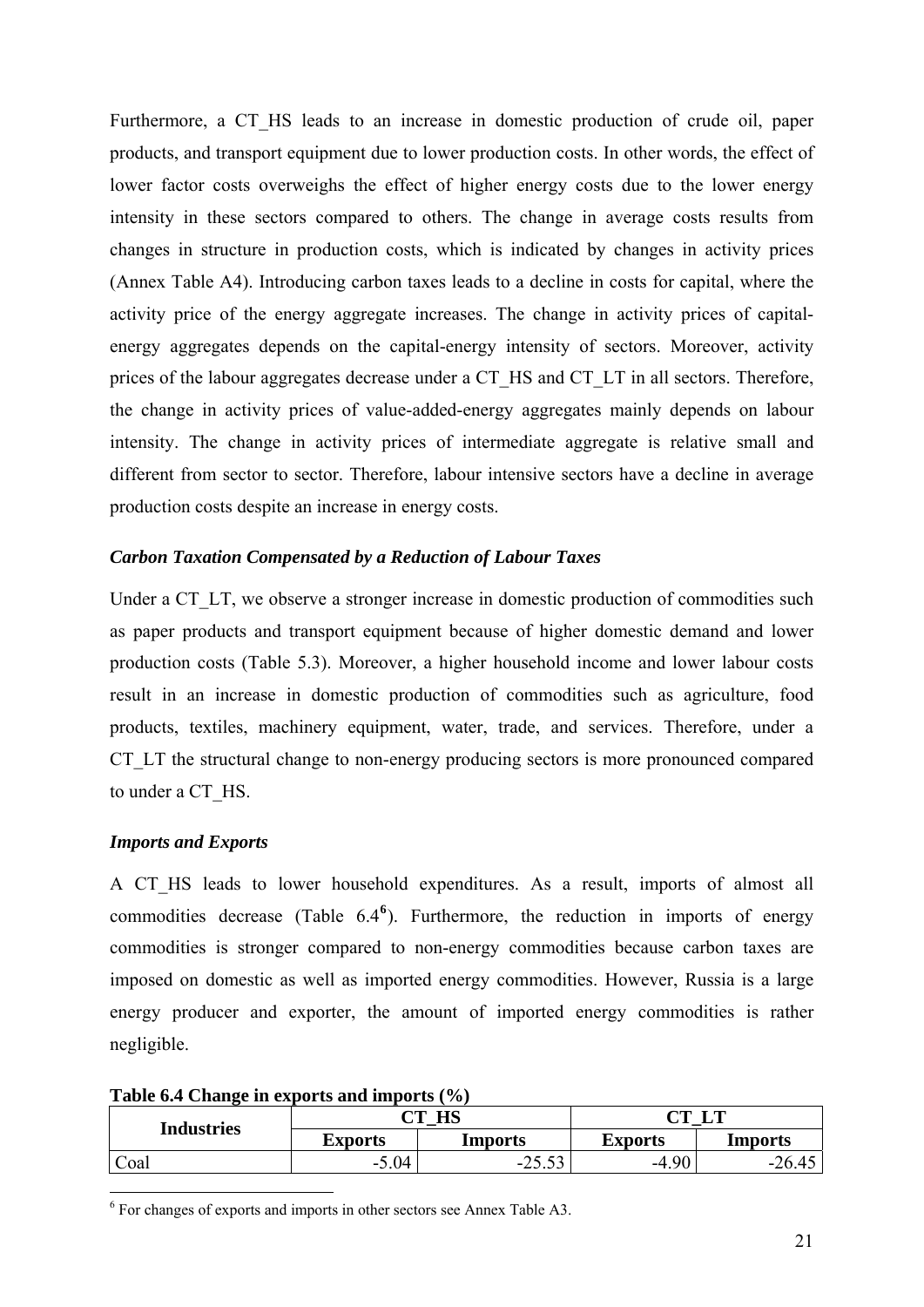| Crude oil            | 5.52     | $-16.90$ | 5.61     | $-17.33$ |
|----------------------|----------|----------|----------|----------|
| Natural gas          | 14.63    | $-36.37$ | 14.32    | $-35.84$ |
| Wood products        | $-19.95$ | 3.57     | $-19.11$ | 4.92     |
| Petroleum products   | 3.80     | $-15.03$ | 3.46     | $-15.13$ |
| Chemical products    | $-16.38$ | 2.05     | $-16.14$ | 3.40     |
| Metals               | $-8.57$  | $-0.66$  | $-8.52$  | 0.30     |
| Electronic equipment | $-2.73$  | $-0.29$  | $-1.60$  | 0.41     |
| Electricity          | $-9.16$  | 5.00     | $-8.99$  | 6.58     |
| Gas manufacture      | $-8.28$  | $-10.55$ | $-7.09$  | $-10.91$ |
| <b>Transports</b>    | $-7.03$  | $-0.43$  | $-5.84$  | 0.64     |

Source: model simulation results

In contrast, imports of wood products, chemical products, and electricity increase as a result of both revenue recycling strategies. As a result of higher production costs, domestically produced wood products, chemical products, and electricity become less competitive compared to imported commodities. Therefore, the substitution effect dominates the negative output effect. Nevertheless, total domestic consumption of wood products, chemical products and electricity decreases because of a strong increase in domestic prices.

In comparison, under a CT\_LT we also observe more of an increase in imports of metals, electronic equipment, and transports. This is because of higher household income which drives domestic demand for non-energy commodities.

Furthermore, carbon taxation under the both revenue recycling strategies results in a strong increase in the export supply of natural gas. Exports of natural gas increase by 14.3%, which may imply strong leakage effects in countries that import Russian natural gas. In contrast, the export supply of wood products and chemical products decreases strongly. Under a CT\_HS, the export supply of wood and chemical production is reduced by 19.9% and 16.3%, respectively. In addition, under a CT\_LT the increase in the export supply of some sectors is more pronounced than under a CT\_HS because of a lower increase in production costs and a stronger depreciation of the currency.

## <span id="page-21-0"></span>**6.4 Technological Change in the Electricity Sector**

As mentioned above, the electricity sector is one of the most adversely affected sectors by the introduction of carbon taxation. This is because the electricity sector is the largest domestic consumer of natural gas, coal, and gas manufacture and also a large domestic consumer of petroleum products. A CT\_HS results in a decline in domestic production of electricity by 5.6% (Table 6.5). Moreover, technologies such as nuclear and hydro become more profitable compared to thermal technologies. For example, output from nuclear and hydro technologies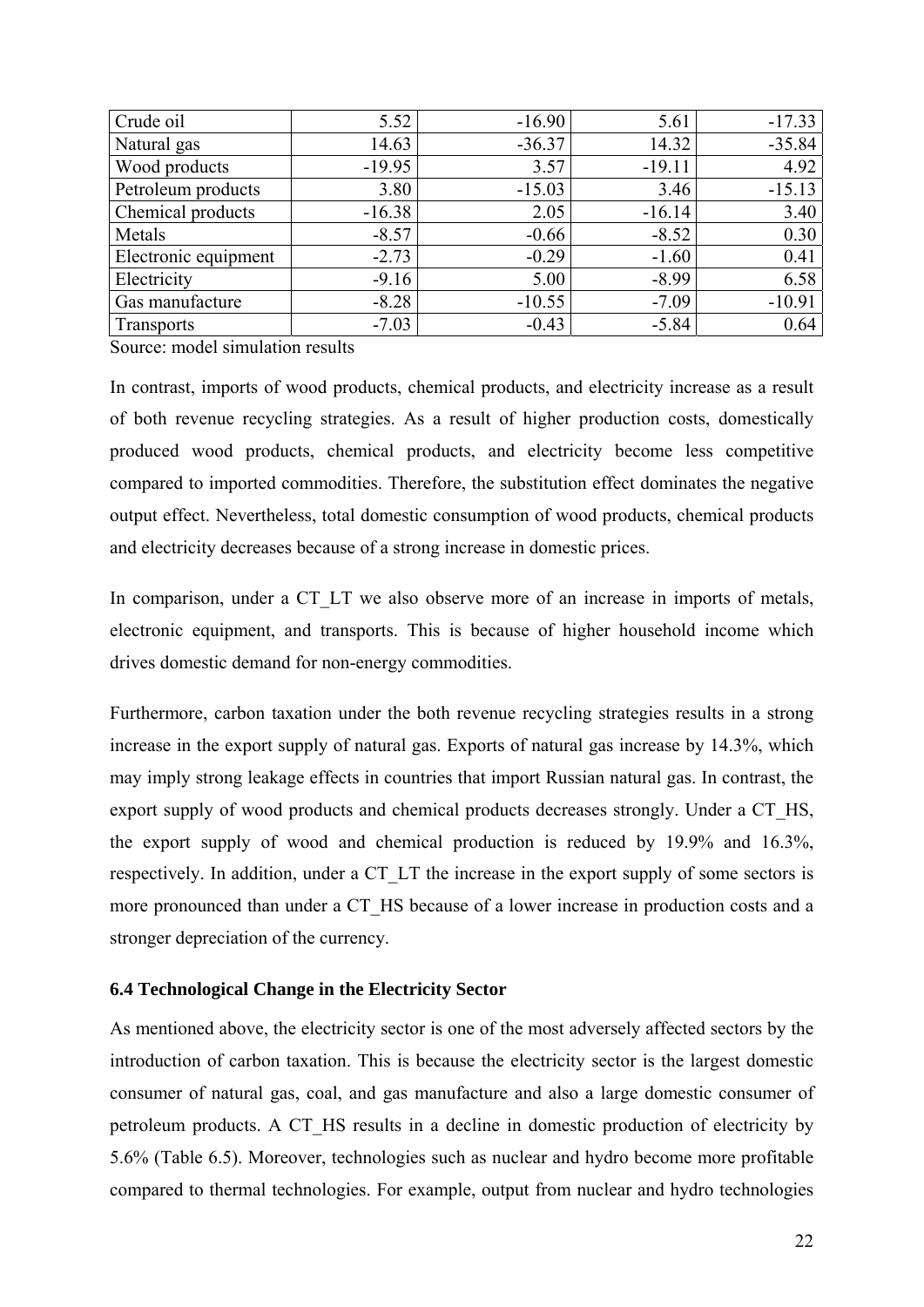increases by 13.8% each while output from coal-fired technologies decreases by 12.06% and output from gas-fired technologies decreases by 5.4%.

|              | Output (elast.=2.00) |             | Output (elast.=1.50) |          | Output (elast.=0.50) |           |
|--------------|----------------------|-------------|----------------------|----------|----------------------|-----------|
|              | CT HS                | $\lceil$ LT | CT HS                | CT LT    | <b>HS</b>            | <b>LT</b> |
| Coal-fired   | $-12.06$             | $-12.19$    | $-10.90$             | $-10.92$ | $-8.15$              | $-7.87$   |
| Gas-fired    | $-5.47$              | $-4.95$     | $-5.59$              | $-5.06$  | $-6.08$              | $-5.58$   |
| Hydro        | 13.83                | 16.32       | 8.98                 | 11.01    | $-1.19$              | $-0.18$   |
| Nuclear      | 13.83                | 16.32       | 8.98                 | 11.01    | $-1.19$              | $-0.18$   |
| <b>Total</b> | $-5.65$              | $-5.16$     | $-5.85$              | $-5.36$  | $-6.27$              | $-5.79$   |

**Table 6.5 Change in output of electricity from different electricity generation technologies (%)** 

Source: model simulation results

Output from coal-fired technologies decreases stronger compared to gas-fired technologies. This is because carbon taxes on coal are higher than carbon taxes on gas because of higher CO2 coefficients. Coal-fired technologies, however, are assumed to be more capital-intensive compared to gas-fired technologies (Fig. 6.8).



**Fig. 6.8 Cost structure by electricity technologies (% of total costs)** 

Source: own calculation based on the version 7 of the GTAP database; EIA (2011); APEC (2006); Veselov et al. (2010)

At the same time, carbon taxation leads to a reduction in capital costs, yet the effect of higher energy costs overweighs that of lower capital costs. Therefore, average production costs for coal-fired technologies increase more compared to that of gas-fired technologies (Table 6.5).

Furthermore, lower elasticities of substitution among technologies diminishes the extension of nuclear and hydro technologies in favour of thermal technologies such as coal- and gas-fired technologies. Under an elasticity of substitution equals to 1.5, the decrease in output from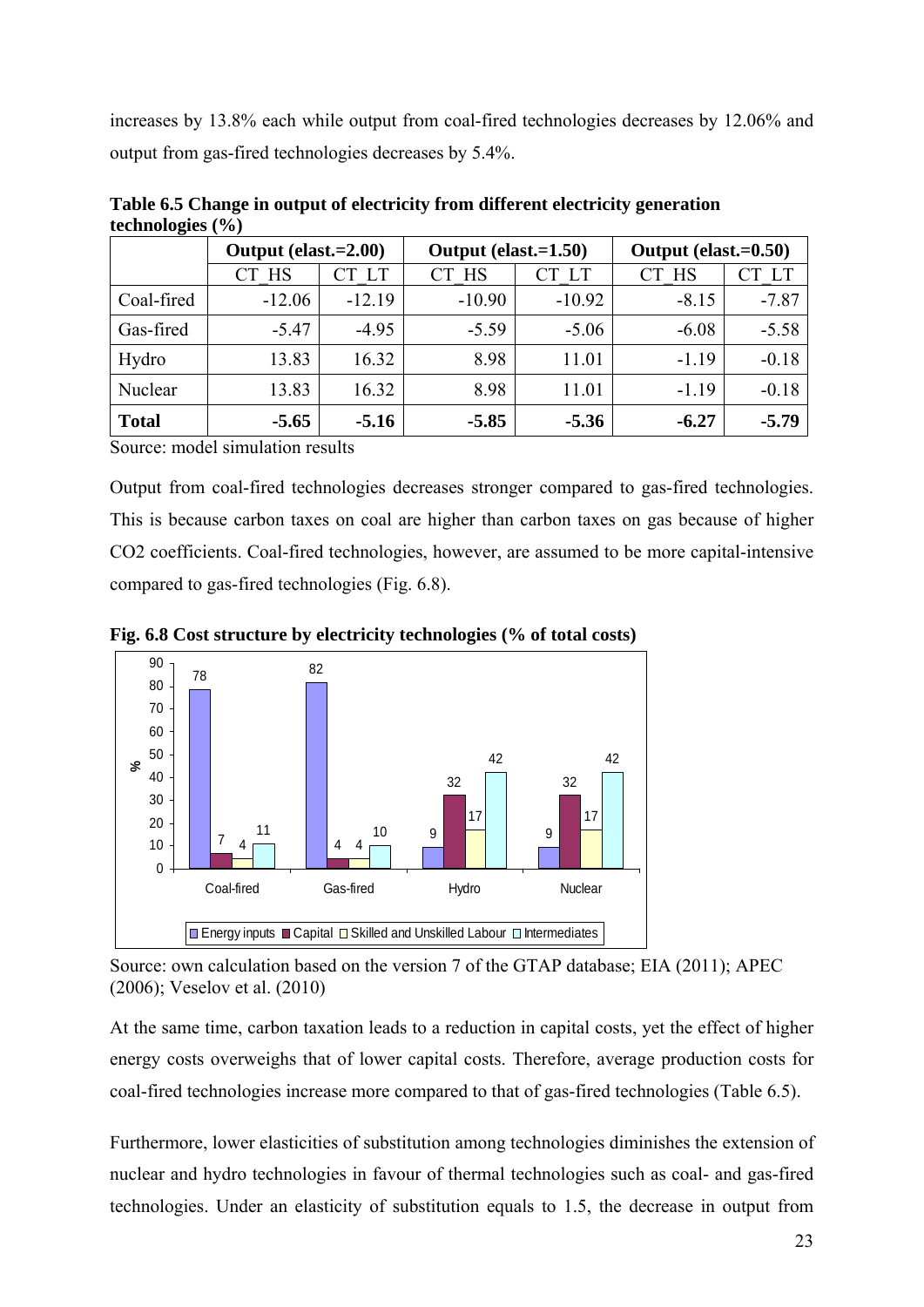coal- and gas-fired technologies is less pronounced, while the increase of hydro and nuclear technologies is also lower. Under an elasticity of substitution equals to 0.5, all technologies operate like complements: an introduction of carbon taxes results in a decline in output for all technologies with the decrease from coal-and gas-fired technologies being more pronounced because of higher energy costs (Table 5.5).

## <span id="page-23-0"></span>**7 Sensitivity Analysis**

## <span id="page-23-1"></span>**7.1 Carbon Taxation under Different Emission Reduction Targets**

A CT\_HS under higher targets of emission reductions results in a stronger decline in domestic production in most sectors. This is because higher carbon taxes imply higher energy costs. Therefore, the economy is more adversely affected by higher energy prices. In contrast, under higher targets of emission reductions we observe a larger increase in domestic production of crude oil, paper products, and transport equipment because of lower costs for primary factors*.* Generally, under higher targets of emission reductions, the macroeconomic and sectoral effects of carbon taxes are more pronounced.

Furthermore, under higher targets of emission reductions, a CT\_LT results in a larger decline in domestic production of most energy-intensive sectors. However, we also observe a stronger increase in domestic production of commodities such as agriculture, crude oil, food, textiles, crude oil, paper products, and transport equipment. Moreover, under a reduction of carbon emissions by 20%, we observe a decline in domestic production of sectors such as water and trade due to a lower level of overall production and consumption. A reduction of carbon emission by 30% would result in decline of the real GDP by 0.07%, thereby implying a decline in domestic production of most sectors.

## <span id="page-23-2"></span>**7.2 Carbon Taxation under the Assumption of Capital Immobility**

Under the assumption of capital mobility, a CT HS results in an increase in domestic production of crude oil, paper products, and transport equipment due to lower production costs. Capital mobility is consistent with the assumption of long-run experiments. However, under the assumption of sectoral immobility of capital, domestic production of paper products and transport equipment decreases due to lower domestic demand. Therefore, there is only an increase in domestic production of crude oil, whereas the domestic production of all other commodities decreases. Generally, under capital immobility the economy is more adversely affected by carbon taxes due to a smaller adjustability in production. Therefore, declines in domestic production of most sectors become more pronounced.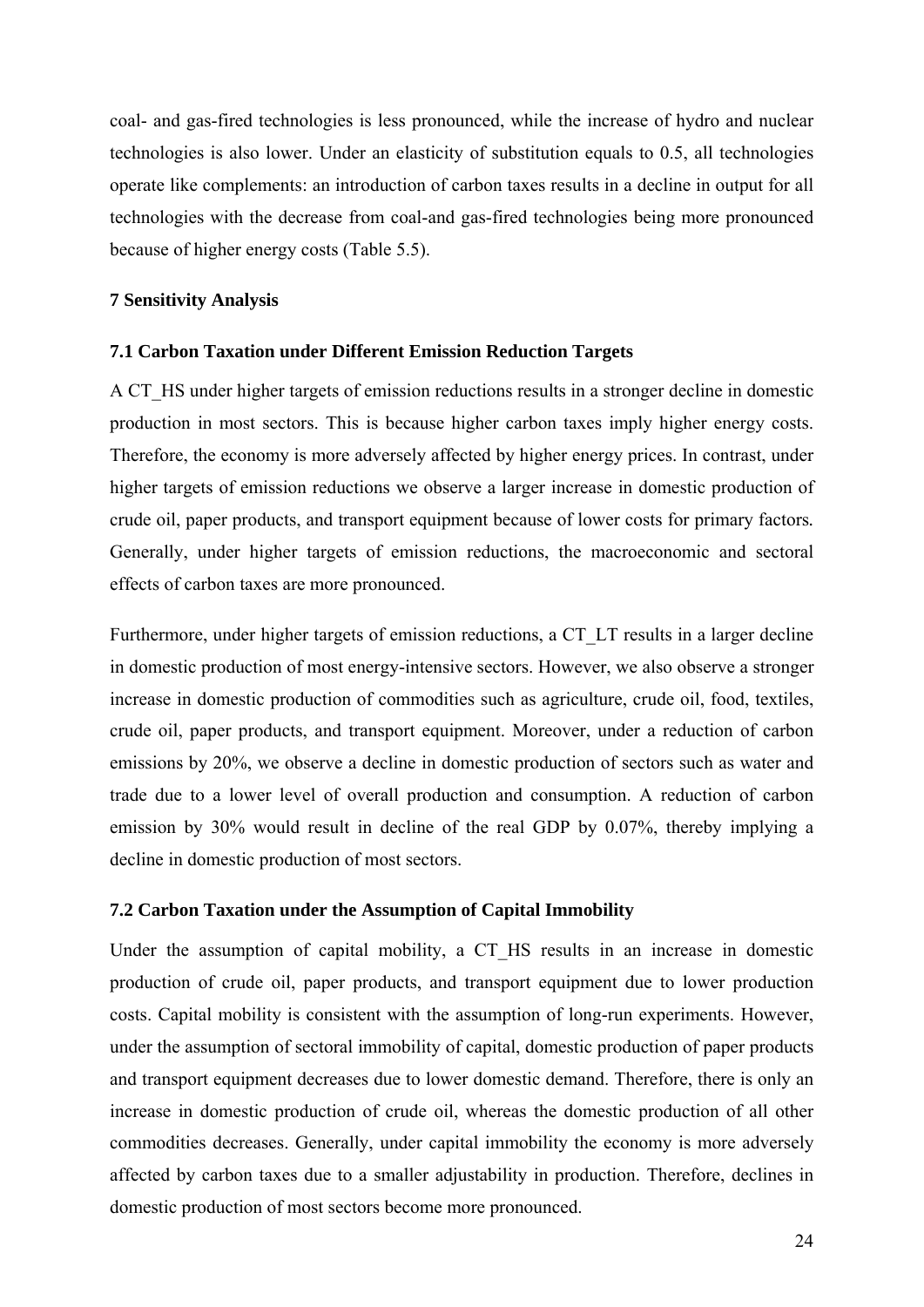Under the assumption of capital immobility, a CT\_LT has similar impacts as under the assumption of capital mobility. However, the increase in domestic production of sectors such as agriculture, food products, textiles, paper products, machinery equipment, water, and trade is less pronounced due to rigidity in the capital market. In addition, under capital immobility, carbon taxes lead to an increase in the export supply of petroleum products by approximately 30% under both revenue recycling strategies, whereas under capital mobility it increases between 3.4 and 3.8%, respectively.

Moreover, capital immobility implies a less elastic demand for energy inputs used by industries. As a result, the increase in carbon tax rates is more pronounced, implying more revenues from carbon taxes. Finally, carbon taxation under capital immobility leads to an appreciation of the currency, whereas under capital mobility the currency depreciates. Currency appreciation is mainly the result of a relatively strong increase in the export supply of petroleum products and natural gas, where the total export curve becomes less elastic because of rigidity in the capital market (Fig. 5.1a).

## <span id="page-24-0"></span>**7.3 Carbon Taxation under Different Labour Supply Elasticities**

The labour supply elasticity has a significant impact on the effects of carbon taxation. A higher labour supply elasticity results in less of an increase in net wages. As a result, the decline in labour costs is more pronounced compared to when a lower labour supply elasticity is assumed. As shown in Fig. 7.1, under a labour supply elasticity equals to 0.1, a CT\_LT leads to an increase in the real GDP by 0.05% and household expenditures increase by 0.6%. Equivalent variation amounts to (-568) millions USD, implying a welfare loss. On the other hand, under a labour supply elasticity equals to 1.00, the real GDP increases by 1.9% and household expenditures by 5.1%. Equivalent variation amounts 11760 million USD, which indicates a welfare gain. As a result of higher household income and lower labour costs, the increase in domestic production of most non-energy producing commodities is larger under a higher labour supply elasticity compared to under a lower labour supply elasticity.

## **Fig. 7.1 Change of the real GDP and household expenditures under different labour supply elasticities (%).**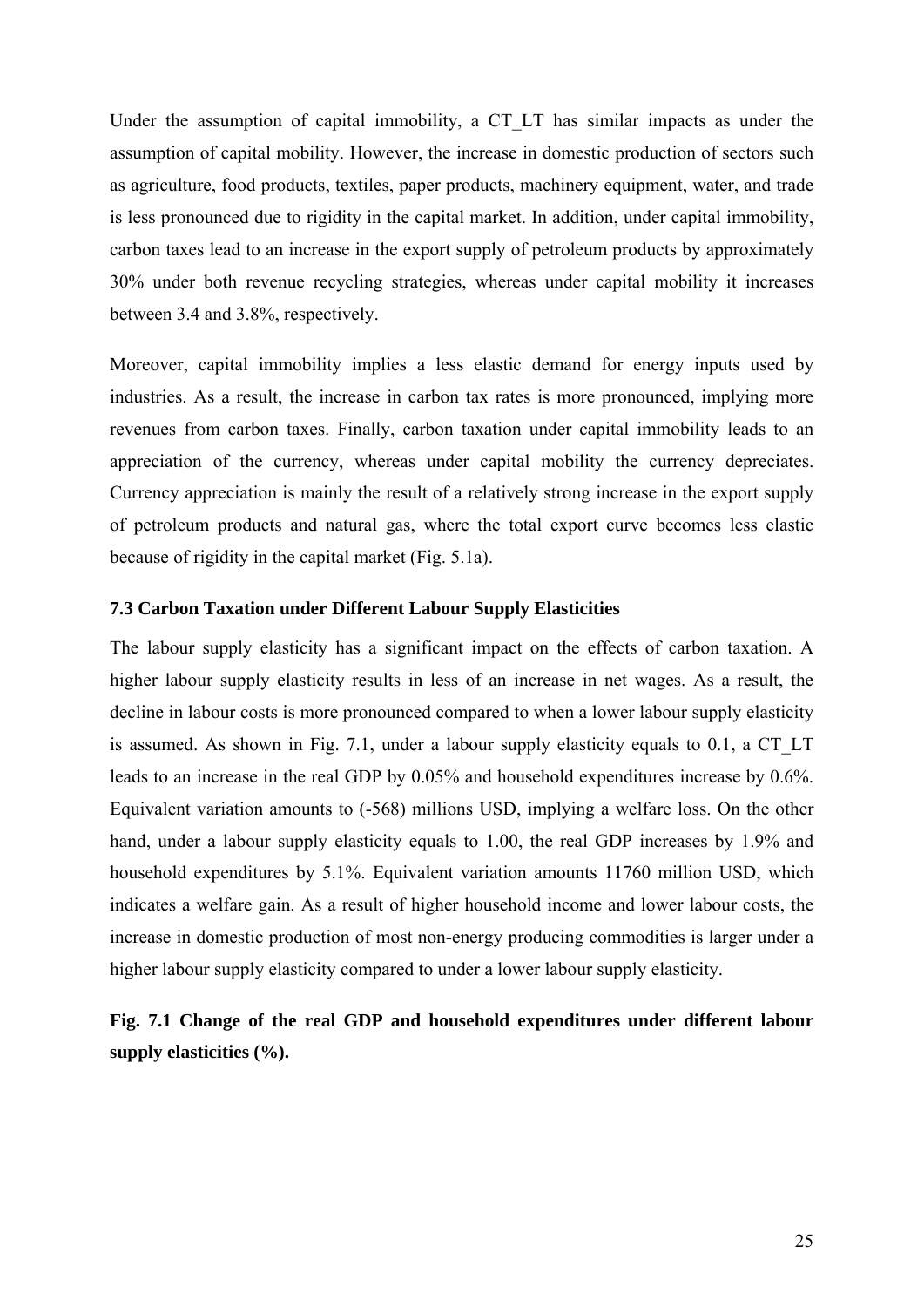

GDP (CT\_HS) is a change of the real GDP under a CT\_HS; GDP (CT\_LT) is a change of the real GDP under a CT\_LT; and, HEXP (CT\_LT) is a change of the real household expenditure under a CT\_LT. Source: model simulation results

Furthermore, under a perfectly inelastic supply of labour as well as under an assumption of uniform taxes on labour, a CT\_LT would induce the same macroeconomic and sectoral effects as a CT\_HS. This is because a proportional reduction of uniform labour taxes is fully absorbed by a proportional increase in wages due to increased demand for labour. In other words, the increase in wages compensates for the decline in labour taxes.

On the other hand, under a CT\_HS, a higher labour supply elasticity has an adverse affect on the economy because they imply a lower decline in wages compared to that under a CT\_HS. At the same time, lower labour costs alleviate the negative effect of higher energy costs. A higher labour supply elasticity results in a stronger decline in domestic production of most sectors. As a result, real GDP as well as household expenditures decrease stronger under a higher labour supply elasticity. For example, under a labour supply elasticity equals to 0.1, a CT HS leads to a decline in the real GDP by 0.2%, whereas under a labour supply elasticity equals to 1.0 the real GDP decreases by 0.5%. In addition, under a labour supply elasticity equals to 1.0, a CT\_HS results in a larger welfare losses, which are indicated by equivalent variation equals (-4612 million USD), whereas under a labour supply elasticity equals 0.1 it is (-2556) million USD.

#### <span id="page-25-0"></span>**7.4 Carbon Taxation under Different Functional Forms of the Value-Added Aggregate**

Generally, the results can be quite sensitive to model specifications and parameterisations such as Armington elasticities, elasticities of transformation, nesting structures, elasticities of substitution among primary factors, etc. However, the design of the model is important,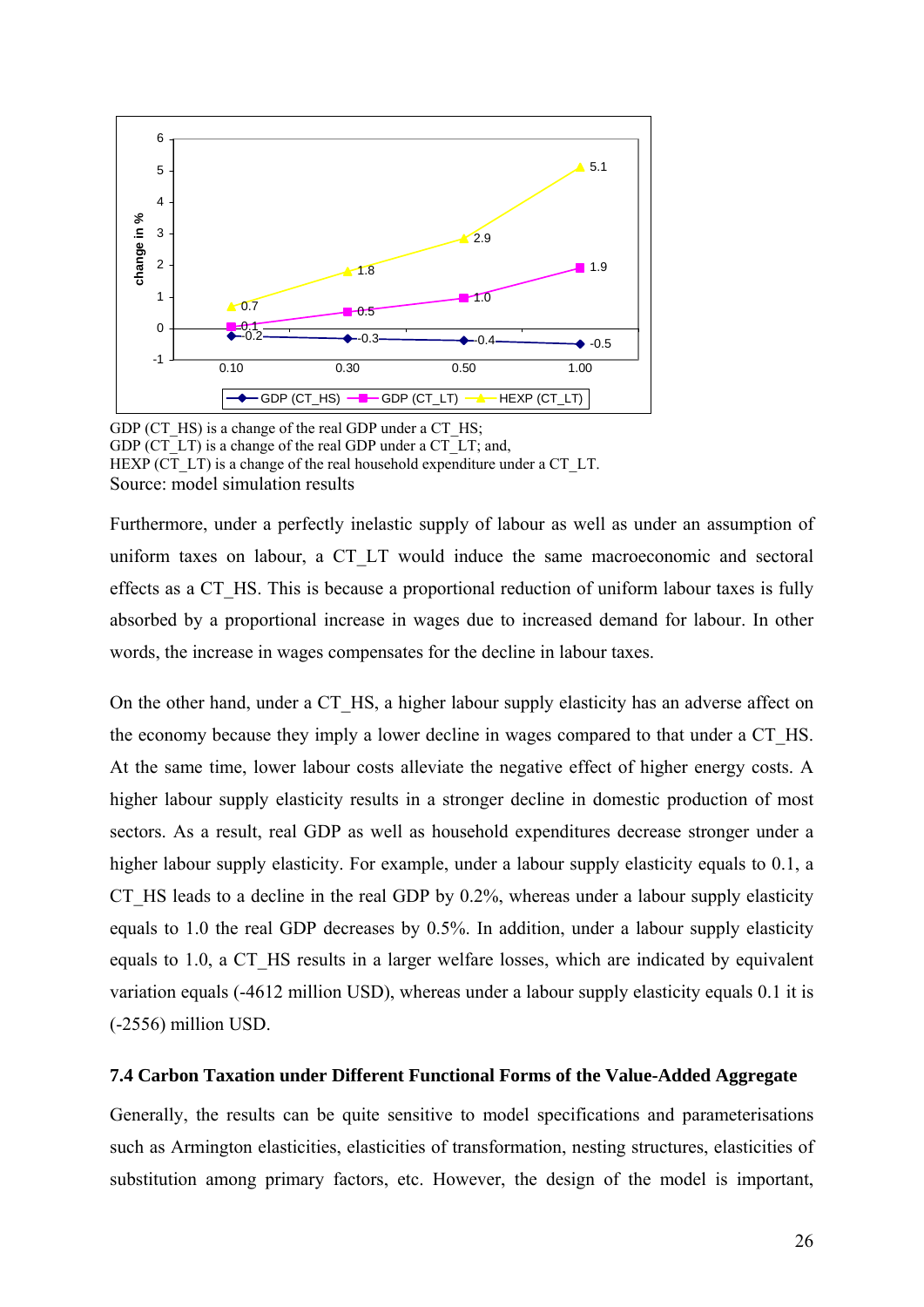especially at the stage in which the shock occurs. For example, under a CT\_LT the elasticities of substitution between labour and the capital-energy aggregate have a significant impact on the results. Without any possibility of substitution between labour and the capital-energy aggregate, the economy is affected more adversely by higher energy costs since industries are less able to adjust to higher energy prices. Under the Leontief function between labour and the capital-energy aggregate, a CT\_LT results in welfare losses in the amount of (-1320) million USD with a reduction of the real GDP by 0.7%. In comparison, under the standard CES function, a CT\_LT leads to welfare gains of 2574 million USD, where the real GDP increases by 0.5% and household expenditures increase by 1.8% (Fig. 7.2).

**Fig. 7.2 Change of the real GDP and household expenditures under the CES and Leontief function for the energy-value added aggregate (%).**



GDP (CT\_HS) is a change of the real GDP under a CT\_HS; HEXP (CT\_HS) is a change of the real household expenditures under a CT\_HS; GDP (CT\_LT) is a change of the real GDP under a CT\_LT; and, HEXP (CT\_LT) is a change of the real household expenditure under a CT\_LT. Source: model simulation results

Without substitution possibilities between labour and the capital-energy aggregate, a CT\_HS leads to a decline in the real GDP by 0.6% and a decline in household expenditures by 0.5%, whereas with substitution possibilities the real GDP and household expenditures decrease by 0.3% and 0.2%, respectively. In addition, welfare losses are larger without substitution between labour and the capital-energy aggregate: for instance, equivalent variation amounts to (-4217) million USD.

## <span id="page-26-0"></span>**7.5 Carbon Taxation under Different Functional Forms of the Capital-Energy Aggregate**

In this section, we investigate the effects of carbon taxes under different functional forms of the capital-energy aggregate. Therefore, we consider two cases: a CES function and a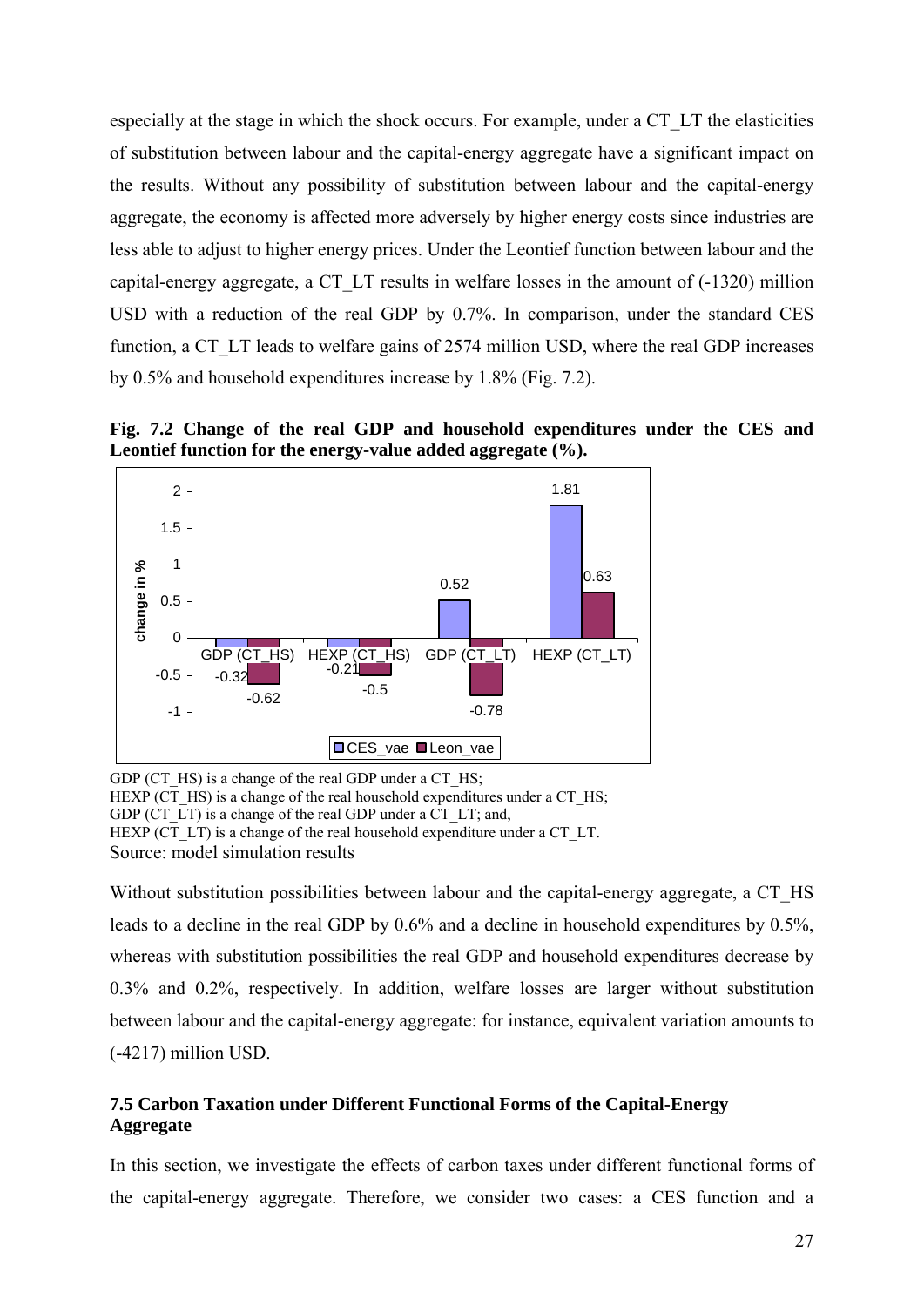Leontief function of the capital-energy aggregate for the non-energy producing sectors. Under a CES function, capital and the energy aggregate are substitutes and depicted by a twoargument CES function with an elasticity of substitution equals 0.50. A Leontief function implies that capital and energy inputs are complements. Capital is internationally immobile for both cases.

Without any substitution possibilities between capital and the energy aggregate, the economy is affected less adversely by carbon taxes under both revenue recycling strategies. If capital and energy inputs are complements, the decline in demand for capital is more pronounced, which implies lower capital costs. For example, without any substitution possibility, a CT\_HS leads to a welfare loss measured in EV of 2952 million USD, where the real GDP decreases by 0.2% and household expenditure increases by 0.1%. In comparison, with substitution possibilities a welfare loss measured in EV amounts to 3072 million USD, where the real GDP decreases by 0.3% and household expenditures decreases by 0.2%. In addition, without substitution possibilities a CT\_LT leads to a welfare gain measured in EV of 5177 million USD, accompanied by an increase in the real GDP by 1.0% and an increase in household expenditures by 3.0%. In contrast, with substitutions between capital and the energy aggregate, a welfare gain amounts to 2574 million USD, where the real GDP increases by 0.5% and household expenditures increase by 1.8%.

#### <span id="page-27-0"></span>**7.6 Carbon Taxation under Different Nesting Structures of the Energy Aggregate**

In this section, we investigate the effects of carbon taxation under different nesting structures of the energy aggregate. Therefore, we introduce a CT\_HS by considering three nesting structures for non-energy producing sectors: a CES nesting structure, a Leontief nesting structure and a GTAP nesting structure. The GTAP nesting structure is the "standard" case, where the energy aggregate is built according to the GTAP nesting structure. Under the CES nesting structure, the energy aggregate is described by a CES function over energy inputs such as coal, natural gas, gas manufacture, petroleum products, and crude oil, with an elasticity of substitution equals 0.5. Under the Leontief nesting structure, all energy inputs are complements and are depicted by a Leontief function.

Generally, with less substitution possibilities among energy inputs, the economy is affected more adversely by carbon taxes since industries become less adjustable for higher energy prices. As a result, under the Leontief nesting structure the decline in domestic production of most non-energy producing sectors is more pronounced than under the GTAP or CES nesting structures. In contrast, the increase in domestic production of crude oil, paper products and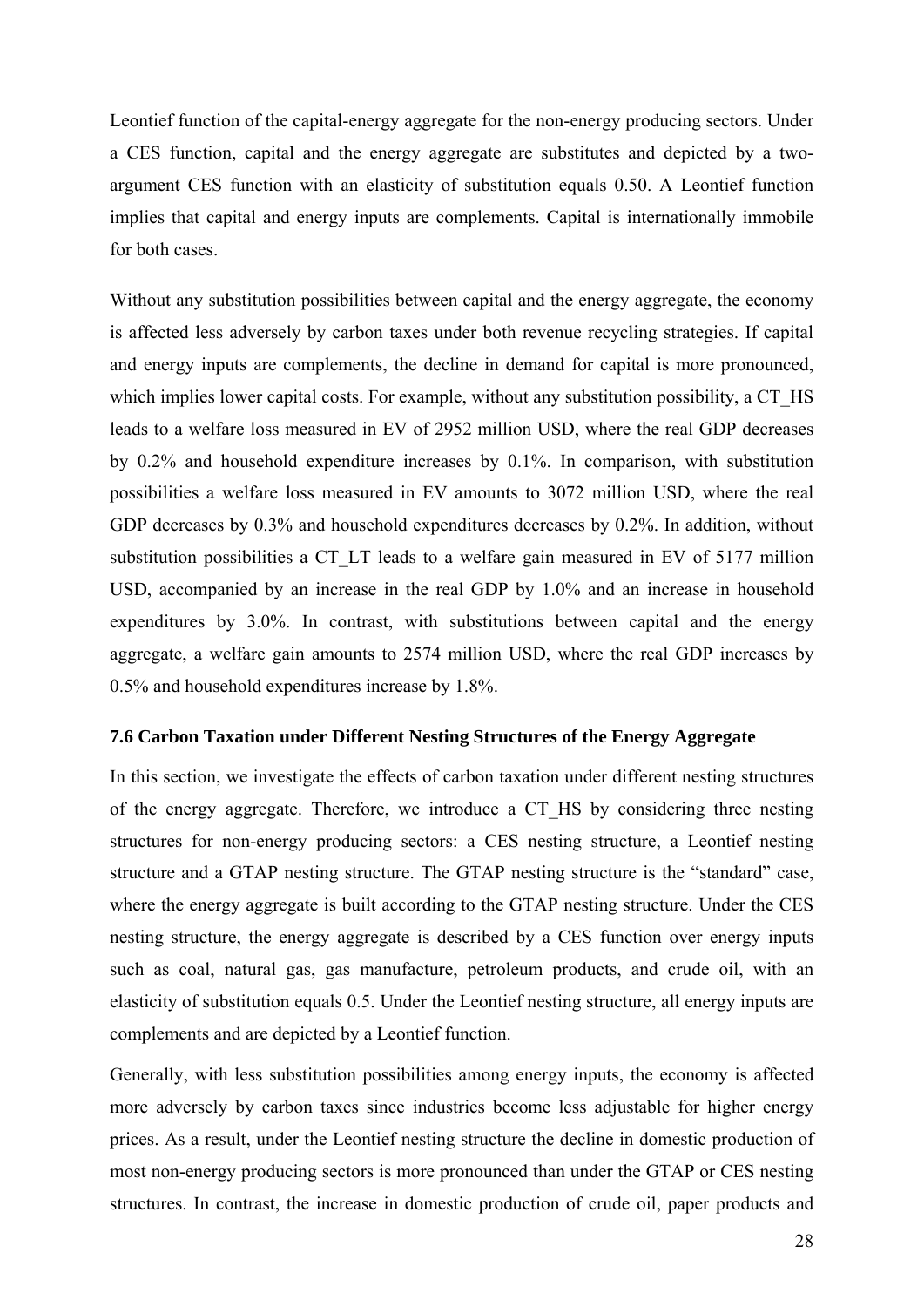transport equipment is stronger under the Leontief nesting structure than under the GTAP and CES structures. However, these differences are rather negligible, in particular between the CES and GTAP nesting structures.

In addition, because of a lower production and consumption level under the Leontief nesting structure, revenues from almost all taxes decrease more compared to under the GTAP and CES nesting structures. In addition, exports of energy commodities such as crude oil, natural gas, and petroleum products increase stronger under the Leontief nesting structure than under the GTAP and CES structures. Moreover, under the Leontief nesting structure, the domestic demand for energy inputs becomes less elastic, resulting in higher carbon taxes and thus higher revenues from carbon taxes.

### <span id="page-28-0"></span>**8 Summary of Results**

## *Carbon Taxation Compensated by an Increase in Lump-Sum Subsidies*

An introduction of a CT\_HS results in a reduction in domestic production of most sectors due to higher energy costs and lower domestic demand, which implies a decline in both the real GDP and in household expenditures. Higher energy prices make the economy less competitive compared to the world economy. Therefore, the negative effect of higher energy costs overweighs the positive effect of higher lump-sum subsidies.

The electricity sector is the most adversely affected sector because of higher prices of energy inputs since this sector is the largest domestic consumer of coal, natural gas, and gas manufacture and is also a large consumer of petroleum products. At the same time, most other sectors are strongly affected because of higher electricity prices. In particular, electricityintensive sectors such as wood products, chemical products, metals, minerals, and mineral products are greatly impacted from higher electricity prices. In contrast, domestic production increases for sectors such as crude oil, paper products, and transport equipment because of lower factor costs.

In addition, higher energy prices result in less carbon-intensive electricity technologies such as nuclear and hydro to become more profitable. Therefore, output of electricity produced using hydro and nuclear technologies increases, whereas output from coal- and gas-fired technologies decreases. Moreover, the decline in output from coal-fired technologies is more pronounced since carbon taxes on coal are higher than carbon taxes on gas. Therefore, average costs of coal-fired technologies increase more than average costs of gas-fired technologies. In addition, technological change in the electricity sector strongly depends on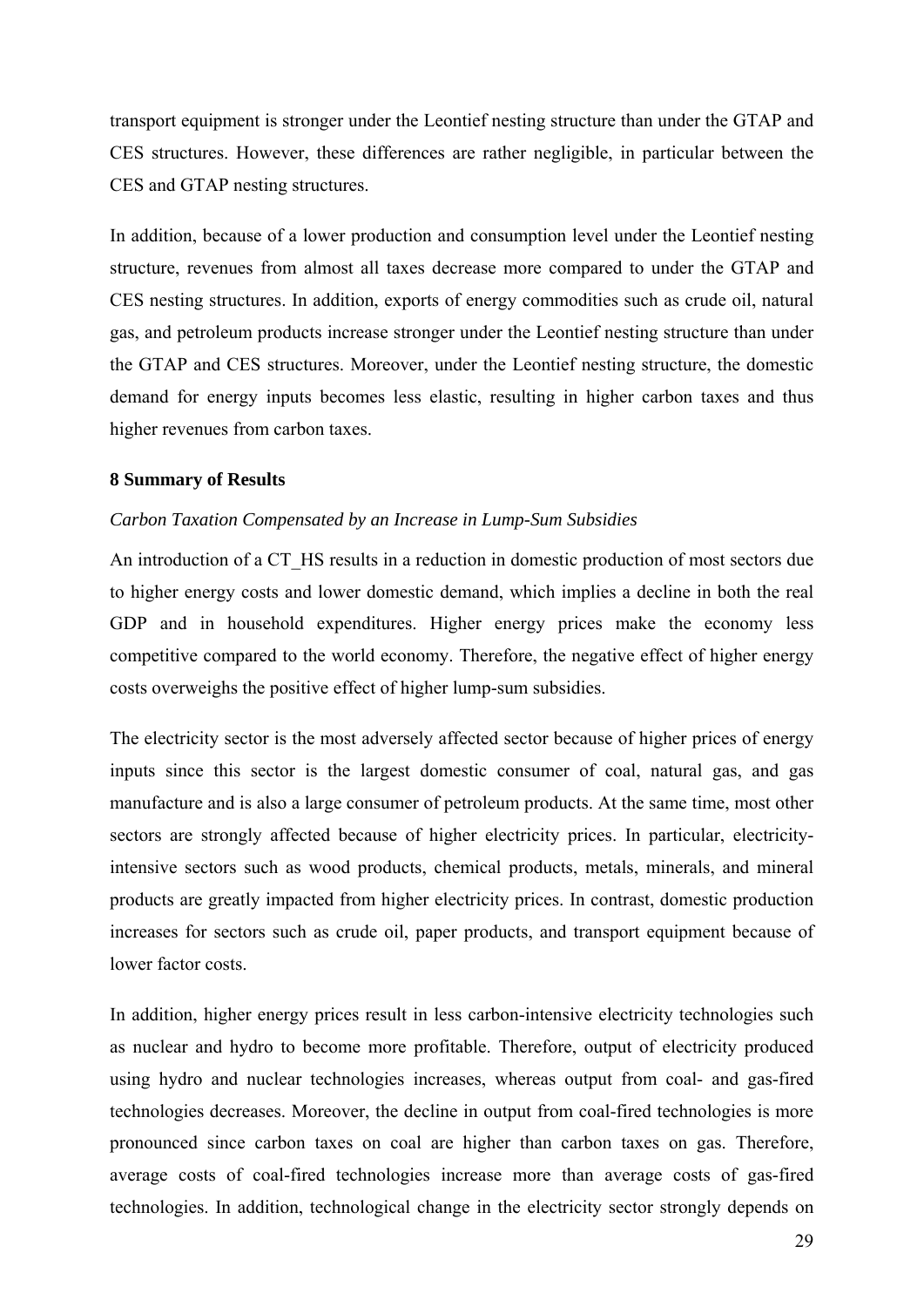the elasticity of substitution among technologies. For example, under lower elasticities we observe a decline in output from all technologies since these technologies operate as complements.

Furthermore, we observe a decline in revenues from almost all taxes, except for revenues from export taxes and carbon taxes. Revenues from export taxes increase because they consist mainly of export taxes on crude oil, petroleum products, minerals, metals, etc., and the export supply of crude oil, petroleum products, and natural gas increases. We also find that under capital immobility, which is consistent with a short-run simulation, there is an appreciation of the currency. Therefore, an introduction of a CT\_HS may lead to a Dutch disease problem in Russia.

#### *Carbon Taxation Compensated by a Reduction in Labour Taxes*

An introduction of a CT. LT results in an increase in domestic production of most non-energy producing sectors, which results in a small increase in the real GDP and household expenditures. The increase in domestic production is especially pronounced for the sectors of food, textiles, agriculture, and transport equipment. As a result of lower labour taxes, the economy is affected less adversely by carbon taxes compared to under a CT\_HS. In contrast, domestic production in all energy sectors (excepting for crude oil) as well as electricityintensive sectors decreases because of lower domestic demand and/or higher energy costs. The change in the economic structure in favour of non-energy producing sectors is more pronounced under a CT\_HS compared to a CT\_LT.

In addition, carbon taxation under both revenue recycling strategies may lead to strong carbon leakage in countries that import Russian natural gas. This is because the export supply of natural gas increases by 14 to 15%. Moreover, under capital immobility, carbon taxation results in a strong (30%) increase in the export supply of petroleum products.

### *Sensitivity Analysis*

Higher targets of carbon emissions reduction have a more pronounced effect on the economy compared to lower targets, yet the direction of changes remains the same. For example, under higher targets of carbon emissions reduction, a CT\_HS results in a stronger decline in domestic production for almost all sectors. In contrast, the increase in domestic production of crude oil, transport equipment, and paper products is more pronounced.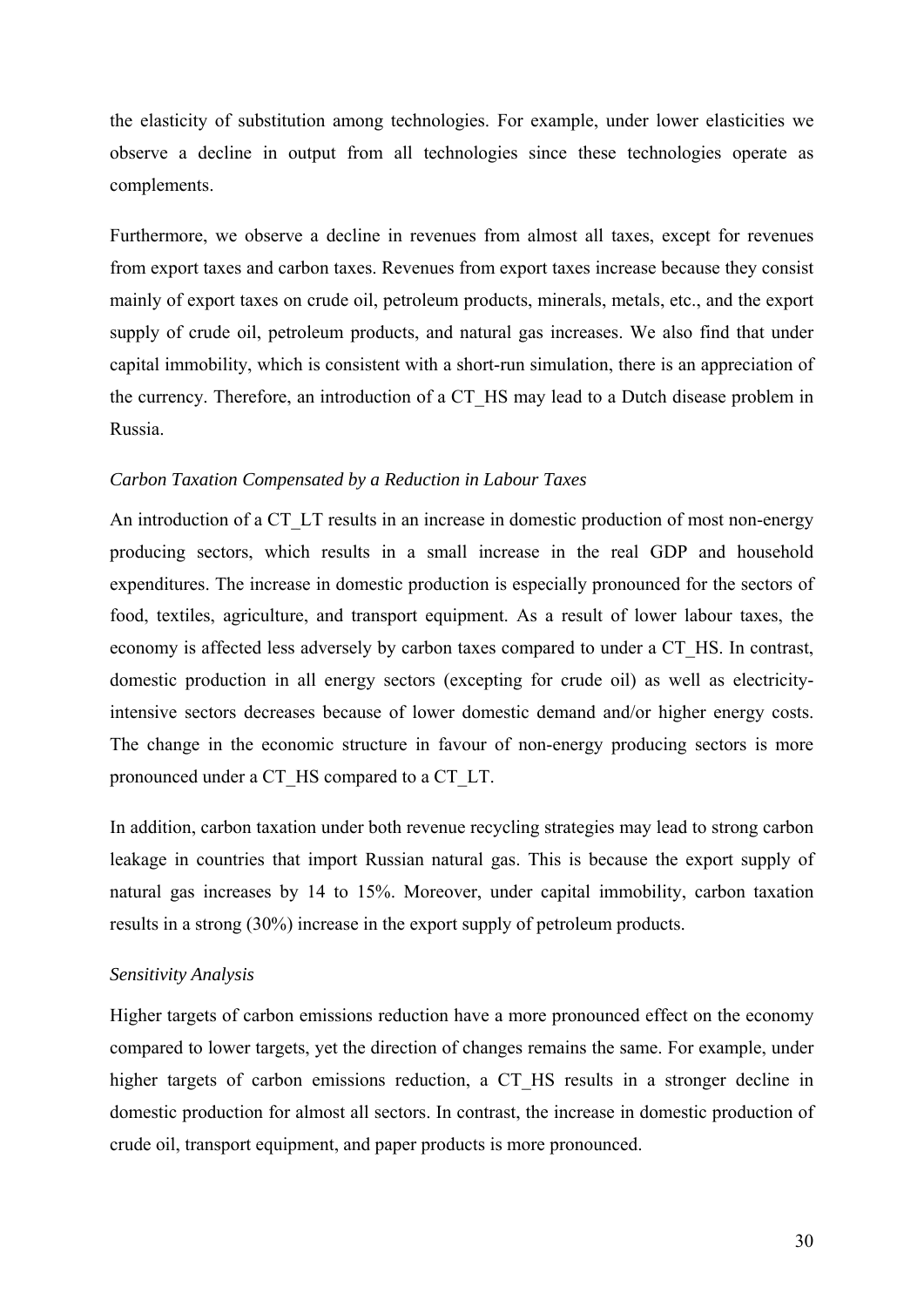Under capital immobility, the economy is affected more adversely by carbon taxes due to a smaller adjustability in production. Therefore, the decline in domestic production of most sectors becomes more pronounced. For example, under capital immobility a CT\_HS results in an increase in domestic production of crude oil, whereas domestic production in all other sectors decreases. Capital immobility is consistent with the assumption of short-run simulations.

Furthermore, a CT\_LT may induce a double dividend in Russia, but it significantly depends on the labour supply elasticity as well as elasticities of substitution between labour and the capital-energy aggregate. A higher labour supply elasticity results in a lower increase in net wages. Therefore, the decline in labour costs is more pronounced under a higher labour supply elasticity. Moreover, higher elasticities of substitution between labour and the capitalenergy aggregates encourage the shift of the tax burden from labour to capital. This makes the tax system more efficient. As a result, a CT\_LT may lead to a stronger increase in the domestic production of most non-energy producing sectors under a higher labour supply elasticity and higher elasticities between labour and the capital-energy aggregate. This results in a stronger increase in both the real GDP and household expenditures.

Without any substitution possibilities among capital and energy commodities, the economy is less adversely affected by carbon taxes under both revenue recycling strategies. The main reason for this is that without substitution possibilities among capital and energy commodities, the shift of the tax burden to capital is more pronounced, which results in a stronger reduction of capital costs. In contrast, without any inter-fuel substitution possibilities, industries are more adversely affected by carbon taxes due to higher energy costs. Higher energy costs result in a stronger decline in the domestic production of most sectors because of less adjustability in production regarding the energy mix. Differences in the results under the GTAP, CES, and Leontief nesting structure are rather negligible.

In addition, lower substitution possibilities in production among primary factors as well as energy inputs result in lower elasticities of demand for energy commodities used by industries. Therefore, the increase of carbon taxes is more pronounced under less flexible production structures, which implies a stronger increase in revenues from carbon taxes.

#### <span id="page-30-0"></span>**9 Conclusions**

Introducing carbon taxes in Russia can provide large economic and environmental benefits. For example, in the short to medium terms they would, *inter alia*, (1) reduce the emission of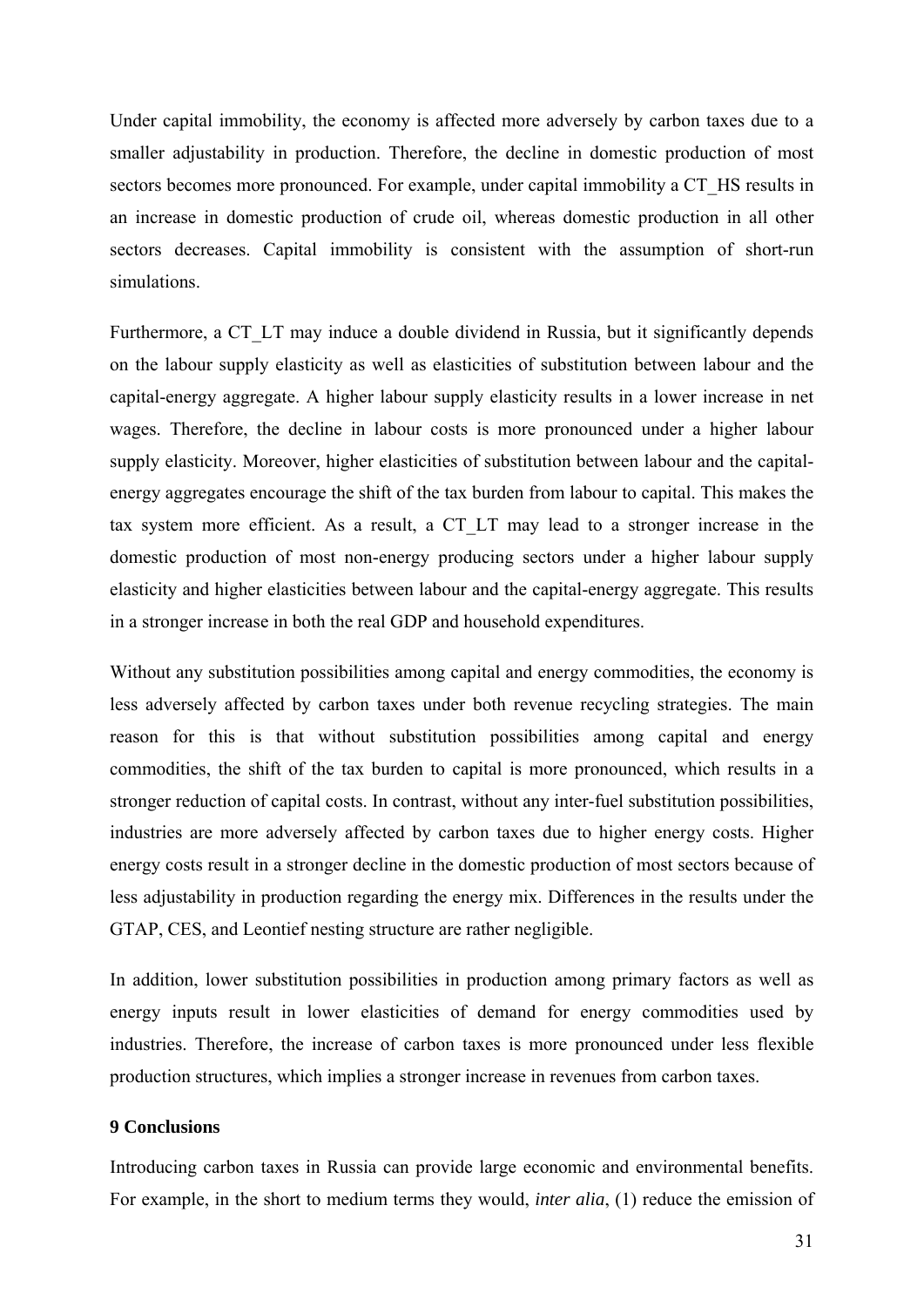$CO<sub>2</sub>$  and other emissions such as CH<sub>4</sub>, N<sub>2</sub>O, and SF<sub>6</sub>, which are stemming from the use of energy commodities, induce energy users to (2) optimize the use of existing plant, (3) substitute lower emission energy source for higher emission sources and (4) adopt passive energy saving technologies, e.g., improved insulation. In the longer term the increased cost of primary energy products should both accelerate the rate of technological replacement and induce technological progress (Ruttan, 1997; Newell et al. 1999). Recent evidence (Popp, 2002) indicates that there is a significant relationship between energy prices and new innovation in energy-saving technologies. In addition, introducing carbon taxes compensated by a reduction of other distortionary taxes may yield a double dividend.

In this study we analyse the sectoral and macroeconomic impact of carbon taxes on the Russian economy and verify the double dividend hypothesis. According to our results, introducing carbon taxes compensated by a reduction in labour taxes can lead to a double dividend; however, welfare gains strongly depends on the labour supply elasticity as well as elasticities of substitution between labour and the capital-energy aggregate. This confirms conclusions made by Bosello et al. (2001), Capros et al. (1996), Carraro et al. (1996), and Sancho (2010)*.* For example, under a perfectly inelastic supply of labour, the reduction of labour taxes would be fully absorbed by an increase in net wages. Therefore, the strong double dividend hypothesis fails. Moreover, according to our simulation results, the strong double dividend hypothesis fails, if labour and the capital-energy aggregate are assumed to be complements in production.

There are some limitations to this analysis. We do not consider distortions such as imperfect competitive market structures, which may significantly affect the results. For example, Böhringer et al. (2008) show that costs of environmental policy may be higher under an imperfect competitive market structure than under a perfect competitive market structure due to losses in economies of scale. However, there are only a few studies that regard the effects of carbon taxes on the economy under an imperfect competitive market structure.

Another limitation is that we use a static CGE model, which ignores dynamics of capital accumulations. Another important drawback to this analysis is that technological change, which would result from investment in energy efficiency, are also not captured in a static CGE model. Goulder and Schneider (1999) emphasise that the presence of price-induced technological change may imply lower costs of environmental policy.

The analysis does not include options for carbon permits trade. At the same time, a reduction in carbon emission will provide carbon permits, which can be sold in the international market,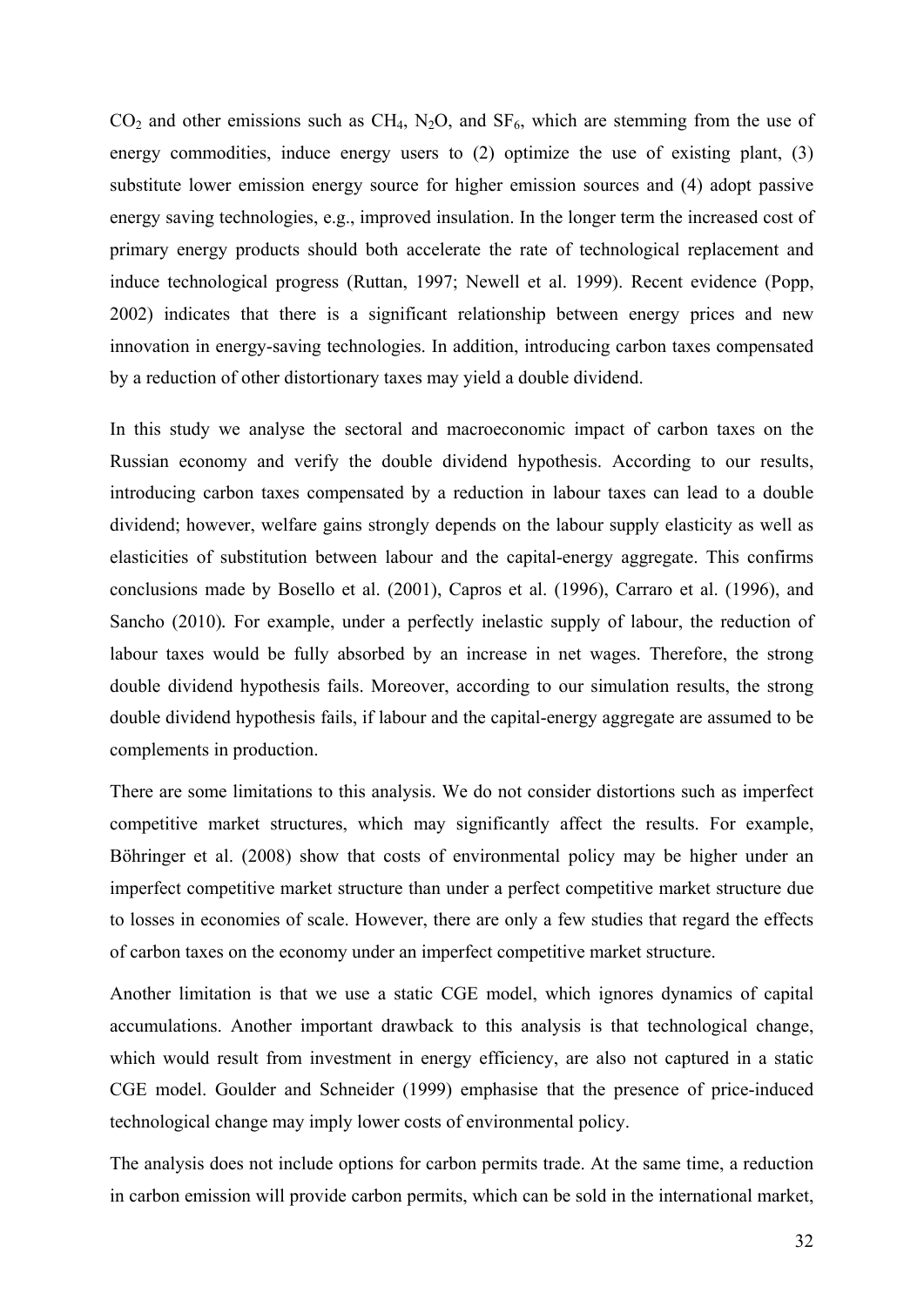implying additional benefits of the environmental tax policy. For example, the level of carbon emissions in Russia was about 1556 million metric tons in 2009 (EIA, 2011). A reduction of carbon emissions by 10% may result in 1556 million euro, at the carbon price equals 10 euro per metric ton (ICE, 2011).

Finally, we do not consider the issue of income distributions since households are represented by a single private household. Income inequality is of high relevance for Russia. For instance, the Gini coefficient for Russia accounted to 0.42 in 2009 (FSSS, 2010), which indicates a relative high income inequality. On one hand, the poorest households would be affected more adversely by higher energy prices of energy commodities such as electricity, gas, and coal. This is because the expenditure shares of these energy commodities are larger by the poorest households compared to the richest households. In contrast, the expenditure share of petroleum products is larger by the richest households than by the poorest (Rutherford et al. 2004). On the other hand, carbon taxation leads to an increase in labour income compared to capital income and income from natural resources, where labour income is the main income source for the poorest households. For example, a CT\_LT results in an increase in income from unskilled labour by 10.61%, from skilled labour it increases by 10.23%, from land it increases 1.15%, while income from capital and natural resources decrease by 3.77% and 3.66%, respectively.

#### <span id="page-32-0"></span>**References**

**ABARE (Australian Bureau of Agricultural and Resource Economics), 1996.** The MEGABARE model: interim documentation.

**APEC (Asia Pacific Energy Research Centre), 2006.** APEC Energy Demand and Supply Outlook 2006*.* <http://www.ieej.or.jp/aperc/outlook2006.html>

**Armington, P.S , 1969.** A Theory of Demand for Products Distinguished by Place of Production*.* IMF Staff Paper 16, 159-178.

**Bashmakov, I., 2009.** Resource of energy efficiency in Russia: scale, costs, and benefits. Energy Efficiency 2(4), 369-386.

**Bento, A.M, Jacobsen, M., 2007**. Ricardian Rents, Environmental Policy and the 'Double-Dividend' Hypothesis. Journal of Environmental Economics and Management. 53 (2007) 17-31.

**Böhringer, C., Löschel, A., Welsch, H., 2008.** Environmental Taxation and Induced Structural Change in an Open Economy: The Role of Market Structure. German Economic Review 9(1), 17-40.

**Bosello, F., Carraro, C., Galeotti, M., 2001.** The Double Dividend Issue: Modelling Strategies and Empirical Findings*.* Environment and Development Economics 6(1), 9-45.

**Bosquet, B., 2000.** Environmental Tax Reform: Does it work? A Survey of the Empirical Evidence*.* Ecological Economics 34(1), 19-32.

**Bovenberg, A., Goulder, L., 1996.** Costs of Environmentally-Motivated Taxes in the Presence of other Taxes: General Equilibrium Analyses. National Tax Journal 50, 8.

**Bovenberg, A., van der Ploeg, F., 1998.** Consequences of Environmental Tax Reform for Unemployment and Welfare. Environmental and Resources Economics 12, 137-150.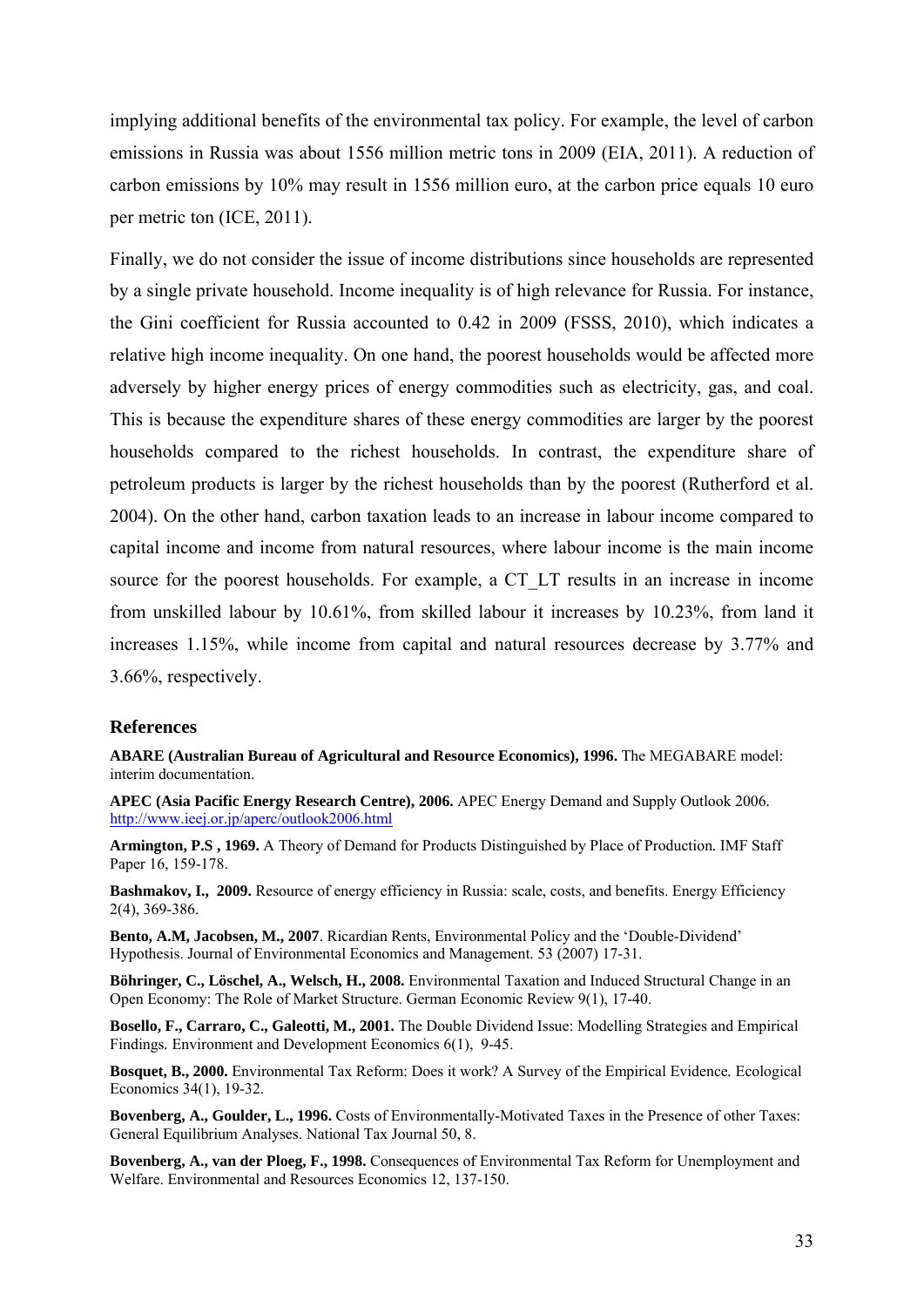**Burniaux, J-M., Truong, T., 2002.** GTAP-E: An Energy-Environmental Version of the GTAP Model*.* GTAP Technical Paper No.16.

**Capros, P., Georgakopulos, P., Zografakis, S., Proost, S., van Regemorter, D., Conrad, K., Schmidt, T., Smeers, Y., Michiels, E., 1996.** Double Dividend Analysis: First Results of a General Equilibrium Model (GEM-E3) Linking the EU-12 Countries*. Environmental Fiscal Reform and Unemployment*. Kluwe Academic, 1996.

**Carraro, C., Soubeyran, A., 1996.** Environmental Taxation and Employment in a Multi-Sector General Equilibrium Model. Environmental Fiscal Reform and Unemployment. Kluwe Academic, 1996.

**Carraro, C., Galeotti, M., Gallo, M., 1996.** Environmental Taxation and Unemployment: Some Evidence on the 'Double Dividend Hypothesis' in Europe. Journal of Public Economics 62(1-2), 141-181.

**de Melo, J., Robinson, S., 1989.** Product Differentiation and the Treatment of Foreign Trade in Computable General Equilibrium Models of Small Economies. Journal of International Economics 27, 47-67.

**de Mooij, R., Bovenberg, A., 1998.** Environmental Taxes, International Capital Mobility and Inefficient Tax Systems: Tax Burden vs. Tax Shifting. International Tax and Public Finance. 5(1), 7-39.

**Devarajan, S., Lewis, J.D., Robinson, S., 1990.** Policy Lessons from Trade-Focused, Two-Sector Models*.*  Journal of Policy Modelling. 12, 625-657.

**EIA** (**Energy Information Administration), 2011.** International Energy Statistics. [http://tonto.eia.doe.gov/cfapps/ipdbproject/iedindex3.cfm?tid=92&pid=47&aid=2&cid=CA,FR,GM,RS,US,&syi](http://tonto.eia.doe.gov/cfapps/ipdbproject/iedindex3.cfm?tid=92&pid=47&aid=2&cid=CA,FR,GM,RS,US,&syid=2008&eyid=2008&unit=BTUPUSDP) [d=2008&eyid=2008&unit=BTUPUSDP](http://tonto.eia.doe.gov/cfapps/ipdbproject/iedindex3.cfm?tid=92&pid=47&aid=2&cid=CA,FR,GM,RS,US,&syid=2008&eyid=2008&unit=BTUPUSDP)

**ICE (Intercontinental Exchange), 2011.** Emissions Report. <https://www.theice.com/marketdata/reports/ReportCenter.shtml?reportId=83>

**Evers, M., Mooij, R., van Vuuren, D., 2008.** The Wage Elasticity of Labour Supply: A Synthesis of Empirical Estimates. De Economist. 56, 25-43.

**Federal Law No. 213-FZ from 24 Jul. 2009**. <http://base.consultant.ru/cons/cgi/online.cgi?req=doc;base=LAW;n=103301;dst=100353>

**FSSS – Federal State Statistics Service (2010).** Social Economical Indicators of Poverty. [http://www.gks.ru/wps/wcm/connect/rosstat/rosstatsite/main/publishing/catalog/statisticJournals/doc\\_125231075](http://www.gks.ru/wps/wcm/connect/rosstat/rosstatsite/main/publishing/catalog/statisticJournals/doc_1252310752594) 2594

**Goulder, L., 1994.** Environmental Taxation and the "Double-Dividend": A Reader's Guide. International Tax and Public Finance 2(2), 157-183.

**Goulder, L., 2002.** Environmental Policy Making in Economies with Prior Tax Distortion. Cheltenham; Northampton, Mass.: Elgar: 2002: XXIII.

**Goulder, L., Schneider, S., 1999.** Induced Technological Change and the Attractiveness of CO2 Abatement Policies. Resource and Energy Economics 21(3-4), 211-253.

**GTAP, (2007).** Version 7 of the GTAP database.

**Jaffe, A., Newell, R., Stavins, R., 2004.** Economics of Energy Efficiency. Encyclopaedia of Energy.

**Lee, H-L., 2008.** An Emissions Data Base fro Integrated Assessment of Climate Change Policy Using GTAP*.* [https://www.gtap.agecon.purdue.edu/resources/res\\_display.asp?RecordID=1143](https://www.gtap.agecon.purdue.edu/resources/res_display.asp?RecordID=1143)

**Malcolm, G., 1998.** Adjusting Tax Rates in the GTAP Data Base. GTAP Technical Paper No. 12.

**McDonald, S., 2007.** A Static Applied General Equilibrium Model: Technical Documentation. STAGE Version 1: July 2007. Course documentation.

**McDonald, S., Thierfelder, K., 2004.** Deriving a Global Social Accounting Matrix from GTAP Versions 5 and 6 Data*.* GTAP Technical Paper No. 22.

**Mooij, R., 1996.** Environmental Taxation and the Double Dividend. Kluwe Academic, 1996.

**Newell, R., Jaffe, A., Stavins, R., 1999.** The Induced Innovation Hypothesis and Energy-Saving Technological Change. Working Paper No. 6437.

**Popp, D., 2002.** Induced Innovation and Energy Prices. The American Economic Review 92(1).

**Ruttan, V., 1997.** Induced Innovation, Evolutionary Theory and Path Dependence: Sources of Technical Change. Economic Journal 107(1997): 1520-1529.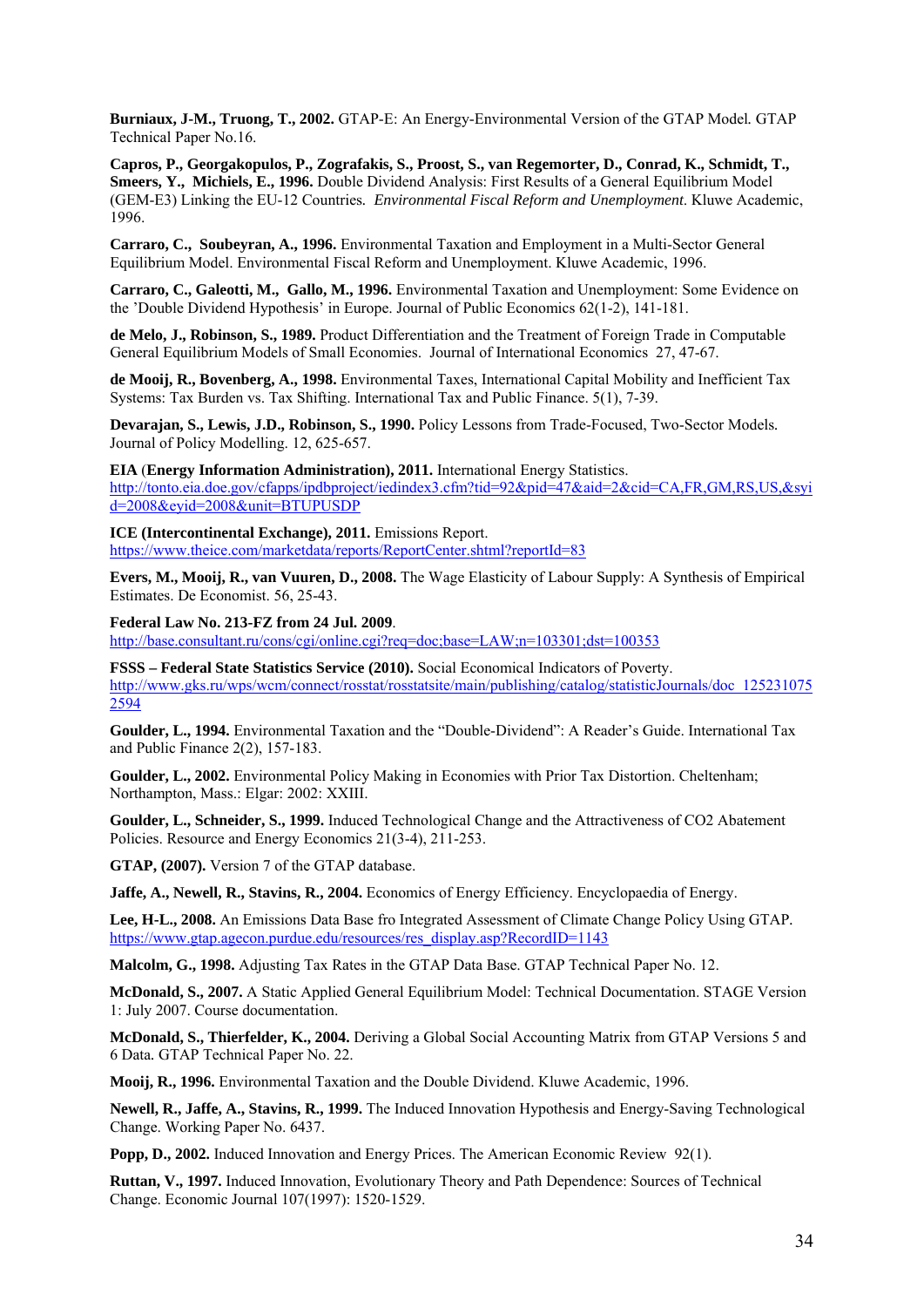**Sancho, F., 2010.** Double Dividend Effectiveness of Energy Tax Policies and the Elasticity of Substitution: A CGE Appraisal*.* Energy Policy 38(6), 2927-2933.

**UNFCCC (Unified Nations Framework, Convention on Climate Change), 2010.** Fifth national communication. [http://unfccc.int/national\\_reports/annex\\_i\\_natcom/submitted\\_natcom/items/4903.php](http://unfccc.int/national_reports/annex_i_natcom/submitted_natcom/items/4903.php)

**Varian, H., 1999.** Grundzüge der Mikroökonomik. München; Wien: Oldenburg, 1999 (p. 244)

**Veselov, F., Makarova, A., Khorshev, A., 2010.** Impact of Restriction Measures for Greenhouse Gas Emission on Development of Electric Power Industry in Russia. International Journal of Low-Carbon Technologies. 5(4), 303-310.

**WB (World Bank), 2008.** Energy Efficiency in Russia: Untapped Reserves. Report. <http://www.ifc.org/ifcext/rsefp.nsf/Content/Materials>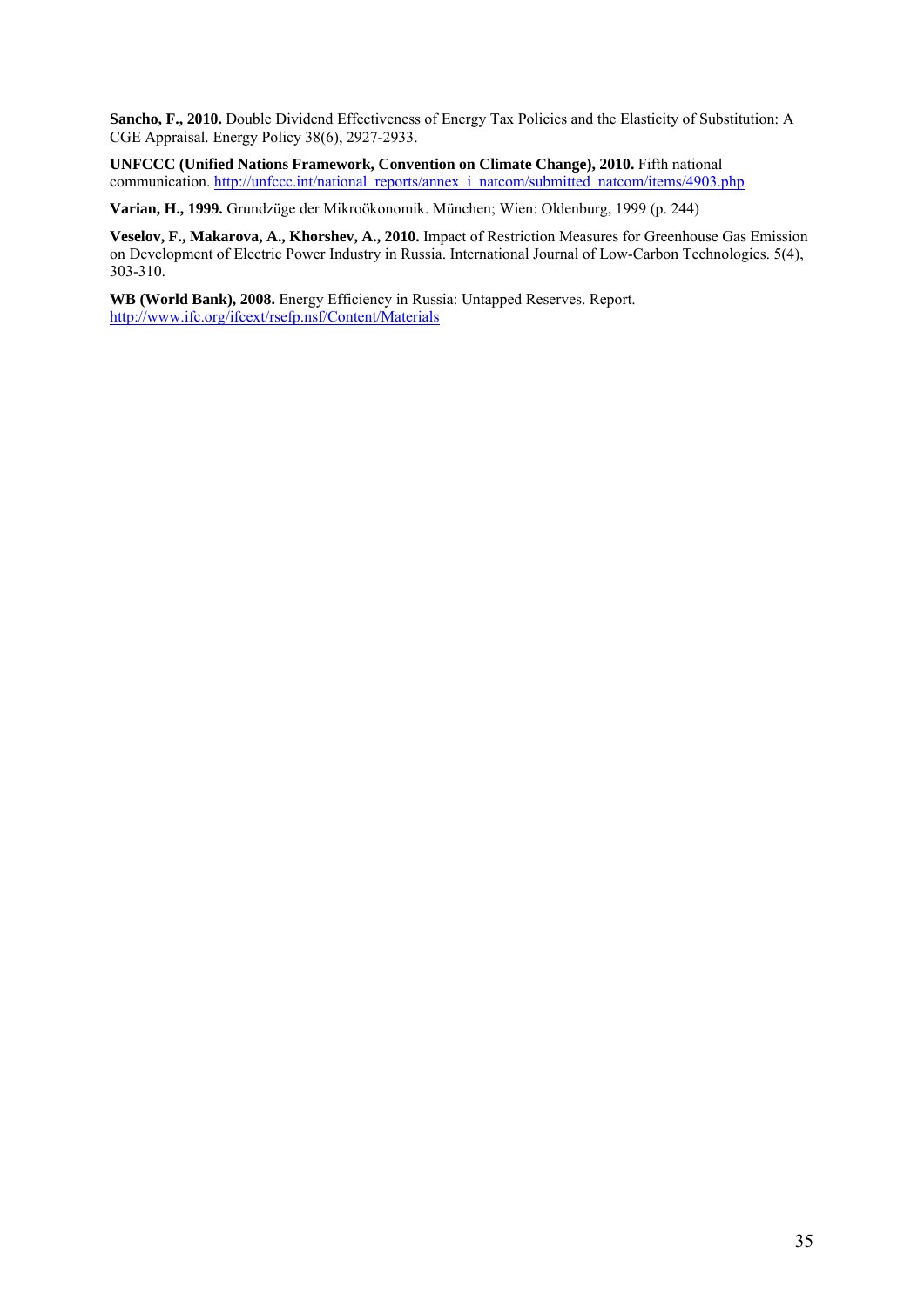## <span id="page-35-0"></span>**Annex**

## <span id="page-35-1"></span>**Annex A1: Formal Description of the Model Framework**

## <span id="page-35-2"></span>**Annex A1.1: Production System for Non-Energy Producing Sectors**

The focus of this analysis is on production and consumption of energy commodities. Energy substitution is expected to be one of the important determinates of the effects of carbon taxes on the whole economy (Burniaux and Truong 2002). Therefore, we extend the standard version of the STAGE model by incorporating substitution possibilities between capital and energy inputs as well as substitution possibilities among energy inputs for non-energy producing sectors. Fig. 7.1 illustrates the modified nesting structure for non-energy producing sectors which consists of six levels. We use nested CES functions. One of the advantages of using nested CES functions is that an appropriate nesting structure can replicate any second order function (Perroni and Rutherford 1995).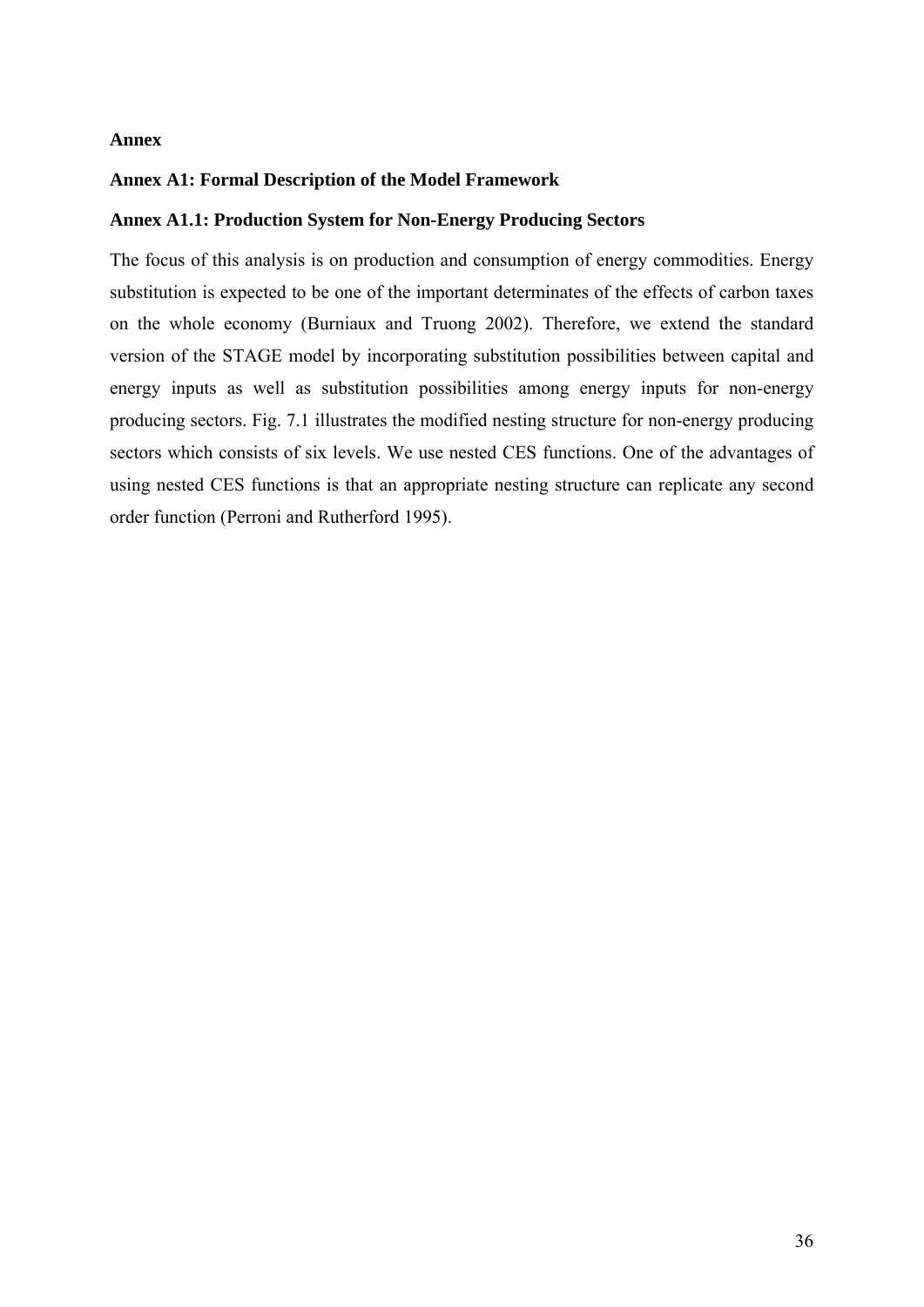



Source: own compilation

For introduction of energy substitutions, we remove energy commodities, such as natural gas, gas manufacture, coal, crude oil, petroleum products, and electricity from intermediates to the value added composite. We use the sub-set *gtapa* and *leona* for mapping sectors to different nesting structures. For instance, the sub-set *gtapa* includes all non-energy producing sectors, whereas the sub-set *leon<sub>a</sub>* includes energy producing sectors excluding the electricity sectors (nelya). Using the sub-set *nelya* we exclude the electricity sector from the nesting structures since the electricity sector is modelled using a technology bundle approach. At the top level, the domestic output  $(QX_a)$  is defined by a two argument CES function over the aggregate of intermediates ( $QINT_a$ ) and the aggregate of value added ( $QVA_a$ ). Equation (a1.1.1)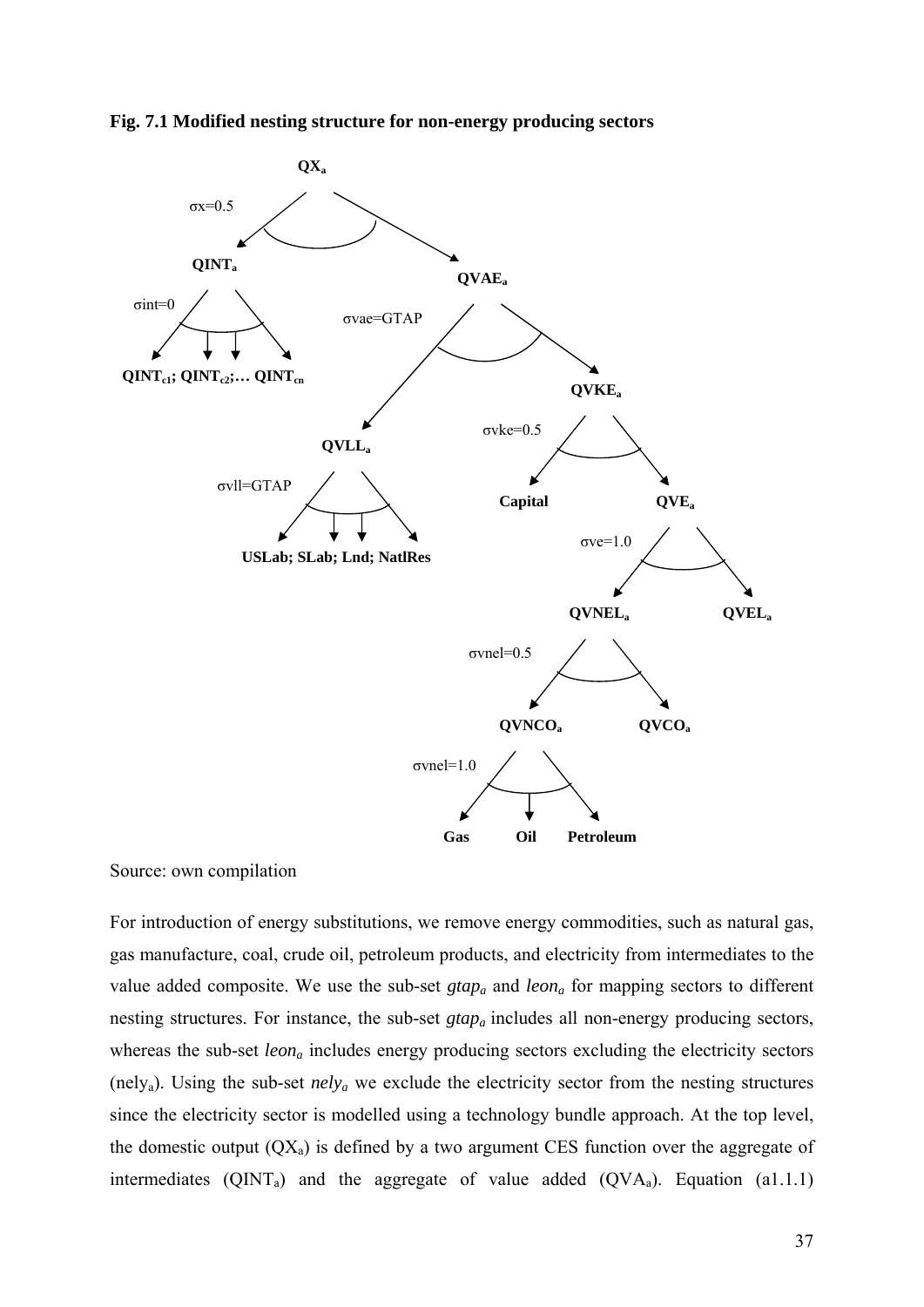determinates the unit cost function for the activity price of total production  $(PX_a)$ , where  $TX_a$ is a production tax. Equations (a1.1.2) and (a1.1.3) represent the corresponding demand functions for *QINTa* and *QVAEa*, respectively.

| <b>Production Block – Top Level</b> |                                    |                                     |  |
|-------------------------------------|------------------------------------|-------------------------------------|--|
| (a1.1.1)                            | $PX_a * (1 - TX_a) = px \_{ces_a}$ | $\forall a \in$ nely <sub>a</sub>   |  |
| (a1.1.2)                            | $QINT_a = q$ int_ces <sub>a</sub>  | $\forall$ a $\in$ nely <sub>a</sub> |  |
| (a1.1.3)                            | $QVAE_a = qvae \; ces_a$           | $\forall$ a $\in$ nely <sub>a</sub> |  |
|                                     |                                    |                                     |  |

At the second level, the aggregate of value added-energy  $(QVAE_a)$  is specified as a two argument CES function over the aggregate of primary factors  $(QVLL<sub>a</sub>)$  and the aggregate of capital-energy ( $\text{OVKE}_a$ ). Equation (a1.1.4) determinates the unit cost function for the activity price of the value added-energy aggregate ( $\text{PVAE}_a$ ). Equations (a1.1.5) and (a1.1.6) represent the corresponding demand functions for *QVKEa* and *QVLLa*, respectively. Elasticities of substitution between primary factors and the capital-energy aggregate are taken from Version 7 of the GTAP database (see in Annex A2).

**Production Block – Second Level** 

| (a1.1.4) | $PVAE_a = pvae \text{ ces}_a$ | $\forall a \in \text{nely}_{a}$     |
|----------|-------------------------------|-------------------------------------|
| (a1.1.5) | $QVKE_a = qvke \cos_a$        | $\forall$ a $\in$ nely <sub>a</sub> |
| (a1.1.6) | $QVLL_a = qvll \cos_a$        | $\forall$ a $\in$ nely <sub>a</sub> |

 $\mathcal{L}_\text{max} = \mathcal{L}_\text{max} = \mathcal{L}_\text{max} = \mathcal{L}_\text{max} = \mathcal{L}_\text{max} = \mathcal{L}_\text{max} = \mathcal{L}_\text{max} = \mathcal{L}_\text{max} = \mathcal{L}_\text{max} = \mathcal{L}_\text{max} = \mathcal{L}_\text{max} = \mathcal{L}_\text{max} = \mathcal{L}_\text{max} = \mathcal{L}_\text{max} = \mathcal{L}_\text{max} = \mathcal{L}_\text{max} = \mathcal{L}_\text{max} = \mathcal{L}_\text{max} = \mathcal{$ 

As mentioned above, a use of macro functions can be quite convenient for changing the specification of CES functions. There are three cases: a standard CES function, a Cobb-Douglas function and a Leontief function. At each level of the production nest, it can be switched to another specification of CES function by changing macros. For example, the aggregate of value added-energy  $(QVAE_a)$  could be determinated as a Leontief or Cobb-Douglas function over the aggregate of primary factors (QVLL<sub>a</sub>) and the aggregate of capitalenergy  $(QVKE<sub>a</sub>)$ , by switching the macros equations as follows:

## **Production Block – Second Level (Alternative Formulations)**

 $\_$  , and the contribution of the contribution of  $\mathcal{L}_\mathcal{A}$  , and the contribution of  $\mathcal{L}_\mathcal{A}$ 

for a Leontief case:

∀*a*∈nelya *<sup>a</sup> <sup>a</sup> PVAE* \_ *leonpvae*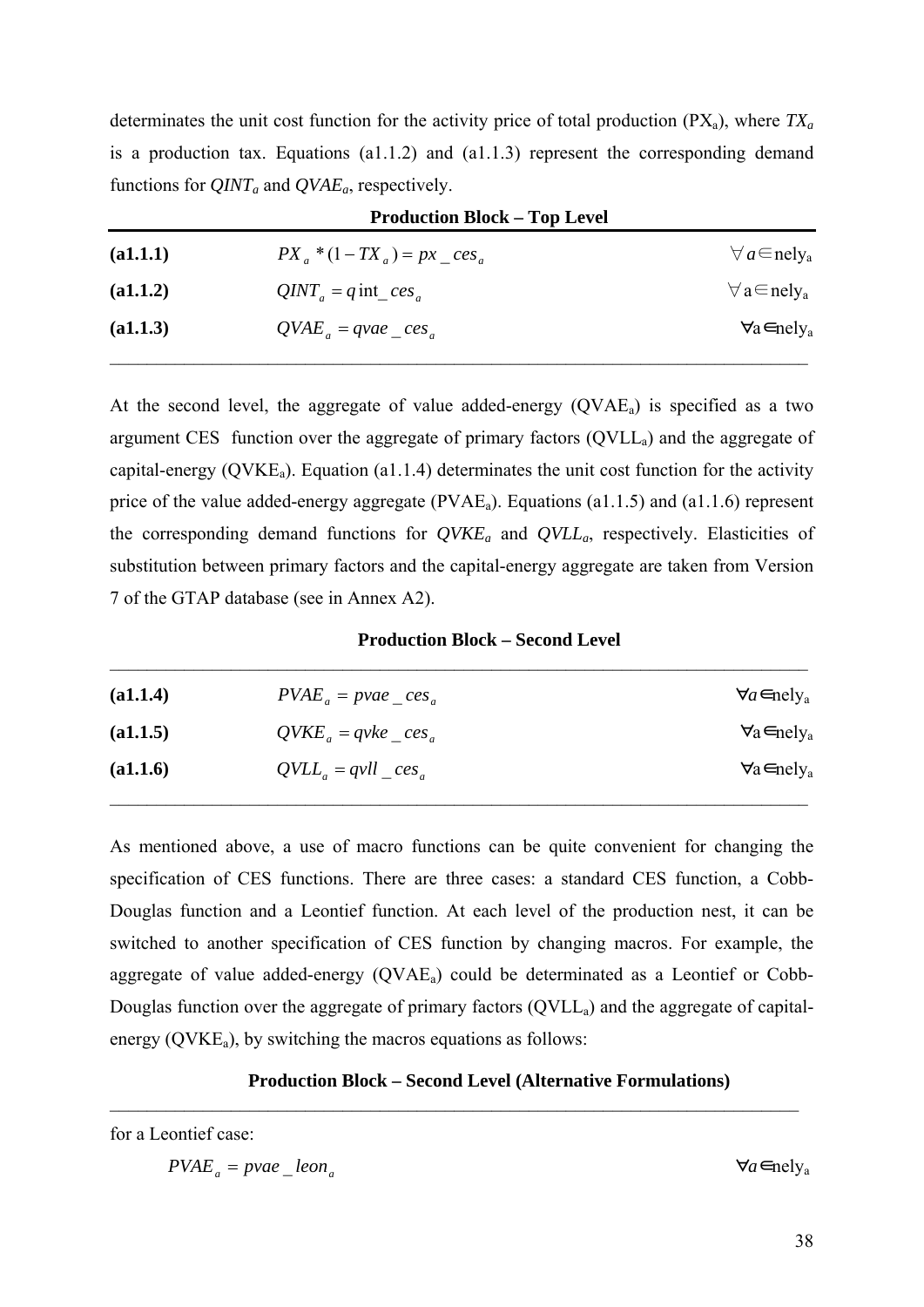| $QVKE_a = qvke \quad leon_a$ | $\forall$ a $\in$ nely <sub>a</sub> |
|------------------------------|-------------------------------------|
| $QVLL_{a} = qvll \_leon_{a}$ | $\forall$ a $\in$ nely <sub>a</sub> |
| for a Cobb-Douglas case:     |                                     |
| $PVAE_a = pvae\_cd_a$        | $\forall a \in \text{mely}_{a}$     |
| $QVKE_a = qvke_c d_a$        | $\forall$ a $\in$ nely <sub>a</sub> |
| $QVLL_{a} = qvll_{a}cd_{a}$  | $\forall$ a $\in$ nely <sub>a</sub> |
|                              |                                     |

At the third level, the aggregate of primary factors  $(QVLL<sub>a</sub>)$  is determinated by a standard CES function over primary factors, such as land, natural resources, skilled, and unskilled labour  $(FD_{fa})$ . Land is used only by the agriculture sector, whereas natural resources are used by sectors such as agriculture, coal, crude oil, natural gas, and minerals. Equation (a1.1.7) determinates the unit cost function for the activity price of the primary factors aggregate (PVLL*a*). Equation (a1.1.8) defines the corresponding demand functions for primary factors  $(FD<sub>fa</sub>)$ . Elasticities of substitution among primary factors are taken from Version 7 of the GTAP database (see in Annex A2).

The aggregate of capital-energy  $(QVKE_a)$  is depicted by a two argument CES function over the aggregate of energy commodities (QVE<sub>a</sub>) and capital (FD<sub>fCap,a</sub>). Equation (a1.1.9) determinates the cost unit function for the activity price of capital-energy aggregate (PVKE *a*). Equations (a1.1.10) and (a1.1.11) give the corresponding demand functions for  $QVE_a$  and *FDfCap,a*, respectively. Elasticities of substitution between capital and the energy aggregate are assumed to equal 0.5, following Burniaux and Truong (2002).

| (a1.1.7)  | $PVLL_a = pvll \_ces_a$              | $\forall a \in \text{mely}_a$ and $\forall a \in \text{gtap}_a$                                   |
|-----------|--------------------------------------|---------------------------------------------------------------------------------------------------|
| (a1.1.8)  | $FD_{f,a} = fd\_{ces_{f,a}}$         | $\forall a \in \text{mely}_a$ and $\forall a \in \text{gtap}_a$ and $\forall a \in \text{capp}_f$ |
| (a1.1.9)  | $PVKE_a = p v k e \cos_a$            | $\forall a \in \text{mely}_a$ and $\forall a \in \text{gtap}_a$                                   |
| (a1.1.10) | $QVE_{a} = qve\_{e}$                 | $\forall a \in \text{mely}_a$ and $\forall a \in \text{gtap}_a$                                   |
| (a1.1.11) | $FD_{fCap,a} = fdeap \_ces_{fCap,a}$ | $\forall a \in \text{mely}_a$ and $\forall a \in \text{gtap}_a$                                   |
|           |                                      |                                                                                                   |

**Production Block for Non-Energy Producing Sectors – Third Level**

The nesting structure of the energy aggregate is built based on the GTAP energy model (Burniaux and Truong 2002)*.* At the fourth level, the aggregate of energy commodities (QVEa) is specified as a Cobb-Douglas function over the aggregate of non-electric energy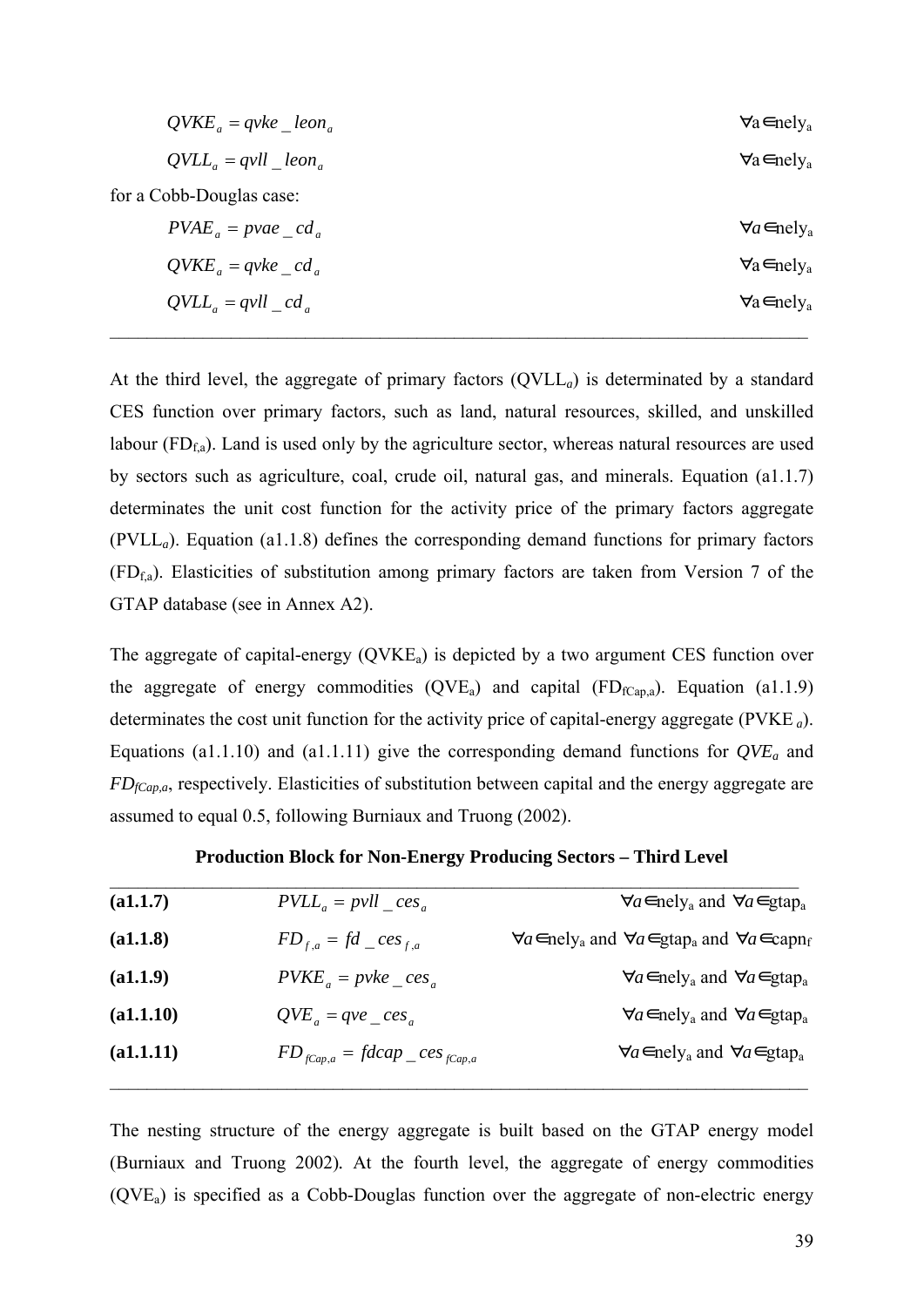commodities  $(QVNEL<sub>a</sub>)$  and electricity  $(QVEL<sub>a</sub>)$ . Equation (a1.1.12) defines the unit cost function for the activity price of the energy aggregate  $(PVE<sub>a</sub>)$ . Equations (a1.1.13) and (a1.1.14) determinate the corresponding demand functions for *QVELa* and *QVNELa*, respectively. Equation (a1.1.15) gives the quantity identity for electricity demand (QVEL<sub>a</sub>), whereas equation (a1.1.16) defines the price identity for electricity ( $PVEL_a$ ).

 $\_$  , and the set of the set of the set of the set of the set of the set of the set of the set of the set of the set of the set of the set of the set of the set of the set of the set of the set of the set of the set of th

**Production Block for Non-Energy Producing Sectors – Fourth Level**

| (a1.1.12) | $PVE_a = pve_c d_a$        | $\forall a \in \text{mely}_a$ and $\forall a \in \text{gtap}_a$ |
|-----------|----------------------------|-----------------------------------------------------------------|
| (a1.1.13) | $QVEL_{a} = qvel \ cd_{a}$ | $\forall a \in \text{mely}_a$ and $\forall a \in \text{gtap}_a$ |
| (a1.1.14) | $QVNEL_a = qvnel cd_a$     | $\forall a \in \text{mely}_a$ and $\forall a \in \text{gtap}_a$ |
| (a1.1.15) | $QVEL_a = QINTD_{cely,a}$  | $\forall a \in \text{mely}_a$ and $\forall a \in \text{gtap}_a$ |
| (a1.1.16) | $PVEL_a = PQD_{ceb}$       | $\forall a \in \text{mely}_a$ and $\forall a \in \text{gtap}_a$ |
|           |                            |                                                                 |

At the fifth level, the aggregate of non-electric energy commodities  $(QVNEL<sub>a</sub>)$  is defined by a two argument CES function over the aggregate of non-coal energy commodities (QVNCOa) and coal ( $\text{OVCO}_a$ ). Equation (a1.1.17) determinates the unit cost function for the activity price of the non-electric aggregate (PVNEL<sub>a</sub>). Equations (a1.1.18) and (a1.1.19) define the corresponding demand functions for  $QVCO_a$  and  $QVNCO_a$ , respectively. Equations (a1.1.20) and (a1.1.21) represent the quantity and price identity for coal, where  $TCARB_{ccoa,a}$  is the rate of carbon tax on coal. Elasticities of substitution between coal and non-coal energy commodities are assumed to equal 0.5, following Burniaux and Truong (2002).

**Production Block for Non-Energy Producing Sectors – Fifth Level**

| (a1.1.17) | $PVNEL_a = pvnel \text{ces}_a$         | $\forall a \in \text{mely}_a$ and $\forall a \in \text{gtap}_a$ |
|-----------|----------------------------------------|-----------------------------------------------------------------|
| (a1.1.18) | $QVCO_a = qvcon\_{ces_a}$              | $\forall a \in \text{mely}_a$ and $\forall a \in \text{gtap}_a$ |
| (a1.1.19) | $QVNCOa = qvnvo$ ces <sub>a</sub>      | $\forall a \in \text{mely}_a$ and $\forall a \in \text{gtap}_a$ |
| (a1.1.20) | $QVCO_a = QINTD_{ceoa,a}$              | $\forall a \in \text{mely}_a$ and $\forall a \in \text{gtap}_a$ |
| (a1.1.21) | $PVCO_a = PQD_{ceoa} + TCARB_{ceoa,a}$ | $\forall a \in \text{mely}_a$ and $\forall a \in \text{gtap}_a$ |
|           |                                        |                                                                 |

Finally, the aggregate of non-coal energy commodities  $(QVNCO<sub>a</sub>)$  is specified as a Cobb-Douglas function over energy commodities  $(QINTD<sub>c</sub>a)$ , such as natural gas, gas manufacture, crude oil, and petroleum products. Equation (a1.1.22) determinates the unit cost function for the activity price of the non-coal aggregates  $(PVNCO<sub>a</sub>)$ . Equation (a1.1.23) defines the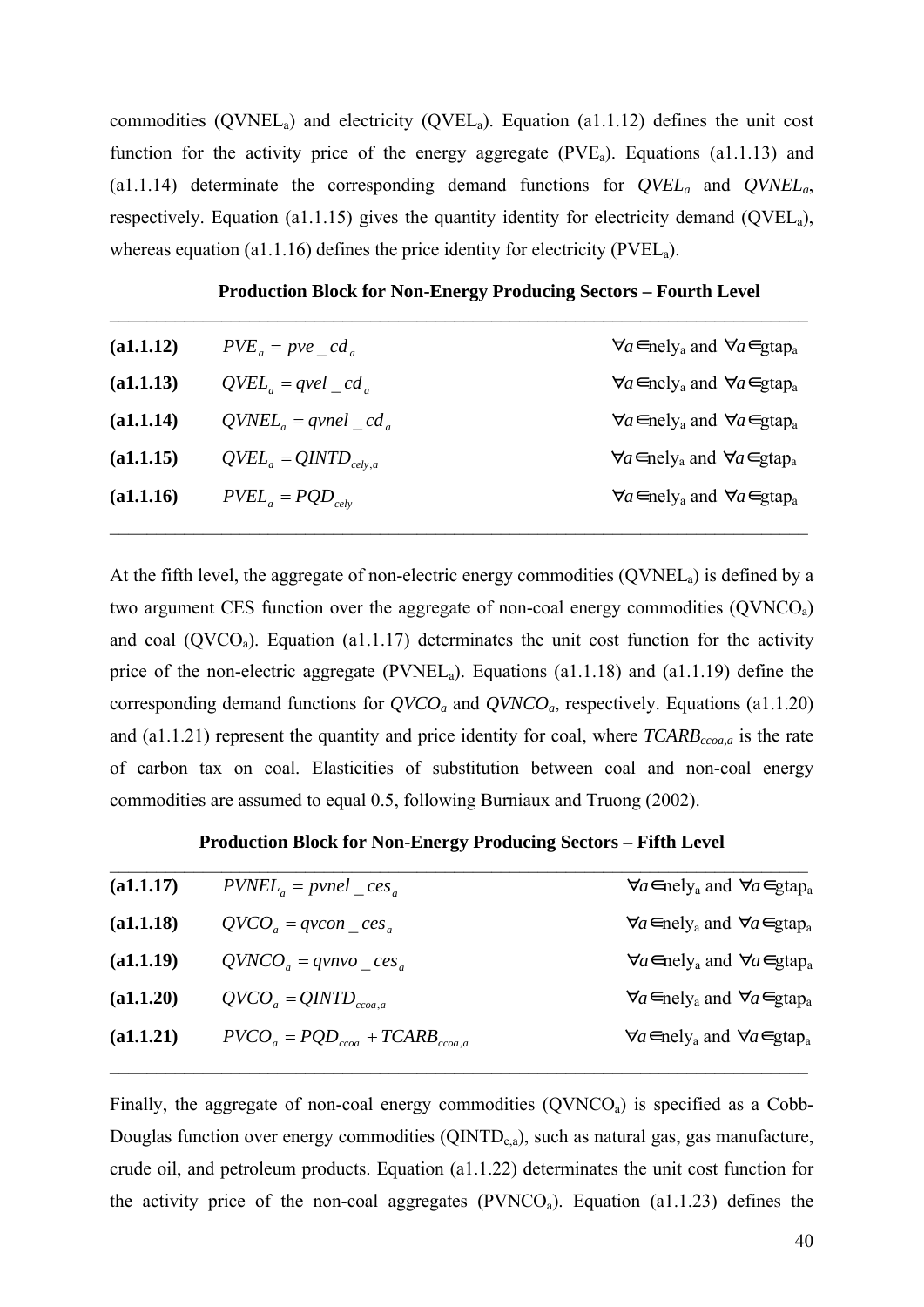corresponding demand function for natural gas, gas manufacture, crude oil, and petroleum products.

| (a1.1.22) | $PVNCO_a = prnco_c d_a$                     | $\forall a \in \text{mely}_a$ and $\forall a \in \text{gtap}_a$ |
|-----------|---------------------------------------------|-----------------------------------------------------------------|
| (a1.1.23) | $QINTD_{c,a} = q \text{ int } d \_cd_{c,a}$ | $\forall a \in \text{mely}_a$ and $\forall a \in \text{gtap}_a$ |
|           |                                             |                                                                 |

## **Production Block for Non-Energy Producing Sectors – Sixth Level**

## <span id="page-40-0"></span>**Annex A1.2: Production System for Energy Producing Sectors**

The energy producing sectors such as crude oil, coal, natural gas, and petroleum products are not assumed having any substitution possibilities between capital and energy commodities as well as among energy commodities. Such an assumption is made to limit elasticities of supply of energies. Elasticities of supply of energies are crucial for an energy environmental analysis (Burniaux and Truong 2002). Fig. 7.2 illustrates the nesting structure for energy producing sectors.





*Source: own compilation*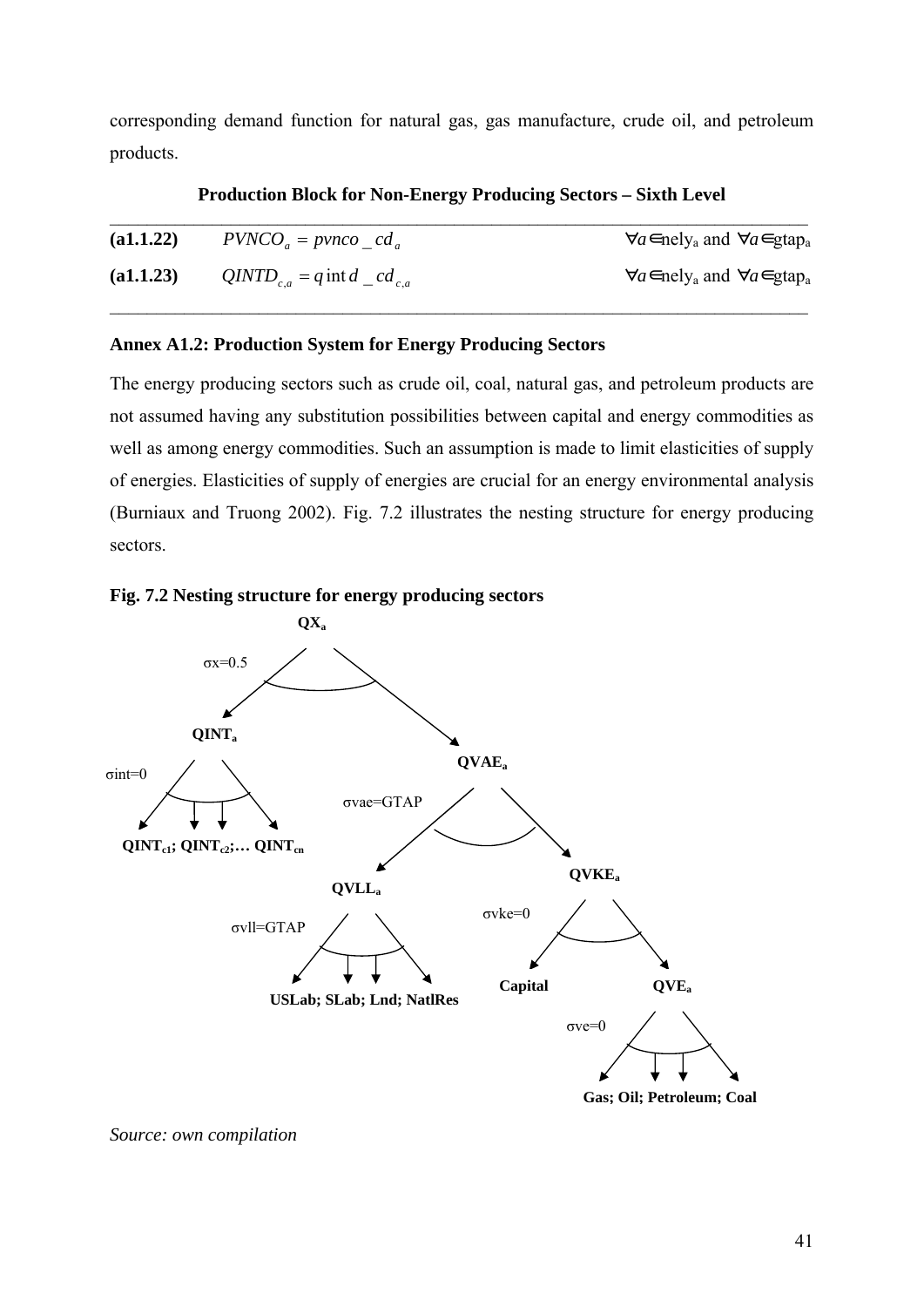The first two levels of the nesting structure for energy producing sectors are identical with those for non-energy producing sectors. At the third level, the aggregate of capital-energy  $(QVKE_a)$  is depicted by a Leontief function over energy inputs used by energy producing sectors. Equation (a1.2.1) determinates the unit cost function for the activity price of the capital-energy aggregate (PVKE*a*), where equations (a1.2.2) and (a1.2.3) are the corresponding demand functions for  $QVE_a$  and  $FD_{fCap,a}$ , respectively.

| <b>Production Block for Energy Producing Sectors - Third Level</b> |  |
|--------------------------------------------------------------------|--|
|                                                                    |  |

| (a1.2.1) | $PVKE_a = p v k e \; len_a$              | $\forall a \in \text{nely}_a$ and $\forall a \in \text{lean}_a$  |
|----------|------------------------------------------|------------------------------------------------------------------|
| (a1.2.2) | $QVE_a = qve\_leon_a$                    | $\forall a \in \text{nelly}_a$ and $\forall a \in \text{leon}_a$ |
| (a1.2.3) | $FD_{fCap,a} = fdeap \_ leon \_{fCap,a}$ | $\forall a \in \text{nelly}_a$ and $\forall a \in \text{leon}_a$ |

At the fourth lever, the aggregate of energy commodities  $(QVE_a)$  for energy producing sectors is determinated by a Leontief function. Equation (a1.2.4) determinates the unit cost function for the activity price of the energy aggregate  $(PVE<sub>a</sub>)$ , where equation (a1.2.5) gives the corresponding demand functions for energy inputs  $(QINTD_{c,a})$ .

#### **Production Block for Energy Producing Sectors – Fourth Level**  $\mathcal{L}_\text{max} = \frac{1}{2} \sum_{i=1}^n \mathcal{L}_\text{max}(\mathbf{z}_i - \mathbf{z}_i)$

| (a1.2.4) | $PVE_a = pve \; len_a$                               | $\forall a \in \text{nely}_a$ and $\forall a \in \text{lean}_a$                                   |
|----------|------------------------------------------------------|---------------------------------------------------------------------------------------------------|
| (a1.2.5) | $QINTD_{c,a} = q \text{ int } d \text{ [con]}_{c,a}$ | $\forall a \in \text{nelly}_a$ and $\forall a \in \text{leon}_a$ and $\forall c \in \text{ceg}_c$ |

## <span id="page-41-0"></span>**Annex A1.3: Alternative Nesting Structures for Non-Energy Producing Sectors**

Substitutions between capital and energy commodities as well as energy commodities are expected to be crucial for our analysis. Therefore, for sensitivity analysis we consider an extreme case, where capital and the energy aggregate are treated as complements, which are specified by a Leontief function. Fig. 7.3 illustrates the alternative nesting structure for nonenergy producing sectors without capital-energy substitutions.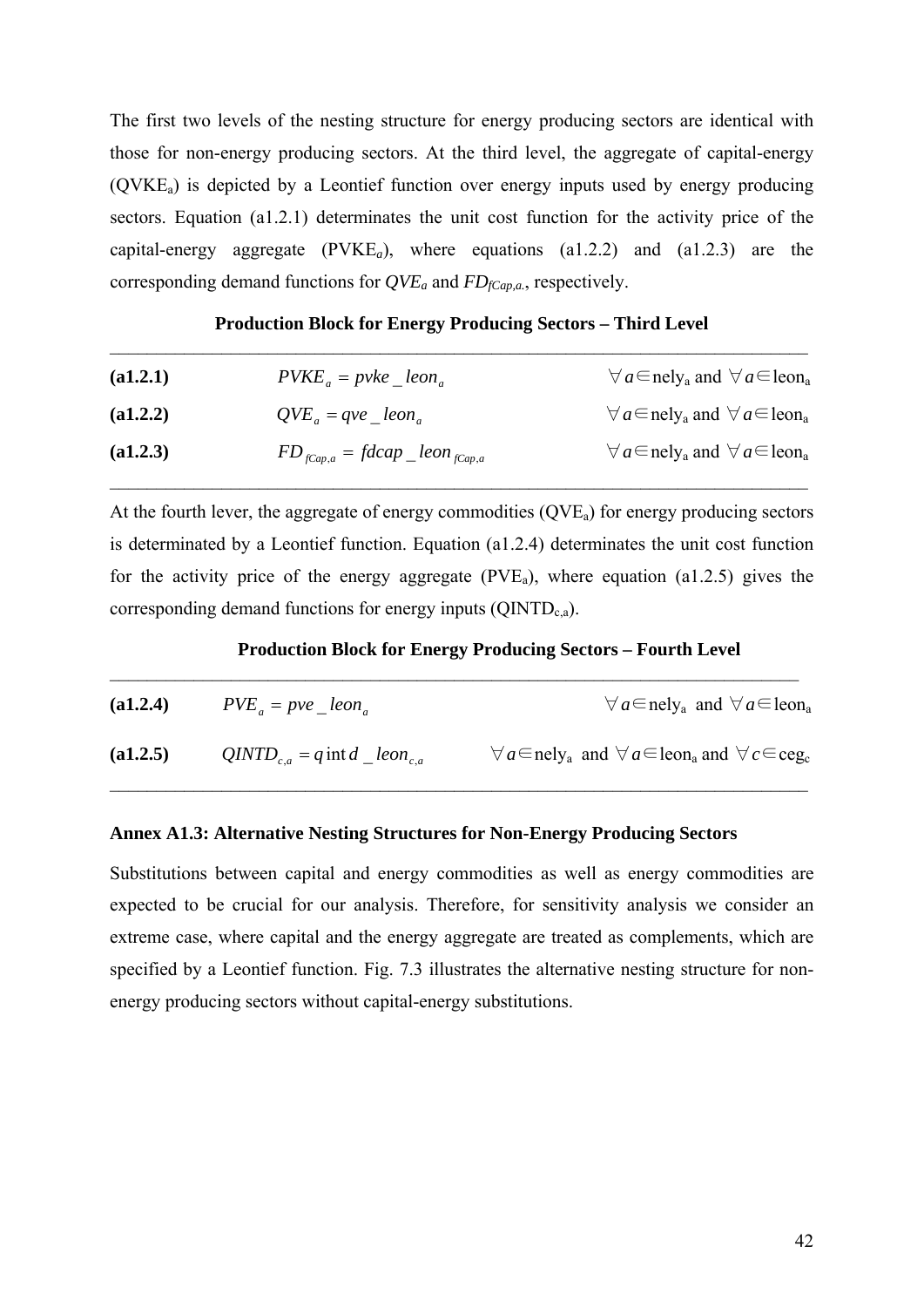



Source: own compilation

Moreover, we consider two options regarding nesting structures of the energy aggregate for non-energy producing sectors: CES and Leontief nesting structures (Fig. 7.3). Under the CES nesting structure, the energy aggregate is specified by a CES function over all energy inputs. In contrast, the Leontief nesting structure does not allow any substitution possibilities among energy commodities, which are depicted using a Leontief function.

## <span id="page-42-0"></span>**Annex A1.4: Modelling the Power Generation Sector**

The power generation sector is the largest domestic consumer of coal and gas as well as a large consumer of petroleum products. An explicit design of the power generation sector is expected to be crucial for an analysis of an environment policy reform. We disaggregate the electricity generation sector into four power generation technologies: coal-fired, gas-fired, nuclear technologies and hydro technologies (Fig. 7.4). The disaggregation is based on output shares and factor intensities by technologies. For instance, gas-fired technologies produce 40% of the total electricity, coal-fired technologies (26%), hydro (18%), and nuclear (16%) (EIA 2011; APEC 2006). Relative factor intensities are calculated based on data on costs and performance of electricity generation technologies provided by the Organisation of Economic Co-operation and Development (OECD) (Veselov et al. 2010)*.* For instance, we find that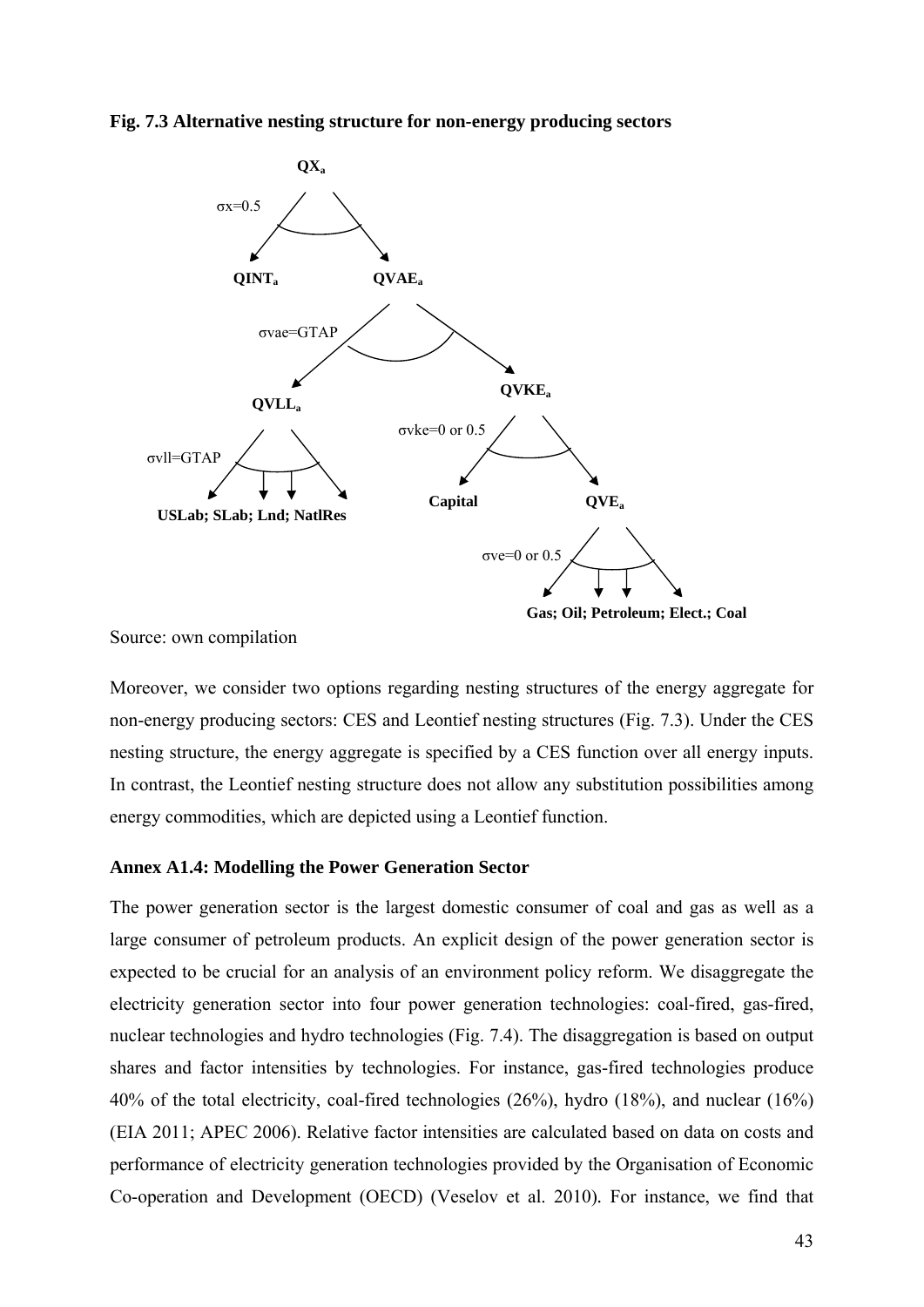coal-fired technologies are 24% less capital intensive compared to nuclear and hydro technologies, whereas gas-fired technologies are 88% less capital intensive than hydro and nuclear technologies. Due to lack of information, we assume that labour intensities would be equal among all technologies. Moreover, it is assumed that nuclear and hydro technologies face the same factor intensity.





Source: own compilation

The modelling of electricity generation technologies is based on a technology bundle approach, which is, for example, applied in the MEGABARE model (ABARE 1996). All power generation technologies are assumed to be substitutes and are depicted using a standard CES function. Elasticities of substitution among technologies are assumed to equal 2.0. The equation block of the production nesting for the electricity technologies is derived using the dual approach, where the equations are coded using macro functions. Equation (a1.4.1) defines the unit cost function for the activity price of electricity  $(PX_a)$ , where  $TX_a$  is a production tax on electricity. Equation (a1.4.2) represents the corresponding demand function for output from different electricity generation technologies  $(QXtb_{a,b})$ . The macros are listed in Annex A1.6.

| <b>Technology Bundle for the Power Generation Sector</b> |  |
|----------------------------------------------------------|--|
|                                                          |  |

| (a1.4.1) | $PX_a * (1 - TX_a) = pxe\_{ces_a}$ | $\forall a \in \text{ely}_a$ |
|----------|------------------------------------|------------------------------|
| (a1.4.2) | $QXtb_{a,tb} = qxtb\_{ces_{a,tb}}$ | $\forall a \in \text{ely}_a$ |

It is necessary to introduce a CES function within the power generation technologies to avoid an unrealistic large switch from one technology to another. In the MEGABARE model, however, electricity technologies are modelled using a CRASH function. The CRASH function is identical to a CES function, yet it applies different elasticities of substitution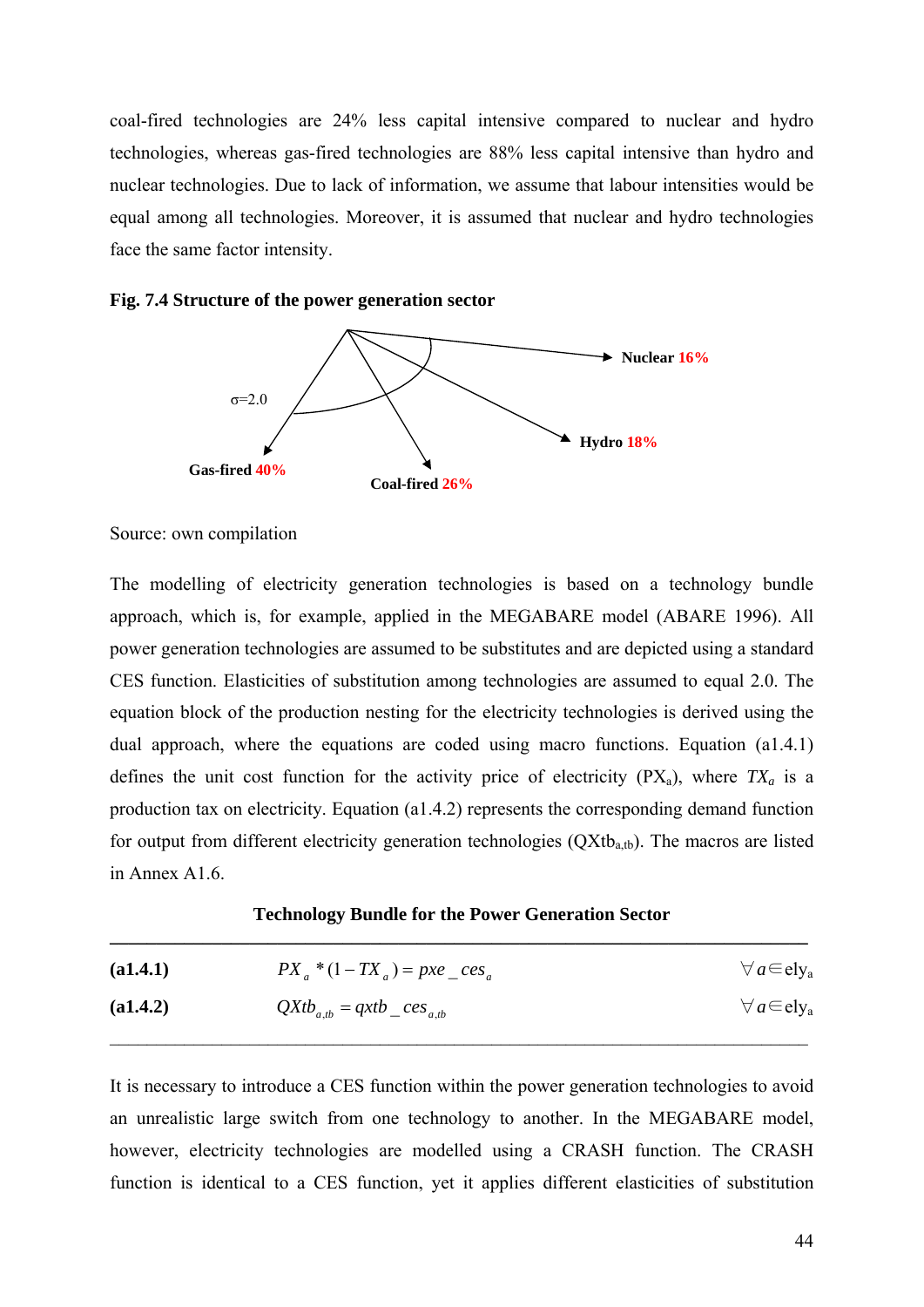among technologies. Furthermore, in the MEGABARE model each technology is described by a Leontief function, which implies no substitutions among primary factors as well as intermediates.

In contrast, we assume some substitution possibilities within the production structures for all technologies. In particular, each power generation technology is described by a nested production structure, which is similar with the nesting structure for non-energy producing sectors (Fig. 7.2). Moreover, we use the same elasticities of substitution among primary factors as is used in other sectors. Fig. 7.5 illustrates the nesting structure for nuclear and hydro generation technologies.





Source: own compilation

The first four levels of the nesting structure are identical for all electricity technologies. At the top level, electricity is produced by each technology (QXtb) using the aggregate of intermediates (QINTtb) and the aggregate of value added-energy (QVAEtb). The substitution possibility between the *QINTtb* and *QVAEtb* aggregates is depicted by a two argument CES function. Equation (a1.4.3) determinates the unit cost function for the activity price for electricity technologies (PXtb), where equations (a1.4.4) and (a1.4.5) are the corresponding demand functions for *QVAEtb* and *QINTtb,* respectively. Equation (a1.4.6) defines the price identity for intermediate prices for electricity technologies.

## **Production Block for Electricity Technologies – Top Level**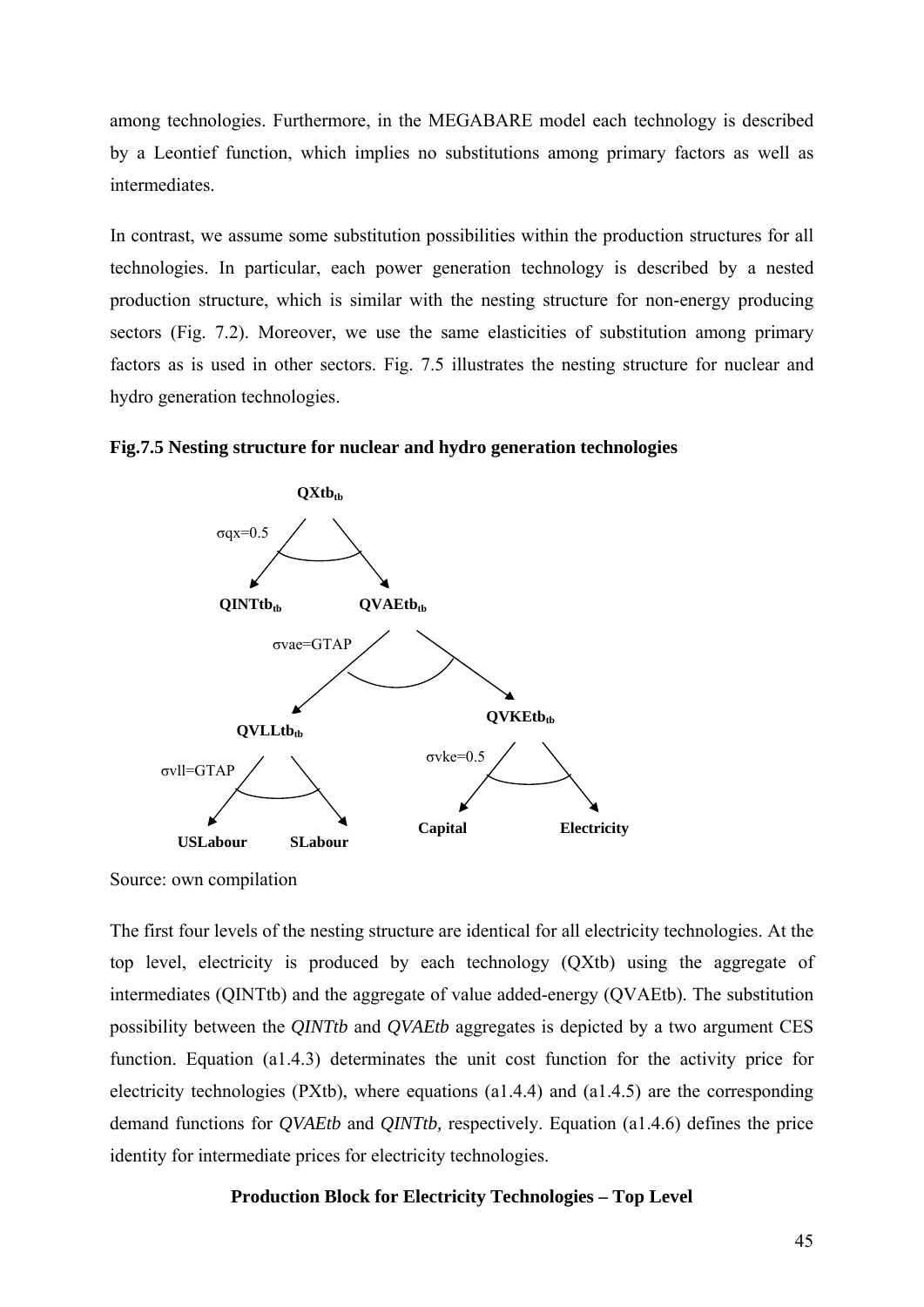| (a1.4.3) | $P X t b_{a,b} = p x t b_{c} c e s_{a,b}$       | $\forall a \in \text{ely}_a$ |
|----------|-------------------------------------------------|------------------------------|
| (a1.4.4) | $QVAEtb_{a,b} = qvaetb_{cees_{a,b}}$            | $\forall a \in \text{ely}_a$ |
| (a1.4.5) | $QINTt_{a,b} = q \text{ int } tb \_{ces_{a,b}}$ | $\forall a \in \text{ely}_a$ |
| (a1.4.6) | $PINTt_{a,tb} = PINT_a$                         | $\forall a \in \text{ely}_a$ |
|          |                                                 |                              |

At the second level, the aggregate of value added-energy by technologies (QVAEtb) is specified as a two argument CES function over the aggregate of labour (QVLLtb) and the aggregate of capital-energy (QVKEtb). Equation (a1.4.7) determinates the unit cost function for the activity price of the value added-energy aggregate (PVAEtb), where equations (a1.4.8) and (a1.4.9) are the corresponding demand functions *QVLLtb* and *QVKEtb*, respectively.

## **Production Block for Electricity Technologies – Second Level**   $\mathcal{L}_\text{max} = \mathcal{L}_\text{max} = \mathcal{L}_\text{max} = \mathcal{L}_\text{max} = \mathcal{L}_\text{max} = \mathcal{L}_\text{max} = \mathcal{L}_\text{max} = \mathcal{L}_\text{max} = \mathcal{L}_\text{max} = \mathcal{L}_\text{max} = \mathcal{L}_\text{max} = \mathcal{L}_\text{max} = \mathcal{L}_\text{max} = \mathcal{L}_\text{max} = \mathcal{L}_\text{max} = \mathcal{L}_\text{max} = \mathcal{L}_\text{max} = \mathcal{L}_\text{max} = \mathcal{$

| (a1.4.7) | $PVAEtb_{a,b} = pvaetb_{ceas_{a,b}}$ | $\forall a \in \text{ely}_a$ |
|----------|--------------------------------------|------------------------------|
| (a1.4.8) | $QVLLtb_{a,b} = qvlltb_{c}es_{a,b}$  | $\forall a \in \text{ely}_a$ |
| (a1.4.9) | $QVKEtb_{a,b} = qvketb \cos a_{a,b}$ | $\forall a \in \text{ely}_a$ |

At the third level, the aggregate of labour is defined as a two argument CES function over skilled and unskilled labour  $(FDtb<sub>f</sub>)$  since land is used only by the agriculture sector, whereas natural resources are used by sectors, such as agriculture, coal, crude oil, natural gas, and minerals. Equation (a1.4.10) determinates the unit cost function for the activity price of the labour aggregate (PVLLtb), where equation (a1.4.11) defines the corresponding demand function for *FDtb*.

#### **Production Block for Electricity Technologies – Third Level**   $\_$  , and the contribution of the contribution of  $\mathcal{L}_\mathcal{A}$  , and the contribution of  $\mathcal{L}_\mathcal{A}$

| (a1.4.10) | $PVLLtb_{a,tb} = pvlltb_{c}ces_{a,tb}$ | $\forall a \in \text{ely}_a$ |
|-----------|----------------------------------------|------------------------------|
| (a1.4.11) | $FDtb_{f,a,tb} = fdtb_{ce}cs_{f,a,tb}$ | $\forall a \in \text{ely}_a$ |

The aggregate of capital-energy (QVKEtb) is determinated as a two argument CES function over capital (FDtb<sub>Cap</sub>) and the energy composite (QVEtb), where the energy composite for hydro and nuclear technologies are represented by electricity only. Equation (a1.4.12) determinates the unit cost function for the activity price of the capital-energy aggregate (PVKEtb), where equations (a1.4.13) and (a1.4.14) define the corresponding functions for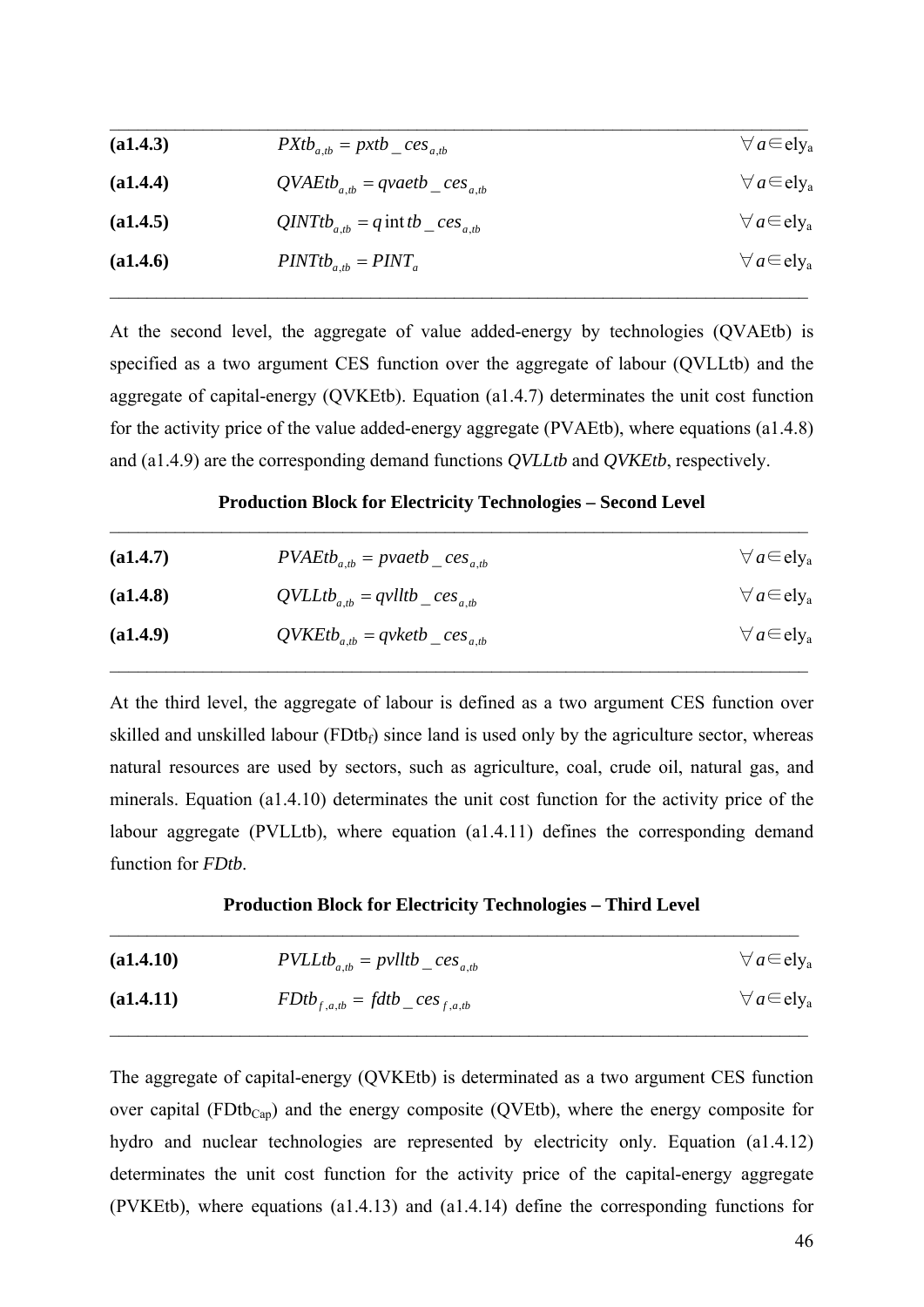*FDtb*Cap and *QVEtb,* respectively. For hydro and nuclear technologies, equations (a1.4.15) and (a1.4.16) represent the quantity and price identity of demand for electricity by technologies.

| (a1.4.12) | $PVKEtb_{a,b} = p$ vketb $\_{ces_{a,b}}$        | $\forall a \in \text{ely}_a$                                                                |
|-----------|-------------------------------------------------|---------------------------------------------------------------------------------------------|
| (a1.4.13) | $FDtb_{fCap,a,tb} = fdtbke_{ce}ces_{fCap,a,tb}$ | $\forall a \in \text{ely}_a$                                                                |
| (a1.4.14) | $QVEtb_{a,tb} = qvetb_{ce}$ ces <sub>a,tb</sub> | $\forall a \in \text{ely}_a$                                                                |
| (a1.4.15) | $QVEtb_{a,tb} = QINTDtb_{cely,a,tb}$            | $\forall a \in \text{ely}_a$ and $c \in \text{ceg}_c$ and tb $\in \text{thern}_{\text{tb}}$ |
| (a1.4.16) | $PVEtb_{a,tb} = PQD_{celv}$                     | $\forall a \in \text{ely}_a$ and the therm                                                  |
|           |                                                 |                                                                                             |

## **Production Block for Electricity Technologies – Third Level**

For coal-fired and gas-fired technologies, the production structure consists of four levels, where the last level represents an aggregate of energy inputs (QVEtb). Fig. 7.6 shows the production structure of gas- and coal-fired power generation technologies.





Source: own compilation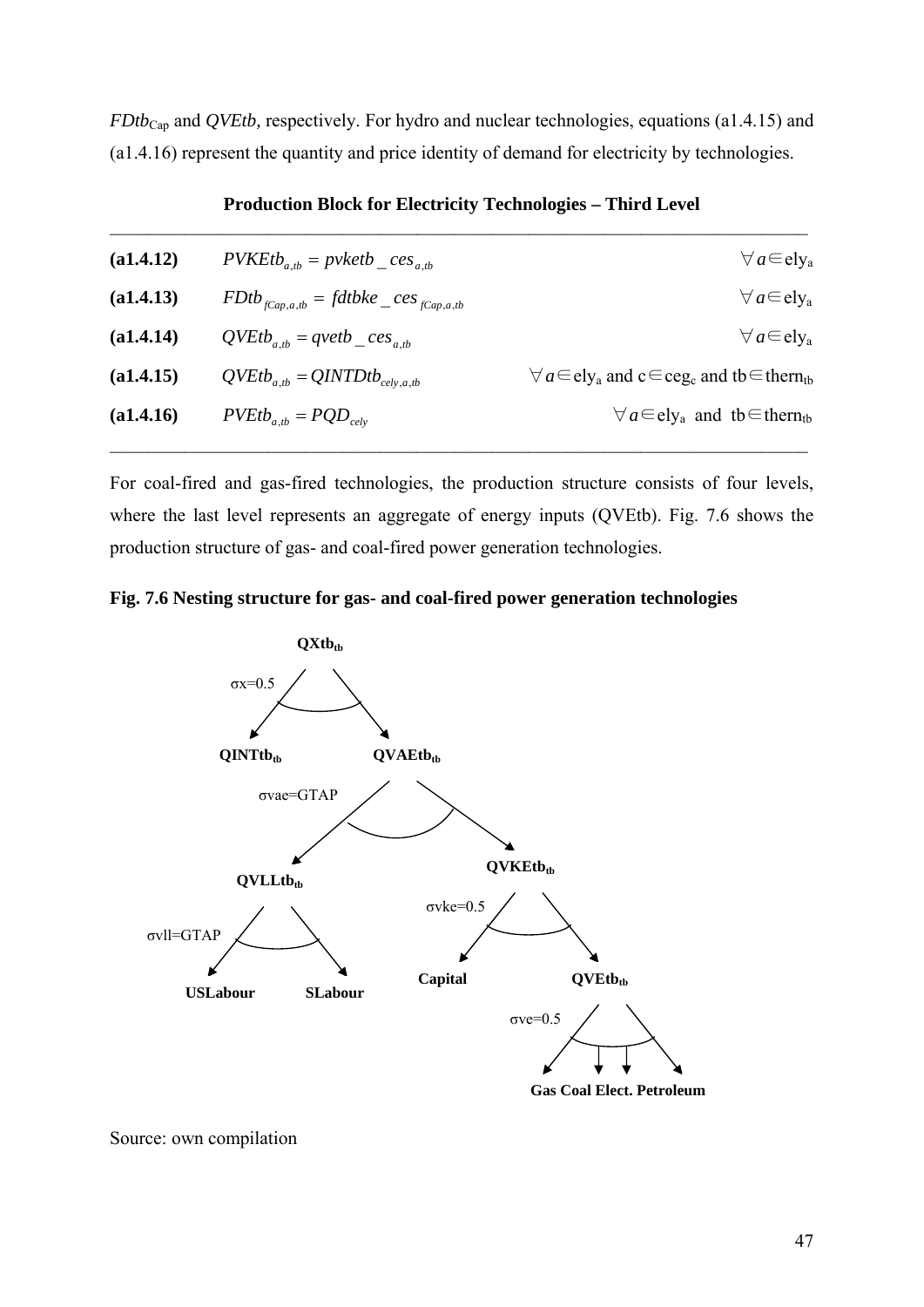Within gas-fired technologies, the energy composite (QVEtb) is specified as a two argument CES function over natural gas and gas manufacture (QINTDtb). For coal-fired technologies it is a standard CES function over coal, crude oil and petroleum products (QINTDtb). Equation (a1.4.17) determinates the unit cost function for the activity price of the energy aggregate (PVEtb), where equation (a1.4.18) specifies the corresponding demand functions for energy inputs by thermal technologies.

#### **Production Block for Coal-and Gas-fired Technologies – Fourth Level**

 $\_$  , and the contribution of the contribution of  $\mathcal{L}_\mathcal{A}$  , and the contribution of  $\mathcal{L}_\mathcal{A}$ 

|           | ( <b>a1.4.17</b> ) $PVEtb_{a,b} = pvetb_{ces_{a,b}}$          | $\forall a \in \text{ely}_a$ |
|-----------|---------------------------------------------------------------|------------------------------|
| (a1.4.18) | QINTDtb <sub>c,a,tb</sub> = q int dtb _ ces <sub>c,a,tb</sub> | $\forall a \in \text{ely}_a$ |

Equations (a1.4.19), (a1.4.20) and (a1.4.21) define the quantity identity of demand for primary factors (FDtb), intermediate (QINTtb) and energy inputs (QINTDtb), respectively, which are a sum over primary factor as well as intermediate demand over all technologies.

## **Quantity Identities for the Power Generation Sector**   $\_$  , and the contribution of the contribution of  $\mathcal{L}_\mathcal{A}$  , and the contribution of  $\mathcal{L}_\mathcal{A}$

| ( <b>a1.4.19</b> ) $FD_{f,a} = \sum FDtb_{f,a,tb}$                                                                   | $\forall a \in \text{ely}_a$ |
|----------------------------------------------------------------------------------------------------------------------|------------------------------|
| ( <b>a1.4.20</b> ) $QINT_a = \sum QINTtb_{a,tb}$                                                                     | $\forall a \in \text{ely}_a$ |
| ( <b>a1.4.21</b> ) <i>QINTD</i> <sub><i>c</i>,<i>a</i></sub> = $\sum$ <i>QINTDtb</i> <sub><i>c</i>,<i>a,tb</i></sub> | $\forall a \in \text{ely}_a$ |

#### <span id="page-47-0"></span>**Annex A1.5: Structure of Household Demand**

In the standard STAGE model, the household demand function is derived from a Stone-Geary utility function. The main features of such a demand function are linearity in prices and income. Moreover, in the presence of subsistence consumption, income elasticities are not unity; however, the marginal budget shares are constant, implying a straightforward Engel's curve. For our analysis we introduce a nested linear expenditure system for household consumption, which is quiet similar with the government demand system in the GTAP energy model (Burniaux and Truong 2002). Fig. 7.6 illustrates the household demand system in the modified version of the STAGE model.

#### **Fig. 7.6 Household demand system**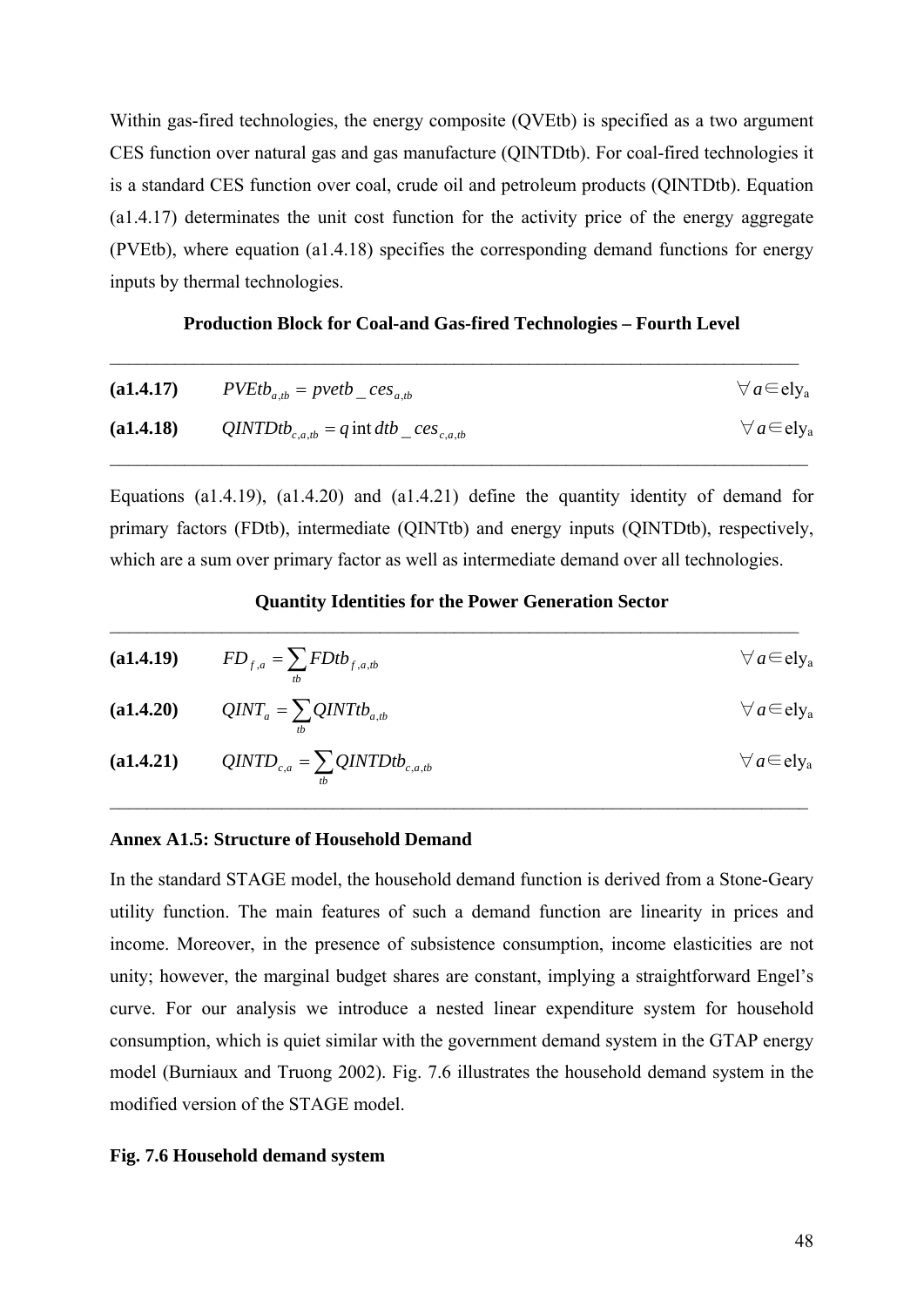

Source: own compilation

The top level is depicted by a CES function, which describes a substitution possibility between the energy composite ( $QEH_h$ ) and the non-energy composite ( $QNEH_h$ ). Elasticities of substitution are assumed to equal 0.5. The household demand system is derived using dual approach. Moreover, we use macro functions for determination price indices and corresponding demand functions. Equation (a1.4.1) determinates the price index of the total household consumption ( $PHEXP<sub>h</sub>$ ). Equation (a1.4.2) and (a1.4.3) represents the corresponding demand functions for the energy composite  $(QEH<sub>h</sub>)$  and the non-energy composite (QNEHh) including petroleum products.

## **Household Consumption: Top Level**  $\mathcal{L}_\text{max} = \frac{1}{2} \sum_{i=1}^n \mathcal{L}_\text{max}(\mathbf{z}_i - \mathbf{z}_i)$

| (a1.5.1) | $PHEXPh = ph \exp \cos_h$        |
|----------|----------------------------------|
| (a1.5.2) | $QEH_{h} = qeh$ ces <sub>h</sub> |
| (a1.5.3) | $QNEHh = qneh \cos_h$            |

At the second level, the composite of energy commodities  $(OEH_h)$  is a standard CES function over energy commodities, such as natural gas, gas manufacture, coal, and electricity. The elasticity of substitution among energy commodities is assumed to equal 1.5. A CES formulation of the energy composite reflects high substitution possibilities among energy commodities regarding heating purposes. Crude oil is not consumed by households. Moreover, petroleum products are excluded from the energy composite since elasticities of substitution between petroleum products and other energy commodities are expected to be small. Equation (a1.4.4) determinates the price index of the energy composite ( $PEH<sub>h</sub>$ ), where

 $\_$  , and the set of the set of the set of the set of the set of the set of the set of the set of the set of the set of the set of the set of the set of the set of the set of the set of the set of the set of the set of th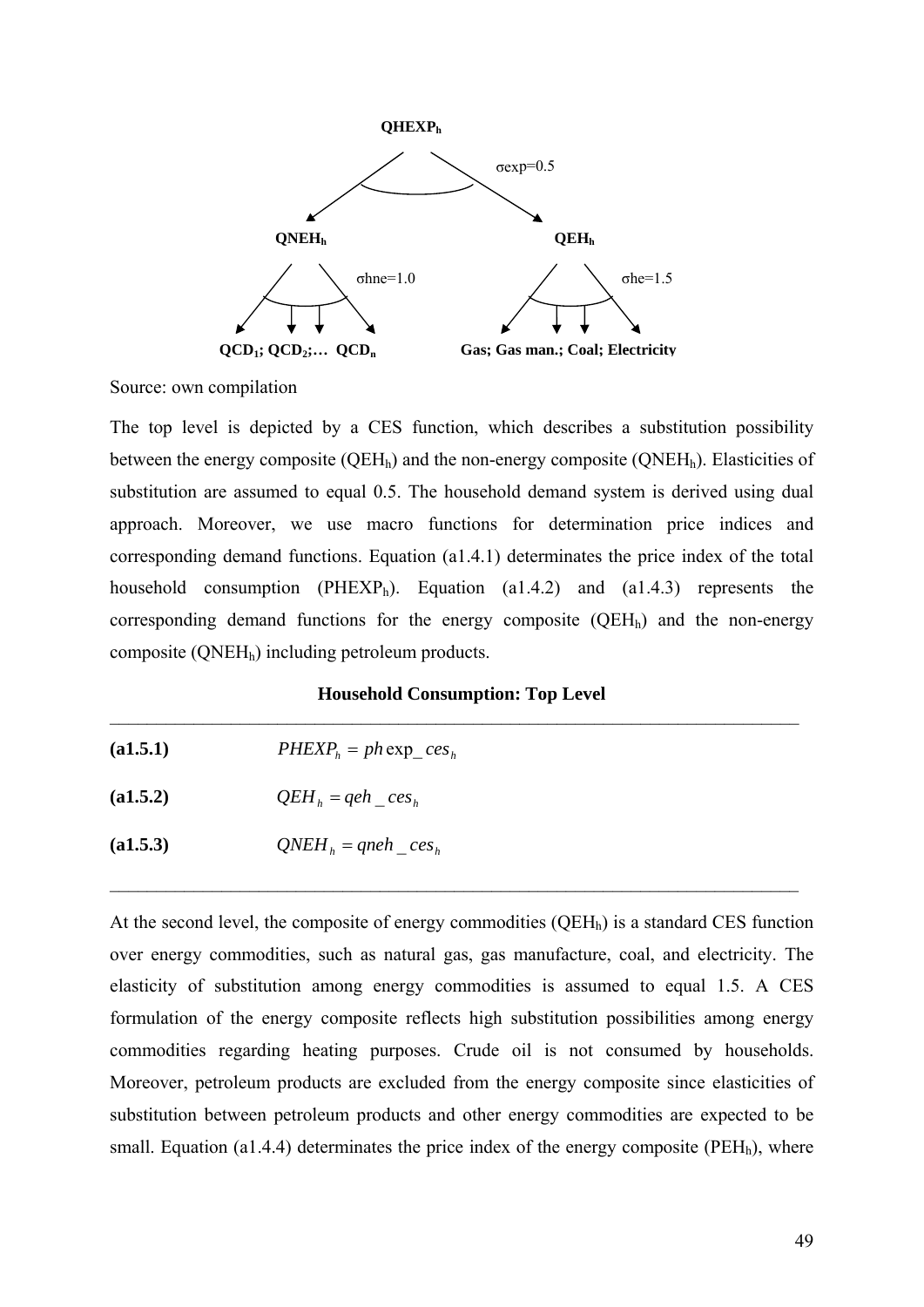|                |  | equation (a1.4.5) defines the corresponding demand function for energy commodities |  |  |  |
|----------------|--|------------------------------------------------------------------------------------|--|--|--|
| $(QCDhec.h)$ . |  |                                                                                    |  |  |  |

| (a1.5.4)  | $PEHh = qeh$ ces <sub>h</sub>                                               |                              |
|-----------|-----------------------------------------------------------------------------|------------------------------|
| (a1.5.5)  | $QCDhe_{c,h} = qcd_{c}es_{c,h}$                                             | $\forall c \in \text{he}_c$  |
| (a1.5.6)  | $PNEH_h = qneh \_cd_h$                                                      |                              |
| (a1.5.7)  | $QCDhne_{c,h} = qcd_{c,h}$                                                  | $\forall c \in \text{hne}_c$ |
| (a1.5.8)  | $QHEXP_h$ * $PHEXP_h = HEXP_h - \sum qcdconst_{c,h} (PQD_c + TCARBH_{c,h})$ |                              |
| (a1.5.9)  | $QCD_{c,h} = qcdconst_{c,h} + QCDhe_{c,h}$                                  | $\forall c \in \text{he}_c$  |
| (a1.5.10) | $QCD_{c,h} = qcdconst_{c,h} + QCDhne_{c,h}$                                 | $\forall c \in \text{hne}_c$ |

**Household Consumption: Second Level**

The composite of non-energy commodities  $(QNEH<sub>h</sub>)$  is determinated by a Cobb-Douglas function over non-energy commodities including petroleum products. Demand for energy and non-energy commodities consumed by households is differentiated using a sub-set *hec* and *hnec*, respectively. Equation (a1.4.6) defines the price index of the non-energy composite (PNEHh), where equation (a1.4.7) specifies the corresponding demand function for nonenergy commodities (QCDhne<sub>c,h</sub>). Equation (a1.4.8) represents the income balance for household consumption. Equation (a1.4.9) and (a1.4.10) determinate the total household consumption, which consists of subsistence consumption ( $qcdconst_{c,h}$ ) and superior consumption of the energy (QCDhe<sub>c,h</sub>) and non-energy composites (QCDhne<sub>c,h</sub>). The level of subsistence consumption for all commodities is assumed to equal 70% of the initial consumption level which is provided in the database.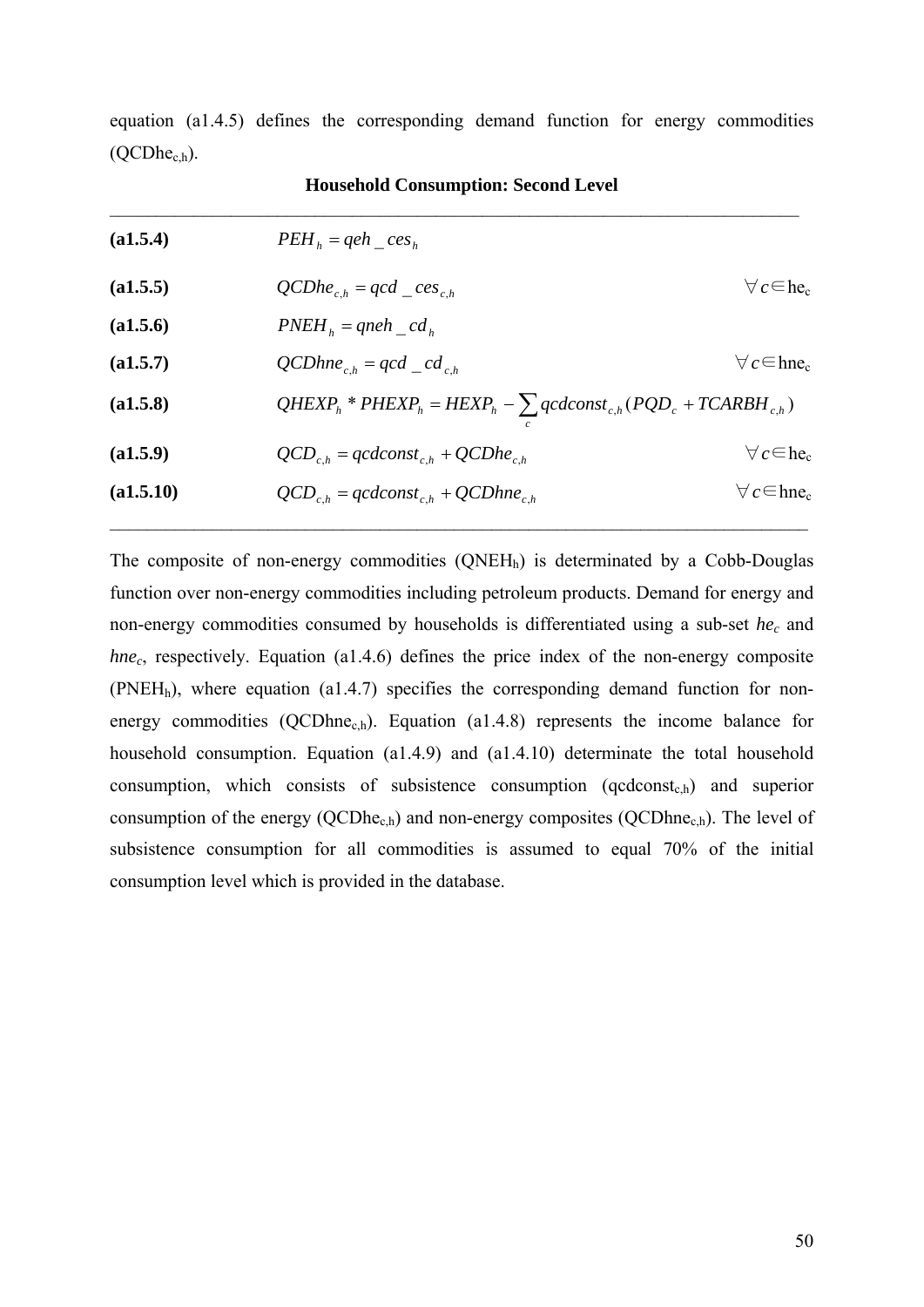# **Annex A1.6: Corresponding Macro Functions**

*Macros for Non-Energy Producing Sectors* 

<span id="page-50-0"></span>

| $\ast$                             | Top Level                                                           |                                                                                                                                                                                                                        |
|------------------------------------|---------------------------------------------------------------------|------------------------------------------------------------------------------------------------------------------------------------------------------------------------------------------------------------------------|
| $\text{Smacro } px \text{ ces}(a)$ | \$macro qvae $ces(a)$                                               | $(1/ADX(a))*(delta(x)*relx(a)*PVAE(a)*PVAE(a)*(1-els(a)) + (1-delta(xa))*relx(a)*PINT(a)**(1-els(a)))**(1/(1-els(a)))$<br>$(QX(a)/ADX(a))$ *(ADX $(a)$ *deltaqx $(a)$ *PX $(a)$ *(1-TX $(a)$ )/PVAE $(a)$ )**elx $(a)$ |
|                                    | \$macro qint $ces(a)$                                               | $(QX(a)/ADX(a)*(ADX(a)*(1-delta(xa))*PX(a)*(1-TX(a))/PINT(a))**elx(a)$                                                                                                                                                 |
|                                    |                                                                     |                                                                                                                                                                                                                        |
| $\ast$                             | $\mathop{\text{Smacro}}$ pvae ces(a)                                | Second Level: two argument CES formulation<br>$(1/ADVAE(a))*(delta^*\\e(a)*=vac(a)*PVKE(a)*\\(1-elvae(a)) + (1-delwave(a))*\t+elve(a)*PVLL(a)**(1-elvae(a)))*\\(1/l-elvae(a)))$                                        |
|                                    |                                                                     | \$macro qvke ces(a) $(QVAE(a)/ADVAE(a))*(ADVAE(a)*deltaE(a)*PVAE(a)/PVKE(a))**elvae(a)$                                                                                                                                |
|                                    | $\text{Smacro}$ qvll ces(a)                                         | $(QVAE(a)/ADVAE(a))$ *(ADVAE(a)*(1-deltavae(a))*PVAE(a)/PVLL(a))**elvae(a)                                                                                                                                             |
| $\ast$                             |                                                                     | Second Level: Leontief formulation                                                                                                                                                                                     |
|                                    | \$macro pvae $leo(a)$                                               | $(PVKE(a)*QVKE(a) + PVLL(a)*QVLL(a))/QVAE(a)$                                                                                                                                                                          |
|                                    | \$macro $q$ vke $leo(a)$                                            | $i$ oqvke $(a)*QVAE(a)$                                                                                                                                                                                                |
|                                    | $\frac{\text{Smacro}}{\text{g}}$ qvll $\frac{\text{leo}}{\text{g}}$ | $iogv1I(a)*QVAE(a)$                                                                                                                                                                                                    |
| $\ast$                             | Third Level                                                         |                                                                                                                                                                                                                        |
|                                    | $\frac{1}{2}$ Smacro pvll ces(a)                                    | $(1/ADVLL(a))*SUM(f\$ deltavll $(f,a)$ , deltavll $(f,a)*$ elvll $(a)*(WF(f)*WFDIST(f,a)*(1+TF(f,a)))*(1-elvll(a)))**$                                                                                                 |
|                                    | \$macro $f$ dvll $ces(f,a)$                                         | $(QVLL(a)/ADVLL(a))^*(ADVLL(a)^*deltaVll(f,a)^*PVLL(a)/(WF(f)^*WFDIST(f,a)^*(1+TF(f,a))))**elvll(a)$                                                                                                                   |
| $\ast$                             | Third Level                                                         |                                                                                                                                                                                                                        |
|                                    | $smacc$ pvke $ces(a)$<br>$elvke(a)))$ ** $(1/(1-elvke(a)))$         | $(1/ADVKE(a))^*(delavke(a)**elvke(a)*PVE(a)**(1-elvke(a)) + (1-delavke(a))**elvke(a)*(WF("fCap")*WFDIST("fCap",a)*(1+TF("fCap",a)))**(1-1-elvke(a))$                                                                   |
|                                    | \$macro qve $ces(a)$                                                | $(QVKE(a)/ADVKE(a))*(ADVKE(a)*delta(abc)(a)*PVKE(a)/PVE(a))**elve(a)$                                                                                                                                                  |
|                                    | $\mathop{\text{Smacro}}$ fdcap ces(a)                               | $(QVKE(a)/ADVKE(a))$ * $(ADVKE(a)$ * $(1$ -deltavke $(a))$ * $PVKE(a)/(WF("fCap")$ * $WFDIST("fCap", a)$ * $(1+TF("fCap", a))))$ **elvke $(a)$                                                                         |
| $\ast$                             | Fourth Level                                                        |                                                                                                                                                                                                                        |
| \$macro pve $cd(a)$                |                                                                     | $(1/adve(a))$ *(PVEL(a)/rhocel(a))**rhocel(a)*(PVNEL(a)/rhocnel(a))**rhocnel(a)                                                                                                                                        |
|                                    | $\mathsf{S}$ macro qvel cd(a)                                       | $rhocel(a)*QVE(a)*PVE(a)/PVEL(a)$                                                                                                                                                                                      |
|                                    | $\text{Smacro}$ qvnel cd(a)                                         | $rhocnel(a)*PVE(a)*QVE(a)/PVNEL(a)$                                                                                                                                                                                    |
| $\ast$                             | Fifth Level                                                         |                                                                                                                                                                                                                        |
|                                    | $smacc$ pynel $ces(a)$                                              | $(1/adnel(a))*(deltaa)*elnel(a)*PVCO(a)*(1-elnel(a)) + (1-deltanel(a))*elnel(a)*PVNCO(a)**(1-elnel(a))) **(1/(1-elnel(a)))$                                                                                            |
|                                    | smacco qvco ces(a)<br>$smaccq$ qvnco $ces(a)$                       | $(QVNEL(a)/adnel(a))$ <sup>*</sup> (adnel(a) <sup>*</sup> deltanel(a) <sup>*P</sup> VNEL(a)/PVCO(a)) <sup>**</sup> elnel(a)<br>$(QVNEL(a)/adnel(a))$ *(adnel(a)*(1-deltanel(a))*PVNEL(a)/PVNCO(a))**elnel(a)           |
|                                    |                                                                     |                                                                                                                                                                                                                        |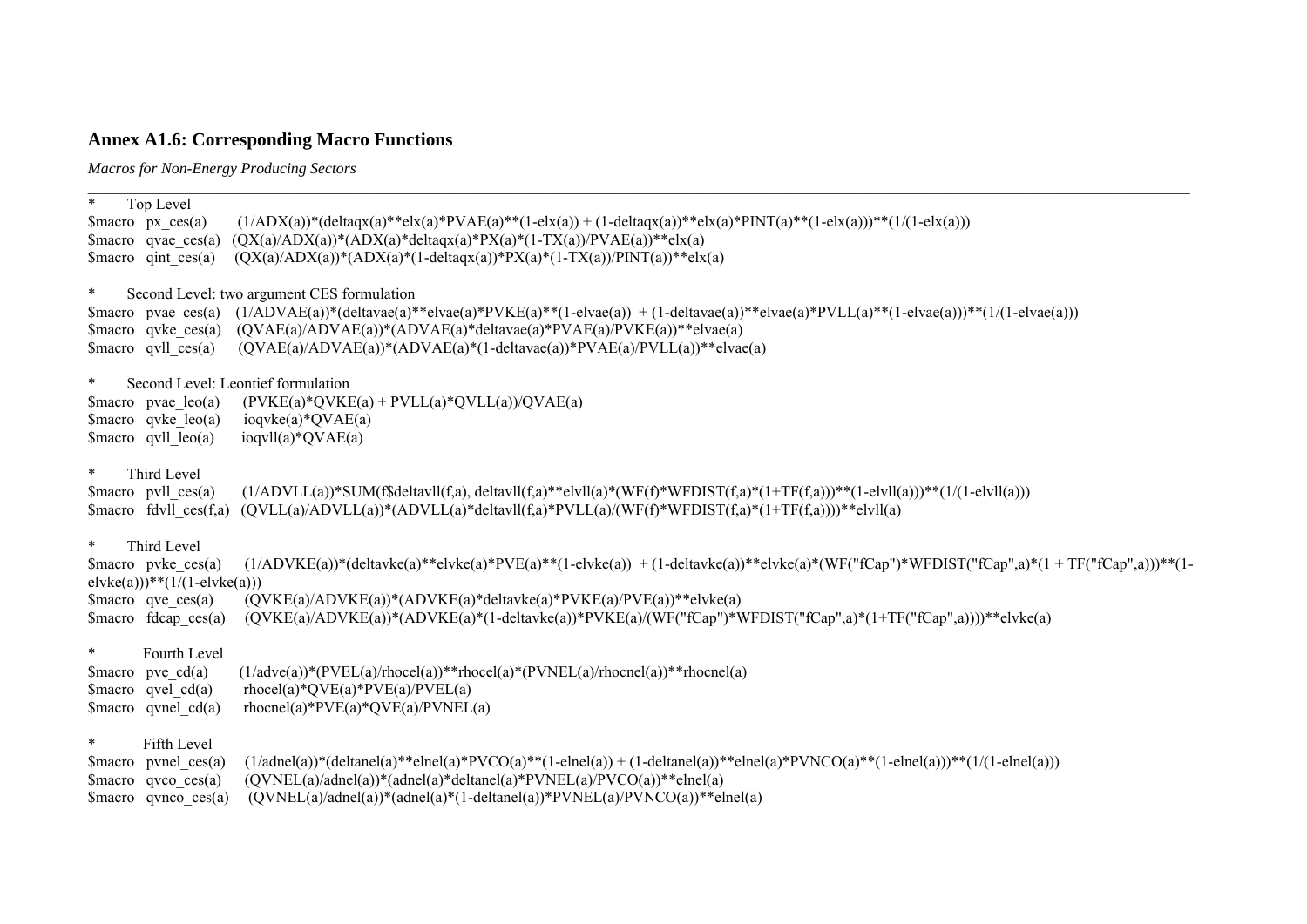#### \* Sixth Level

\$macro pvnco cd(a)  $(1/adnco(a))^*prod(c$coaln(c), ((PQD(c)*(1+TEG(c,a))*PQDDIST(c,a) + TCARB(c,a))/rhocnco(c,a))**rhocnco(c,a))$ \$macro qintd cd(c,a) rhocnco(c,a)\*QVNCO(a)\*PVNCO(a)/(PQD(c)\*(1+TEG(c,a))\*PQDDIST(c,a) + TCARB(c,a))

\_\_\_\_\_\_\_\_\_\_\_\_\_\_\_\_\_\_\_\_\_\_\_\_\_\_\_\_\_\_\_\_\_\_\_\_\_\_\_\_\_\_\_\_\_\_\_\_\_\_\_\_\_\_\_\_\_\_\_\_\_\_\_\_\_\_\_\_\_\_\_\_\_\_\_\_\_\_\_\_\_\_\_\_\_\_\_\_\_\_\_\_\_\_\_\_\_\_\_\_\_\_\_\_\_\_\_\_\_\_\_\_\_\_\_\_\_\_\_\_\_\_\_\_\_\_\_\_\_\_\_\_\_\_\_\_\_\_\_\_\_\_

\_\_\_\_\_\_\_\_\_\_\_\_\_\_\_\_\_\_\_\_\_\_\_\_\_\_\_\_\_\_\_\_\_\_\_\_\_\_\_\_\_\_\_\_\_\_\_\_\_\_\_\_\_\_\_\_\_\_\_\_\_\_\_\_\_\_\_\_\_\_\_\_\_\_\_\_\_\_\_\_\_\_\_\_\_\_\_\_\_\_\_\_\_\_\_\_\_\_\_\_\_\_\_\_\_\_\_\_\_\_\_\_\_\_\_\_\_\_\_\_\_\_\_\_\_\_\_\_\_\_\_\_\_\_\_\_\_\_\_\_\_\_

 $\mathcal{L}_\mathcal{L} = \mathcal{L}_\mathcal{L} = \mathcal{L}_\mathcal{L} = \mathcal{L}_\mathcal{L} = \mathcal{L}_\mathcal{L} = \mathcal{L}_\mathcal{L} = \mathcal{L}_\mathcal{L} = \mathcal{L}_\mathcal{L} = \mathcal{L}_\mathcal{L} = \mathcal{L}_\mathcal{L} = \mathcal{L}_\mathcal{L} = \mathcal{L}_\mathcal{L} = \mathcal{L}_\mathcal{L} = \mathcal{L}_\mathcal{L} = \mathcal{L}_\mathcal{L} = \mathcal{L}_\mathcal{L} = \mathcal{L}_\mathcal{L}$ 

#### *Macros for Energy Producing Sectors*

| *      | Third Level            |                                                                                     |
|--------|------------------------|-------------------------------------------------------------------------------------|
|        | $smacco$ pyke $leo(a)$ | $(QVE(a)*PVE(a)+FD("fCap",a)*WF("fCap")*WFDIST("fCap",a)*(1+TF("fCap",a)))/QVKE(a)$ |
|        | $smacco$ qve $leo(a)$  | ioqve $(a)$ *QVKE $(a)$                                                             |
|        | $Smacro$ fdcap leo(a)  | ioqcap(a)* $QVKE(a)$                                                                |
|        |                        |                                                                                     |
| $\ast$ | Fourth Level           |                                                                                     |

\$macro pve leo(a) SUM(c\$ceg(c),  $((POD(c) + TCARB(c,a))*(OINTD(c,a)))/OVE(a)$ \$macro qintd  $leo(c,a)$  ioqenergy $(c,a)*QVE(a)$ 

#### *Macros for the Electricity Sector*

\* Power Generation Technologies \$macro pxe\_ces(a)  $(1/\text{adtb}(a))^*$ sum(tb, deltatb(a,tb)\*\*eltb\*PXtb(a,tb)\*\*(1-eltb))\*\*(1/(1-eltb)) \$macro qxtb ces(a,tb)  $(OX(a))\cdot d(ta)*(a(ta)*delta(a,tb)*(PX(a)*(1-TX(a)))/PXtb(a,tb))**eltb$ 

#### \* Top Level

\$macro pxtb ces(a,tb)  $(1/atbx(a,tb))*(dbtx(a,tb)**eltbx*PVAEtb(a,tb)**$ (1-eltbx) + (1-dtbx(a,tb))\*\*eltbx\*PINTtb(a,tb)\*\*(1-eltbx))\*\*(1/(1-eltbx)) \$macro qvaetb ces(a,tb)  $(OXtb(a,tb)/abx(a,tb)*abx(a,tb)*dbx(a,tb)*PXtb(a,tb)/PVAEtb(a,tb))**eltbx$ \$macro qinttb\_ces(a,tb)  $(QXtb(a,tb)/atbx(a,tb)*(atbx(a,tb)*(1-dtbx(a,tb))*PXtb(a,tb)/PINTtb(a,tb))**eltbx$ 

#### \* Second Level

\$macro pvaetb ces(a,tb) (1/atbvae(a,tb))\*(dtbvae(a,tb)\*\*eltbvae\*PVLLtb(a,tb)\*\*(1-eltbvae) + (1-dtbvae(a,tb))\*\*eltbvae\*PVKEtb(a,tb)\*\*(1-eltbvae))\*\*(1/(1-eltbvae)) \$macro qvlltb ces(a,tb) (QVAEtb(a,tb)/atbvae(a,tb))\*(atbvae(a,tb)\*dtbvae(a,tb)\*PVAEtb(a,tb)/PVLLtb(a,tb))\*\*eltbvae \$macro qvketb ces(a,tb) (QVAEtb(a,tb)/atbvae(a,tb))\*(atbvae(a,tb)\*(1-dtbvae(a,tb))\*PVAEtb(a,tb)/PVKEtb(a,tb))\*\*eltbvae

#### \* Third Level

\$macro pvlltb ces(a,tb)  $(1/atbv1l(a,tb))^*$ sum(f\$(capn(f) and dtbvll(f,a,tb)), dtbvll(f,a,tb)\*\*eltbvll\*(WF(f)\*WFDIST(f,a)\*(1+TF(f,a)))\*\*(1-eltbvll))\*\*(1/(1-eltbvll)) \$macro fdtb\_ces(f,a,tb) (QVLLtb(a,tb)/atbvll(a,tb))\*(atbvll(a,tb)\*dtbvll(f,a,tb)\*PVLLtb(a,tb)/(WF(f)\*WFDIST(f,a)\*(1+TF(f,a))))\*\*eltbvll

### \* Third Level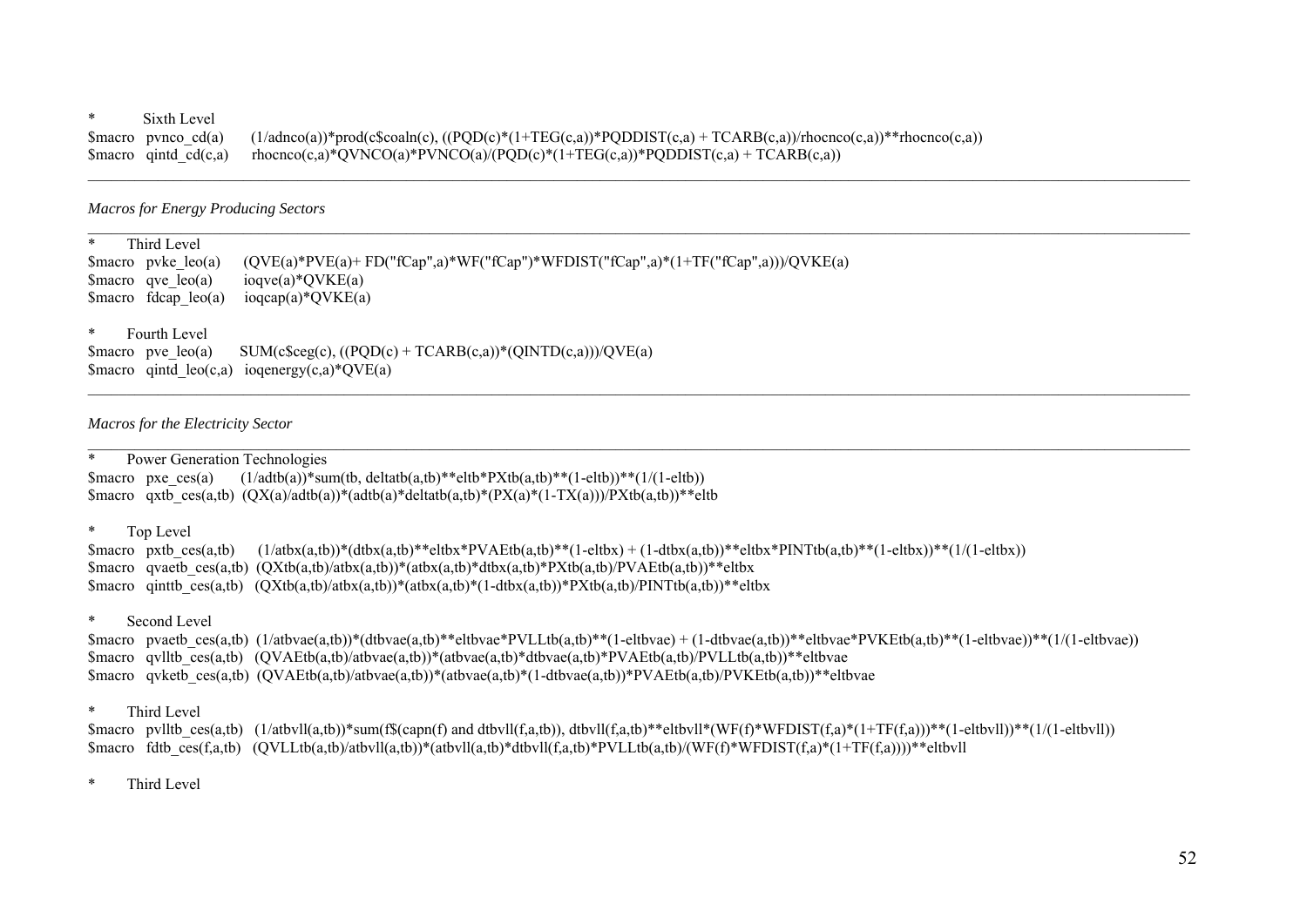\$macro pvketb ces(a,tb)  $(1/atbvke(a,tb))^*(dtbvke(a,tb)^**eltbke*(WF("fCap")*WFDIST("fCap",a)*(1+TF("fCap",a)))**$ (1-eltbke) + (1dtbvke(a,tb))\*\*eltbke\*PVEtb(a,tb)\*\*(1-eltbke))\*\*(1/(1-eltbke)) \$macro fdtbke\_ces(f,a,tb) (QVKEtb(a,tb)/atbvke(a,tb))\*(atbvke(a,tb)\*dtbvke(a,tb)\*PVKEtb(a,tb)/(WF("fCap")\*WFDIST("fCap",a)\*(1+TF("fCap",a))))\*\*eltbke  $\frac{1}{2}$ \$macro qvetb  $\frac{1}{\csc(a, t)}$  (QVKEtb(a,tb)/atbvke(a,tb))\*(atbvke(a,tb))\*(1-dtbvke(a,tb))\*PVKEtb(a,tb)/PVEtb(a,tb))\*\*eltbke

*\_\_\_\_\_\_\_\_\_\_\_\_\_\_\_\_\_\_\_\_\_\_\_\_\_\_\_\_\_\_\_\_\_\_\_\_\_\_\_\_\_\_\_\_\_\_\_\_\_\_\_\_\_\_\_\_\_\_\_\_\_\_\_\_\_\_\_\_\_\_\_\_\_\_\_\_\_\_\_\_\_\_\_\_\_\_\_\_\_\_\_\_\_\_\_\_\_\_\_\_\_\_\_\_\_\_\_\_\_\_\_\_\_\_\_\_\_\_\_\_\_\_\_\_\_\_\_\_\_\_\_\_\_\_\_\_\_\_\_\_\_\_* 

\* Fourth Level for gas- and coal-fired technologies \$macro pvetb ces(a,tb) (1/atbve(a,tb))\*sum(c\$ceg(c), dtbve(c,a,tb)\*\*eltbve\*((PQD(c) + TCARB(c,a))\*\*(1-eltbve))\*\*(1/(1-eltbve)) \$macro qintdtb ces(c,a,tb) (QVEtb(a,tb)/atbve(a,tb))\*(atbve(a,tb)\*dtbve(c,a,tb)\*PVEtb(a,tb)/((PQD(c) + TCARB(c,a)))\*\*eltbve

*Household Demand* 

| $\ast$<br>Top level                                                                                                                                           |
|---------------------------------------------------------------------------------------------------------------------------------------------------------------|
| $(1/ach(h))^*(delta(h))^*$ elasth $(h)^*PEH(h)^**(1-elasth(h)) + (1-delta(h))^*$ elasth $(h)^*PNEH(h)^**(1-elasth(h)))$<br>phexp $ces(h)$<br>Smacro           |
| $(QHEXP(h)/ach(h))*(ach(h)*delta(h)*PHEXP(h)/PEH(h))**(1/(1+rhoch(h)))$<br>$smacc$ qeh ces(h)                                                                 |
| $(QHEXP(h)/ach(h))*(ach(h)*(1-delta(h))*PHEXP(h)/PNEH(h))**(1/(1+thoch(h)))$<br>$smacc$ queh ces(h)                                                           |
|                                                                                                                                                               |
| $\ast$<br>Second level                                                                                                                                        |
| $(1/aceh2(h))^*$ sum $(c^she(c),$ deltaeh $(c,h)^*$ *elasteh $(h)^*(PQD(c) + TCARBH(c,h))^*$ * $(1-elastich(h)))^**(1/(1-elastich(h)))$<br>$smacc$ peh ces(h) |
| \$macro qcdhe ces(c,h) (QEH(h)/aceh2(h))*(aceh2(h)*deltaeh(c,h)*PEH(h)/(PQD(c) + TCARBH(c,h)))**(1/(1+rhoceh(h)))                                             |
|                                                                                                                                                               |
| $\ast$<br>Second level                                                                                                                                        |
| $(1/a$ cneh(h))*prod(c\$hne(c),((PQD(c) + TCARBH(c,h))/comhav(c,h))**comhav(c,h))<br>$smacc$ pneh cd(h)                                                       |
| $comhav(c,h)$ *QNEH(h)*PNEH(h)/(PQD(c) + TCARBH(c,h))<br>$\mathop{\text{Smar}}\nolimits$ qcdhne cd(h)                                                         |

*World Demand for Natural Gas* 

|                      | CES function for world import demand                                                                                                           |
|----------------------|------------------------------------------------------------------------------------------------------------------------------------------------|
|                      | \$macro pet_ces(c) $(1/atw(c))^*(delw(c))^*$ elwimp(c)*PWE(c)**(1-elwimp(c))+(1-deltw(c))**elwimp(c)*PER(c)**(1-elwimp(c)))**(1/(1-elwimp(c))) |
| $smacco$ ae $ces(c)$ | $(QET(c)/atw(c))$ *(atw $(c)$ *deltw $(c)$ *PET $(c)/PWE(c)$ )**elwimp $(c)$                                                                   |
|                      | \$macro qer_ces(c) $(QET(c)/atw(c))^*(atw(c)^*(1-delw(c))^*PET(c)/PER(c))^*$ elwimp(c)                                                         |

 $\mathcal{L}_\mathcal{L} = \mathcal{L}_\mathcal{L} = \mathcal{L}_\mathcal{L} = \mathcal{L}_\mathcal{L} = \mathcal{L}_\mathcal{L} = \mathcal{L}_\mathcal{L} = \mathcal{L}_\mathcal{L} = \mathcal{L}_\mathcal{L} = \mathcal{L}_\mathcal{L} = \mathcal{L}_\mathcal{L} = \mathcal{L}_\mathcal{L} = \mathcal{L}_\mathcal{L} = \mathcal{L}_\mathcal{L} = \mathcal{L}_\mathcal{L} = \mathcal{L}_\mathcal{L} = \mathcal{L}_\mathcal{L} = \mathcal{L}_\mathcal{L}$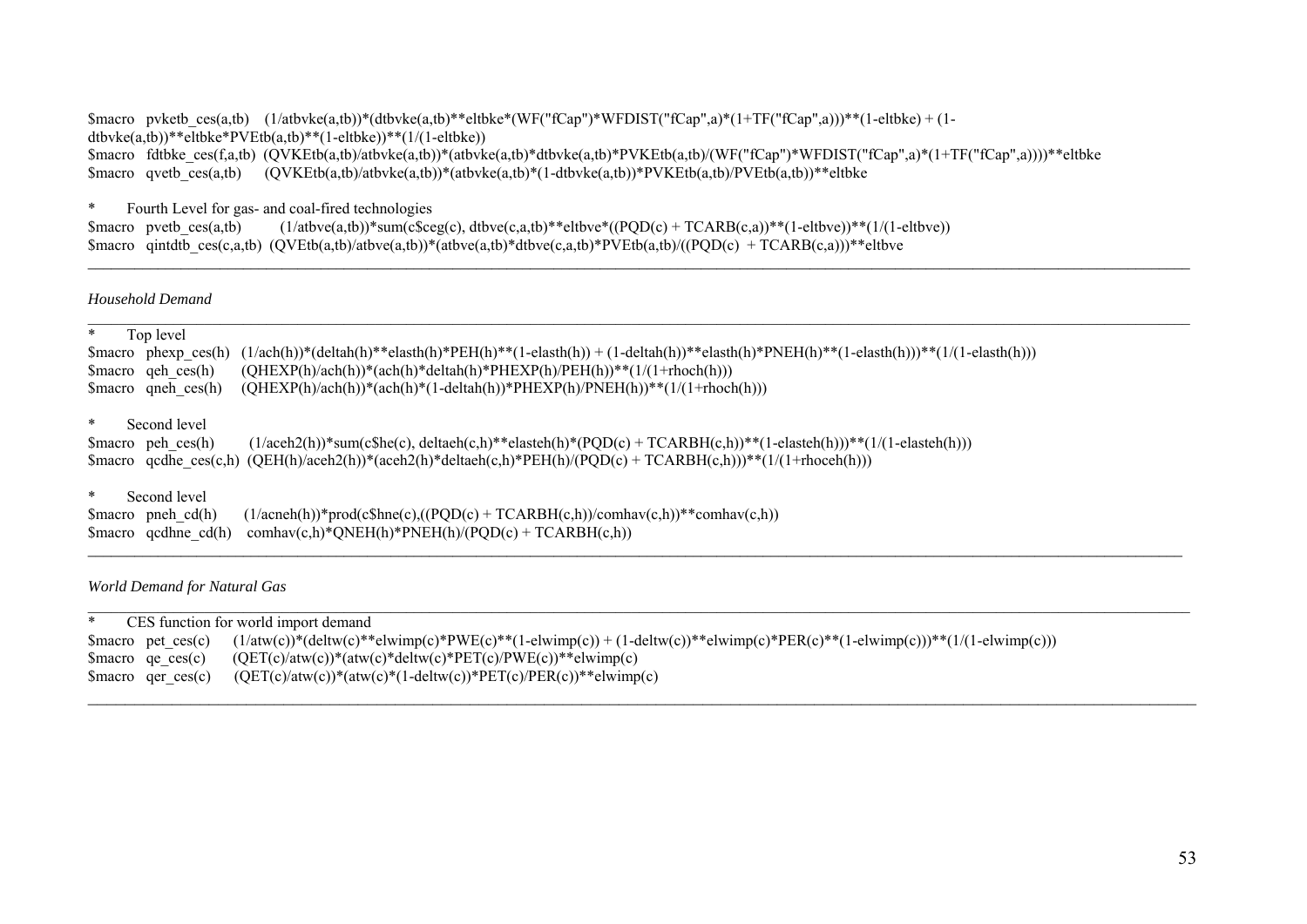## <span id="page-53-0"></span>**Annex A2: Elasticities in the Model**

|                      | <b>Armington</b><br>elasticities | <b>CET</b> elasticities | <b>Elasticities of</b><br>substitution among<br>primary factors |
|----------------------|----------------------------------|-------------------------|-----------------------------------------------------------------|
| Agriculture          | 1.45                             | 1.50                    | 0.22                                                            |
| Coal                 | 1.52                             | 0.50                    | 0.20                                                            |
| Crude oil            | 2.60                             | 3.00                    | 0.20                                                            |
| Natural gas          | 8.60                             | 3.00                    | 0.20                                                            |
| Minerals             | 0.45                             | 1.50                    | 0.20                                                            |
| Food products        | 1.47                             | 0.75                    | 1.12                                                            |
| Textile products     | 1.91                             | 1.50                    | 1.26                                                            |
| Wood products        | 1.70                             | 3.00                    | 1.26                                                            |
| Paper products       | 1.47                             | 1.50                    | 1.26                                                            |
| Petroleum products   | 1.05                             | 3.00                    | 1.26                                                            |
| Chemical products    | 1.65                             | 1.50                    | 1.26                                                            |
| Mineral products     | 1.45                             | 3.00                    | 1.26                                                            |
| Metals               | 1.78                             | 3.00                    | 1.26                                                            |
| Metal products       | 1.87                             | 3.00                    | 1.26                                                            |
| Transport equipment  | 1.77                             | 3.00                    | 1.26                                                            |
| Electronic equipment | 2.20                             | 0.50                    | 1.26                                                            |
| Machinery equipment  | 1.95                             | 0.50                    | 1.26                                                            |
| Electricity          | 1.40                             | 0.50                    | 1.26                                                            |
| Gas manufacture      | 1.40                             | 0.50                    | 1.26                                                            |
| Water                | 1.40                             | 0.50                    | 1.26                                                            |
| Construction         | 0.95                             | 3.00                    | 1.26                                                            |
| Trade                | 0.95                             | 3.00                    | 1.40                                                            |
| Transports           | 0.95                             | 3.00                    | 1.68                                                            |
| Private services     | 0.95                             | 0.75                    | 1.26                                                            |
| Government services  | 0.95                             | 1.50                    | 1.26                                                            |

| Table A2 Armington elasticities, CET elasticities, and elasticities of substitution among primary factors |  |  |
|-----------------------------------------------------------------------------------------------------------|--|--|
|                                                                                                           |  |  |

Source: Armington elasticities and elasticities of substitution among primary factors are from Version 7 of the GTAP database; CET elasticities are assumed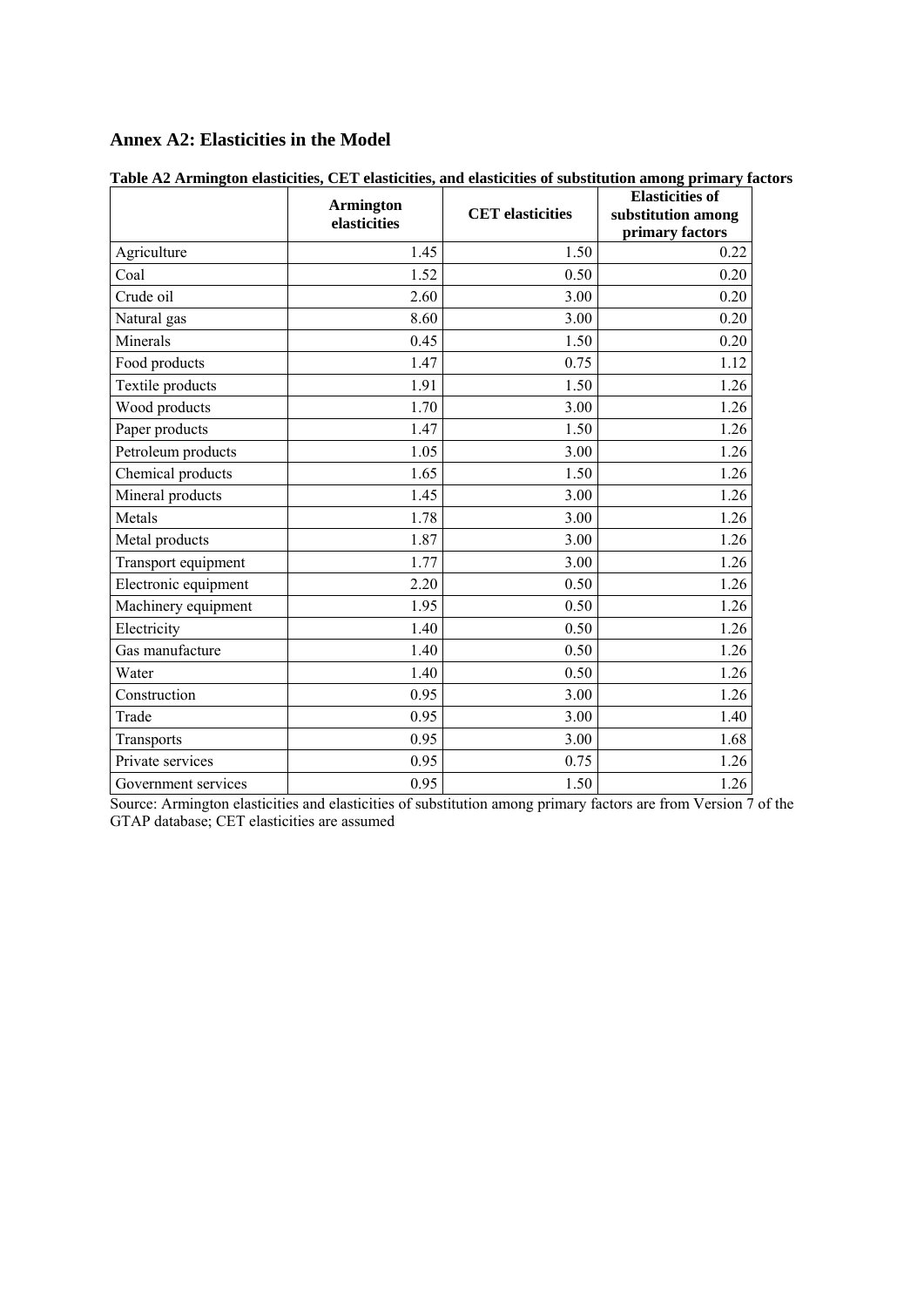# <span id="page-54-0"></span>**Annex A3: Change in Energy Intensities**

| rabic Ab Change in thergy intensities (70) | CT HS   | CT LT   |  |  |
|--------------------------------------------|---------|---------|--|--|
| Agriculture                                | $-4.91$ | $-5.27$ |  |  |
| Coal                                       | $-0.34$ | $-0.47$ |  |  |
| Crude oil                                  | 0.66    | 0.52    |  |  |
| Natural gas                                | 0.03    | $-0.09$ |  |  |
| Minerals                                   | $-6.61$ | $-6.92$ |  |  |
| Food products                              | $-4.79$ | $-5.83$ |  |  |
| Textiles                                   | $-4.93$ | $-6.62$ |  |  |
| Wood products                              | $-3.56$ | $-4.29$ |  |  |
| Paper products                             | $-5.45$ | $-6.52$ |  |  |
| Petroleum products                         | 0.07    | 0.04    |  |  |
| Chemical products                          | $-4.36$ | $-5.15$ |  |  |
| Mineral products                           | $-5.93$ | $-7.29$ |  |  |
| Metals                                     | $-4.73$ | $-5.51$ |  |  |
| Metal products                             | $-6.25$ | $-7.96$ |  |  |
| Transport equipment                        | $-2.94$ | $-4.87$ |  |  |
| Electronic equipment                       | $-5.29$ | $-6.47$ |  |  |
| Machinery equipment                        | $-5.52$ | $-7.43$ |  |  |
| Electricity                                | $-4.14$ | $-4.60$ |  |  |
| Gas manufacture                            | $-4.64$ | $-6.52$ |  |  |
| Water                                      | $-5.96$ | $-7.86$ |  |  |
| Construction                               | $-4.65$ | $-6.24$ |  |  |
| Trade                                      | $-6.47$ | $-7.22$ |  |  |
| Transports                                 | $-7.26$ | $-8.76$ |  |  |
| Private services                           | $-6.30$ | $-7.81$ |  |  |
| Government services                        | $-5.56$ | $-8.30$ |  |  |

**Table A3 Change in energy intensities (%)** 

Source: model simulation results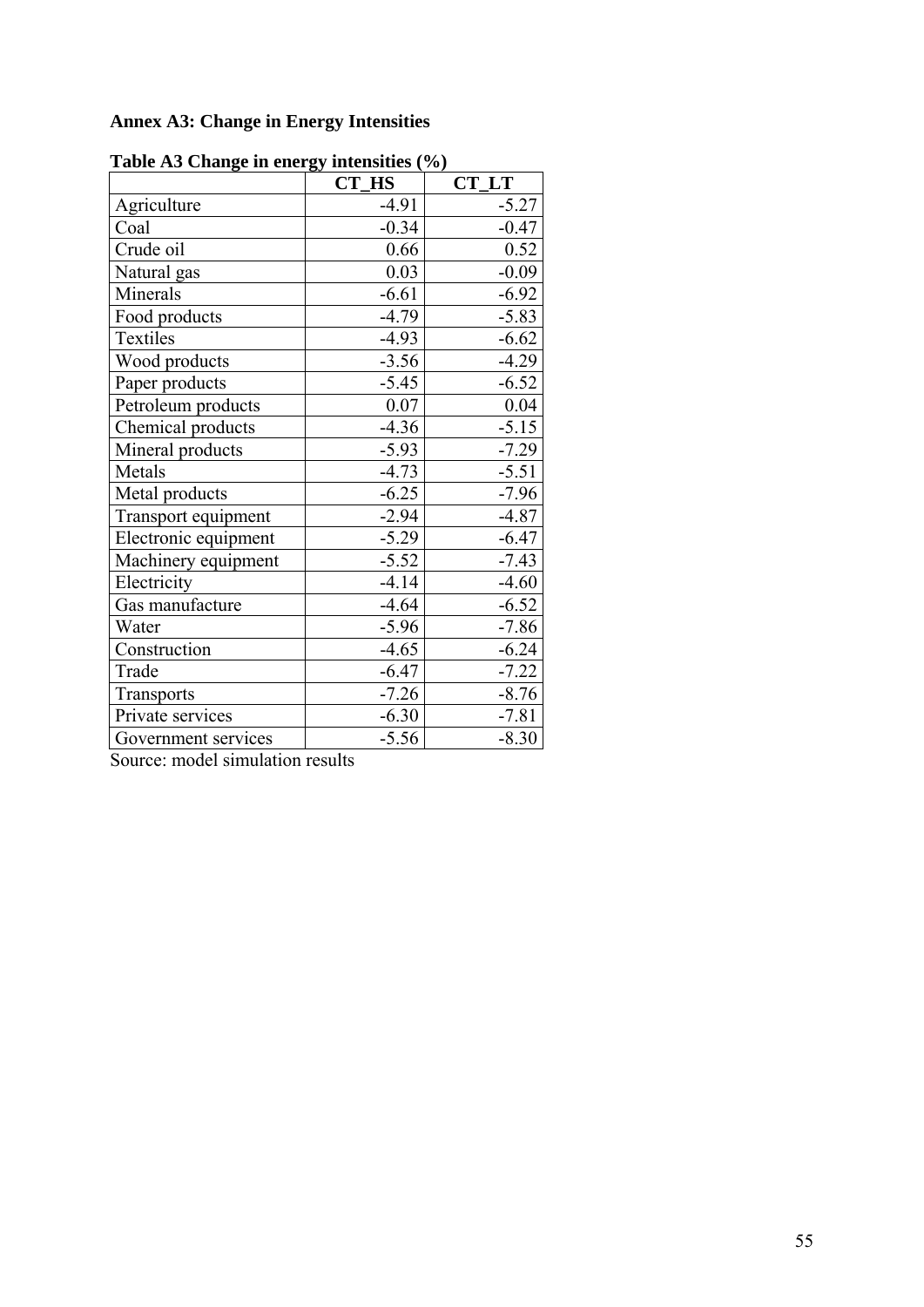# <span id="page-55-0"></span>**Annex A4: Change in Exports and Imports**

| rable in change in exports and imports (70) |                | <b>CT_HS</b>   | CT LT          |                |  |  |
|---------------------------------------------|----------------|----------------|----------------|----------------|--|--|
| <b>Industries</b>                           | <b>Exports</b> | <b>Imports</b> | <b>Exports</b> | <b>Imports</b> |  |  |
| Agriculture                                 | 0.28           | $-1.84$        | 3.13           | $-0.78$        |  |  |
| Coal                                        | $-5.04$        | $-25.53$       | $-4.90$        | $-26.45$       |  |  |
| Crude oil                                   | 5.52           | $-16.90$       | 5.61           | $-17.33$       |  |  |
| Natural gas                                 | 14.63          | $-36.37$       | 14.32          | $-35.84$       |  |  |
| Minerals                                    | 2.63           | $-5.99$        | 3.35           | $-5.54$        |  |  |
| Food products                               | 0.41           | $-2.19$        | 2.62           | $-0.70$        |  |  |
| Textiles                                    | 0.74           | $-1.67$        | 4.10           | $-0.19$        |  |  |
| Wood products                               | $-19.95$       | 3.57           | $-19.11$       | 4.92           |  |  |
| Paper products                              | 3.49           | $-3.46$        | 5.61           | $-2.42$        |  |  |
| Petroleum products                          | 3.80           | $-15.03$       | 3.46           | $-15.13$       |  |  |
| Chemical products                           | $-16.38$       | 2.05           | $-16.14$       | 3.40           |  |  |
| Mineral products                            | $-4.29$        | $-0.20$        | $-3.16$        | $-0.05$        |  |  |
| Metals                                      | $-8.57$        | $-0.66$        | $-8.52$        | 0.30           |  |  |
| Metal products                              | $-3.80$        | $-1.27$        | $-1.26$        | $-0.88$        |  |  |
| Transport equipment                         | 2.68           | $-1.45$        | 5.63           | $-0.57$        |  |  |
| Electronic equipment                        | $-2.73$        | $-0.29$        | $-1.60$        | 0.41           |  |  |
| Machinery equipment                         | $-0.68$        | $-1.31$        | 0.83           | $-1.45$        |  |  |
| Electricity                                 | $-9.16$        | 5.00           | $-8.99$        | 6.58           |  |  |
| Gas manufacture                             | $-8.28$        | $-10.55$       | $-7.09$        | $-10.91$       |  |  |
| Water                                       | $-0.87$        | $-1.55$        | 0.63           | $-1.43$        |  |  |
| Construction                                | 4.63           | $-1.81$        | 5.87           | $-1.95$        |  |  |
| Trade                                       | 8.62           | $-4.02$        | 9.45           | $-2.61$        |  |  |
| Transports                                  | $-7.03$        | $-0.43$        | $-5.84$        | 0.64           |  |  |
| Private services                            | 0.66           | $-2.96$        | 2.14           | $-2.24$        |  |  |
| Government services                         | 1.89           | $-1.28$        | 4.18           | $-2.18$        |  |  |

|  |  | Table A4 Change in exports and imports (%) |  |  |
|--|--|--------------------------------------------|--|--|
|--|--|--------------------------------------------|--|--|

Source: model simulation results